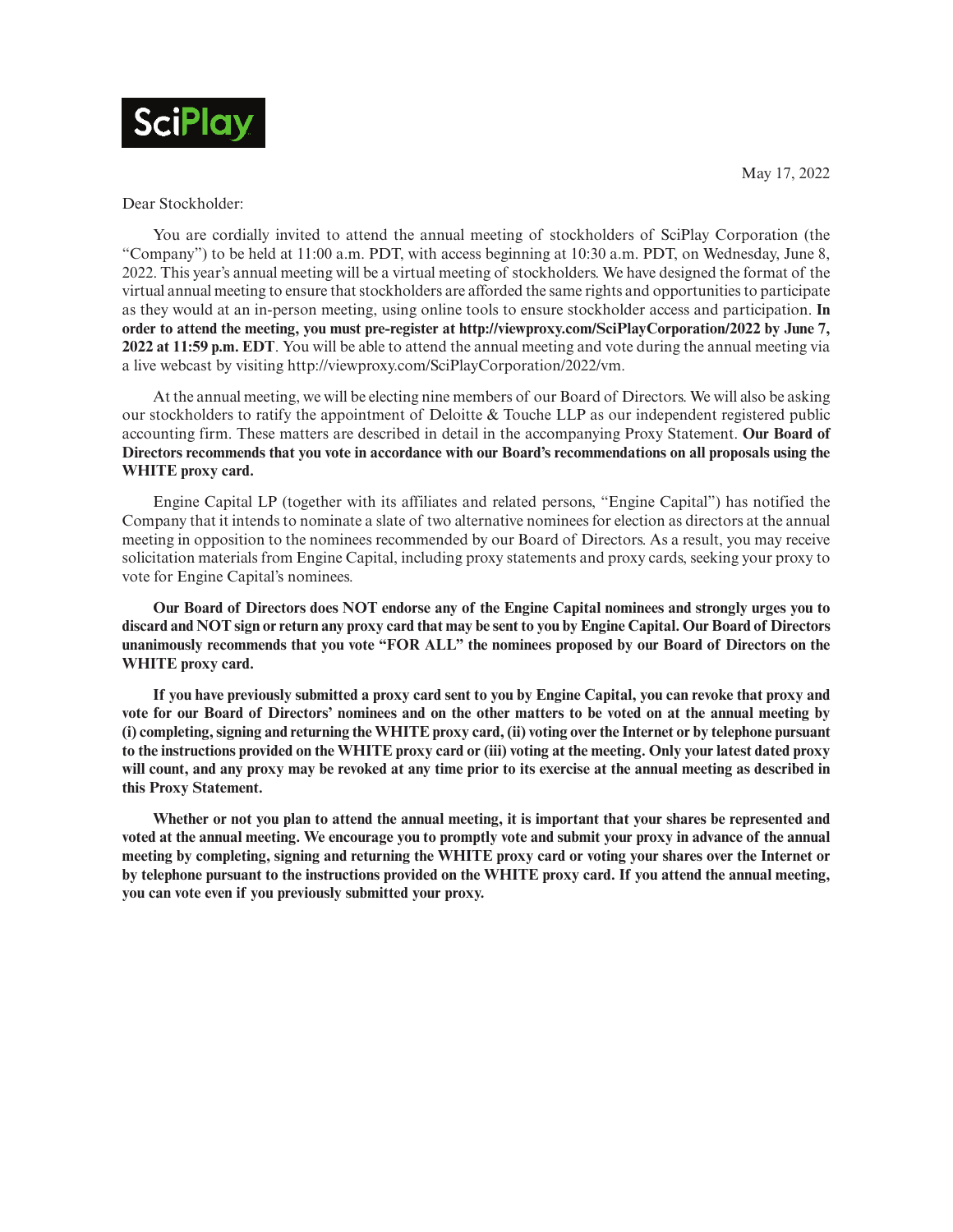We look forward to hosting you at the annual meeting.

Sincerely,

Joshua J. Wilson *Chief Executive Officer*

The accompanying Proxy Statement is dated May 17, 2022, and is first being mailed to our stockholders on or about May 17, 2022.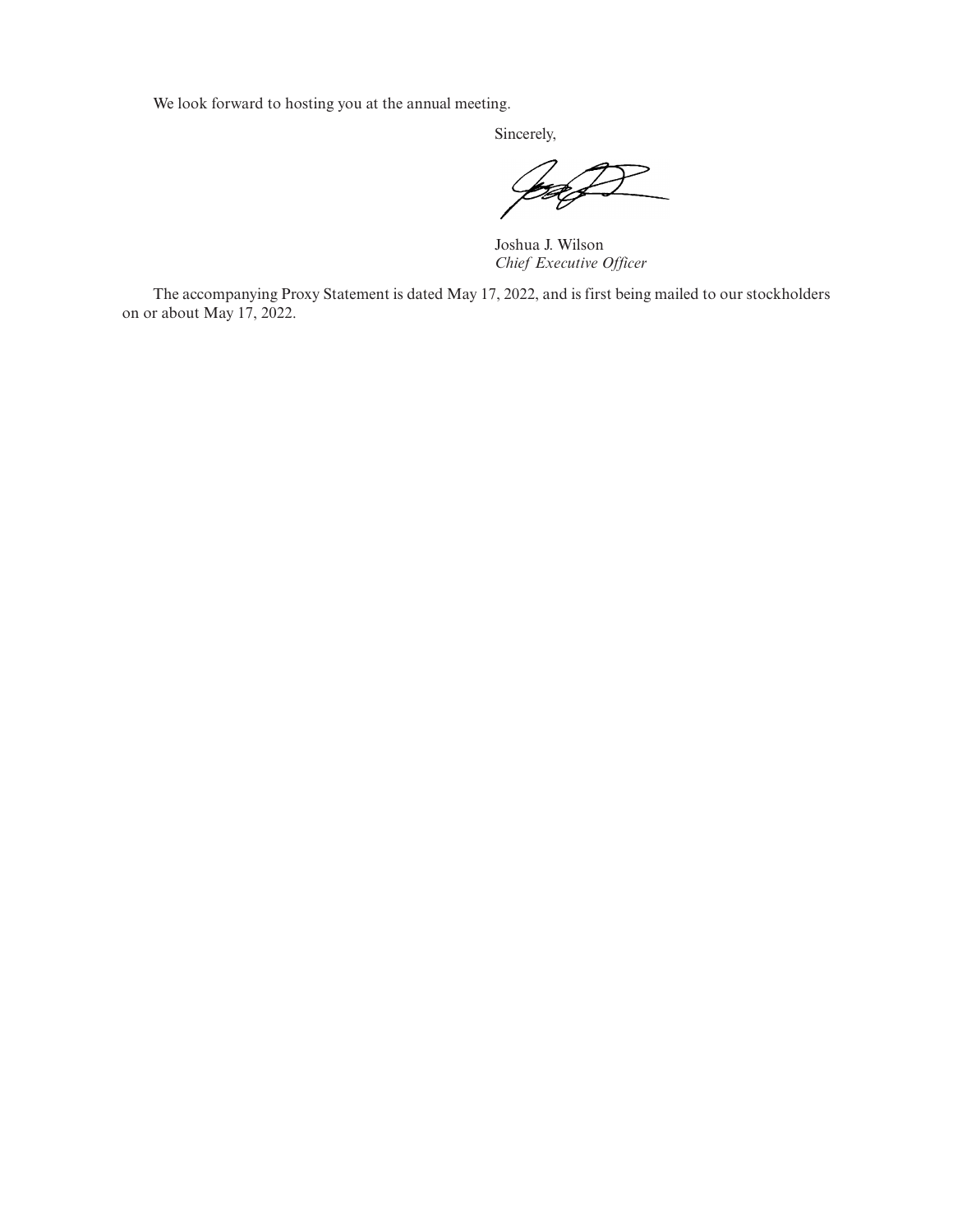## **SCIPLAY CORPORATION 6601 Bermuda Road Las Vegas, NV 89119**

## **NOTICE OF ANNUAL MEETING OF STOCKHOLDERS**

Notice is hereby given that the annual meeting of stockholders of SciPlay Corporation (the "Company") will be held at 11:00 a.m. PDT on Wednesday, June 8, 2022, solely online via the Internet via a live webcast, for the following purposes:

- 1. To elect nine members of the Company's Board of Directors to serve for the ensuing year and until their respective successors are duly elected and qualified.
- 2. To ratify the appointment of Deloitte & Touche LLP as the Company's independent registered public accounting firm for the fiscal year ending December 31, 2022.
- 3. To consider and act upon any other matter that may properly come before the meeting or any adjournment thereof.

Only stockholders of record at the close of business on April 11, 2022 (the "record date") are entitled to receive notice of and to vote at the annual meeting and any adjournment thereof.

Engine Capital LP (together with its affiliates and related persons, "Engine Capital") has notified the Company of its intent to nominate a slate of two alternative nominees for election as directors at the annual meeting in opposition to the nominees recommended by the Company's Board of Directors. As a result, it is possible you may receive solicitation materials from Engine Capital, including a proxy statement and proxy cards, seeking your proxy to vote for Engine Capital's nominees.

**The Company's Board of Directors does NOT endorse any of the Engine Capital nominees and strongly urges you to discard and NOT sign or return any proxy card that may be sent to you by Engine Capital. The Company's Board of Directors unanimously recommends that you vote "FOR ALL" the nominees proposed by the Company's Board of Directors on the WHITE proxy card.**

**If you have previously submitted a proxy card sent to you by Engine Capital, you can revoke that proxy and vote for the Company's Board of Directors' nominees and on the other matters to be voted on at the annual meeting by (i) completing, signing and returning the WHITE proxy card, (ii) voting over the Internet or by telephone pursuant to the instructions provided on the WHITE proxy card or (iii) voting at the meeting. Only your latest dated proxy will count, and any proxy may be revoked at any time prior to its exercise at the annual meeting as described in this Proxy Statement.**

Access to the Virtual Meeting. The virtual meeting will begin promptly at 11:00 a.m. PDT. Online access to the virtual meeting will open 30 minutes prior to the start of the annual meeting to allow time for attendees to log in and test their device's audio system.

## Log-in Instructions. **In order to attend the annual meeting, you must pre-register at http://viewproxy.com/SciPlayCorporation/2022 by June 7, 2022 at 11:59 p.m. EDT.**

Submitting Questions. Questions may be submitted during registration.

Voting Prior to or at the Annual Meeting. An online portal is available to stockholders at www.proxyvote.com where stockholders of record as of the record date can view and download our proxy materials and 2021 Annual Report and vote their shares in advance of the annual meeting. Stockholders of record as of the record date may vote their shares during the annual meeting (up until the closing of the polls) by following the instructions provided during the meeting.

Technical Assistance. Technical assistance is available by e-mailing virtualmeeting@viewproxy.com or dialing the toll-free number 1-866-612-8937.

**Whether or not you plan to attend the annual meeting, it is important that your shares be represented and voted at the annual meeting. The Company urges stockholders of record as of the record date to promptly vote in**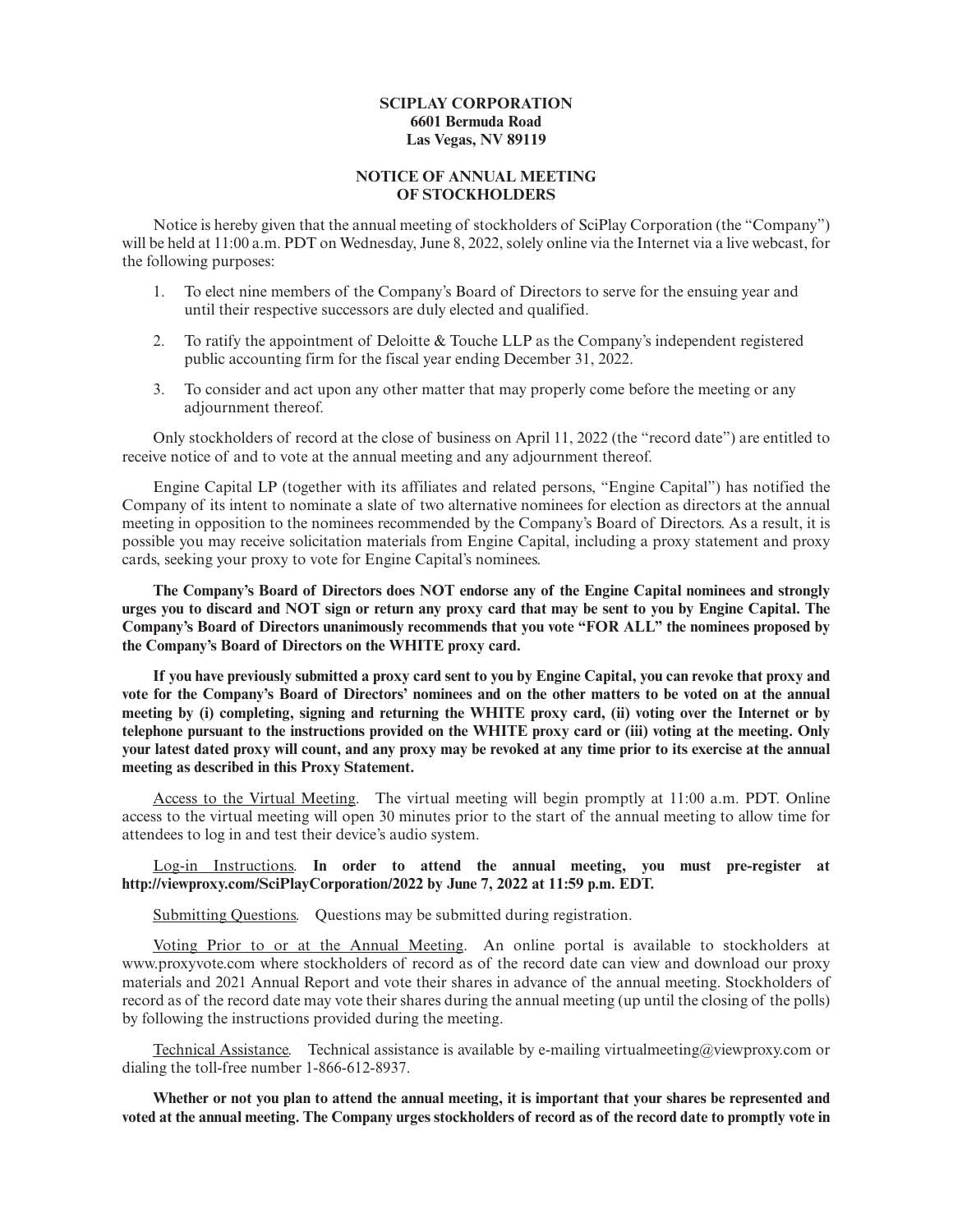**advance of the annual meeting by completing, signing and returning the WHITE proxy card or voting their shares over the Internet or by telephone pursuant to the instructions provided on the WHITE proxy card (see the accompanying Proxy Statement for additional details). If you attend the annual meeting, you can vote even if you previously submitted your proxy. Only your latest dated proxy will count, and any proxy may be revoked at any time prior to its exercise at the annual meeting as described in this Proxy Statement.**

**The Company's Board of Directors unanimously recommends that you vote "FOR ALL" the nominees proposed by the Board of Directors under Proposal 1 and "FOR" Proposal 2 using the WHITE proxy card.**

> **Important Notice Regarding the Availability of Proxy Materials for the Annual Meeting of Stockholders to be held on June 8, 2022:**

**The Proxy Statement and 2021 Annual Report will be available on or about May 17, 2022 through the Investors link on our website at** *www.sciplay.com* **or through** *www.proxyvote.com.*

Dated: May 17, 2022 By Order of the Board of Directors

 $ADP$ 

Daniel O'Quinn *Interim Chief Financial Officer and Secretary*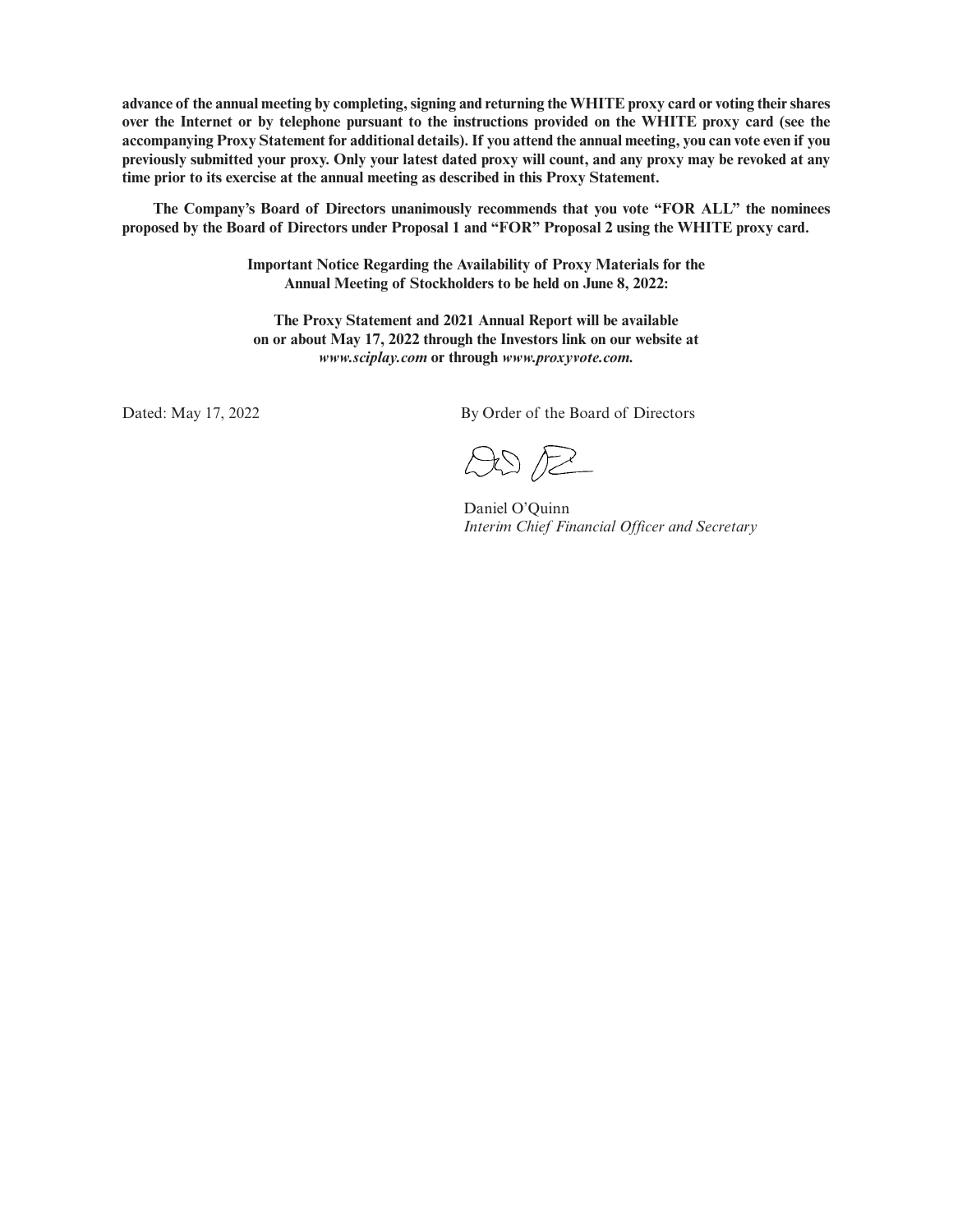# **TABLE OF CONTENTS**

|                                                                                                                                       | 1     |
|---------------------------------------------------------------------------------------------------------------------------------------|-------|
|                                                                                                                                       | 6     |
|                                                                                                                                       | 7     |
|                                                                                                                                       | 7     |
|                                                                                                                                       | 12    |
|                                                                                                                                       | 18    |
|                                                                                                                                       | 20    |
|                                                                                                                                       | 23    |
|                                                                                                                                       | 24    |
|                                                                                                                                       | 25    |
|                                                                                                                                       | 28    |
|                                                                                                                                       | 29    |
|                                                                                                                                       | 29    |
| Certain Relationships and Related Person Transactions                                                                                 | 31    |
|                                                                                                                                       | 33    |
| Proposal 2 Ratification of the Appointment of Deloitte & Touche LLP as the Company's<br>Independent Registered Public Accounting Firm | 34    |
| Reconciliation of AEBITDA to Net Income Attributable to SciPlay<br>Appendix A:                                                        | $A-1$ |
| Supplemental Information Regarding Participants in the Solicitation<br><b>Appendix B:</b>                                             | $B-1$ |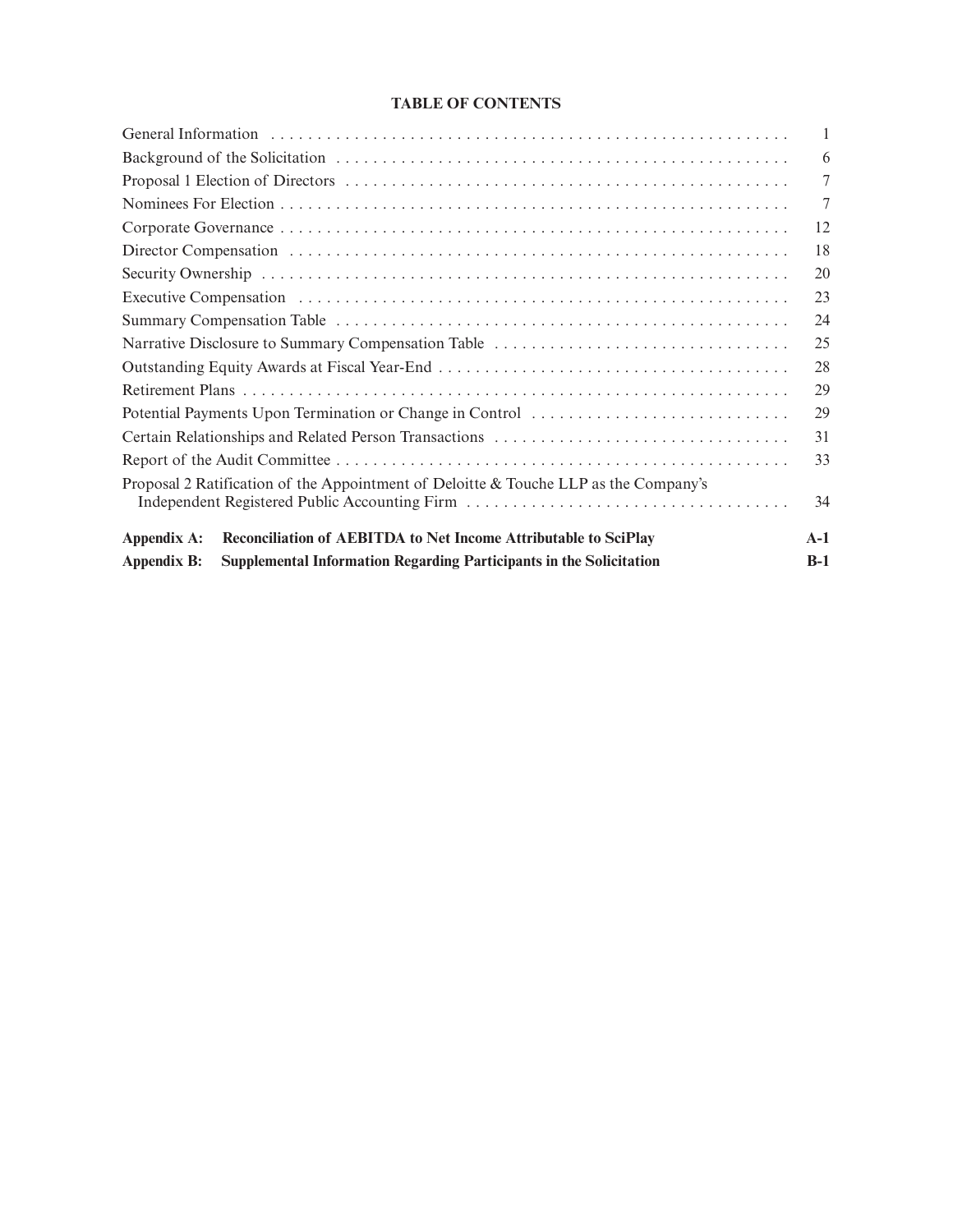## **SCIPLAY CORPORATION 6601 Bermuda Road Las Vegas, NV 89119**

## **PROXY STATEMENT**

## **GENERAL INFORMATION**

This Proxy Statement is furnished in connection with the solicitation by the Board of Directors (the "Board") of SciPlay Corporation ("SciPlay", the "Company", "we" or "us") of proxies to be voted at the annual meeting of stockholders of the Company to be held at 11:00 a.m. PDT on Wednesday, June 8, 2022, solely online via the Internet via a live webcast, and any adjournment or postponement of the meeting for the purposes set forth in the Notice of Annual Meeting of Stockholders.

## **Explanatory Note**

We are an "emerging growth company" as defined in the Jumpstart Our Business Startups Act of 2012, or JOBS Act, and therefore permitted to take advantage of certain reduced public company reporting requirements. As an emerging growth company, we provide in this Proxy Statement the scaled disclosure permitted under the JOBS Act, including the compensation disclosures required of a "smaller reporting company", as that term is defined in Rule 12b-2 promulgated under the Securities Exchange Act of 1934, as amended (the "Exchange Act"). In addition, as an emerging growth company, we are not required to conduct votes seeking approval, on an advisory basis, of the compensation of our named executive officers or the frequency with which such votes must be conducted. Similarly, we are also exempt from the chief executive officer pay ratio disclosure rules, as required under The Dodd-Frank Wall Street Reform and Consumer Protection Act. Our status as an emerging growth company will end as soon as any of the following takes place: (1) the last day of the fiscal year in which we have more than \$1.07 billion in annual revenue; (2) the date we qualify as a "large accelerated filer," with at least \$700 million of equity securities held by non-affiliates; (3) the date on which we have issued, in any three-year period, more than \$1.0 billion in non-convertible debt securities; or (4) the last day of the fiscal year ending after the fifth anniversary of the completion of our initial public offering (the "IPO").

#### **Access to Proxy Materials**

We expect our proxy materials, including this Proxy Statement, our WHITE proxy card and our 2021 Annual Report, to first be mailed on or about May 17, 2022 and to first be made available to stockholders at that time through the Investors link on our website at *www.sciplay.com* or through *www.proxyvote.com*.

#### **Stockholders Entitled to Vote**

All stockholders of record at the close of business on April 11, 2022 are entitled to vote at the annual meeting. At the close of business on April 11, 2022, 24,661,195 shares of Class A common stock and 103,547,021 shares of Class B common stock were outstanding, respectively. Each share of Class A common stock is entitled to one vote on all matters that properly come before the meeting and each share of Class B common stock is entitled to 10 votes on all matters that properly come before the meeting. Holders of our Class A common stock and Class B common stock will vote together as a single class on all matters described in this Proxy Statement.

#### **Voting Procedures**

You may vote your shares by proxy without attending the annual meeting. We encourage stockholders to submit their proxies in advance of the annual meeting. You can ensure that your shares are voted by completing, signing and returning the WHITE proxy card or voting your shares over the Internet or by telephone pursuant to the instructions provided on the WHITE proxy card. If you are voting over the Internet or by telephone, you will need to provide the control number that is printed on the WHITE proxy card that you receive. Voting your shares by proxy by any of these methods will not affect your right to attend and vote at the annual meeting or by executing a proxy designating a representative to vote for you at the annual meeting.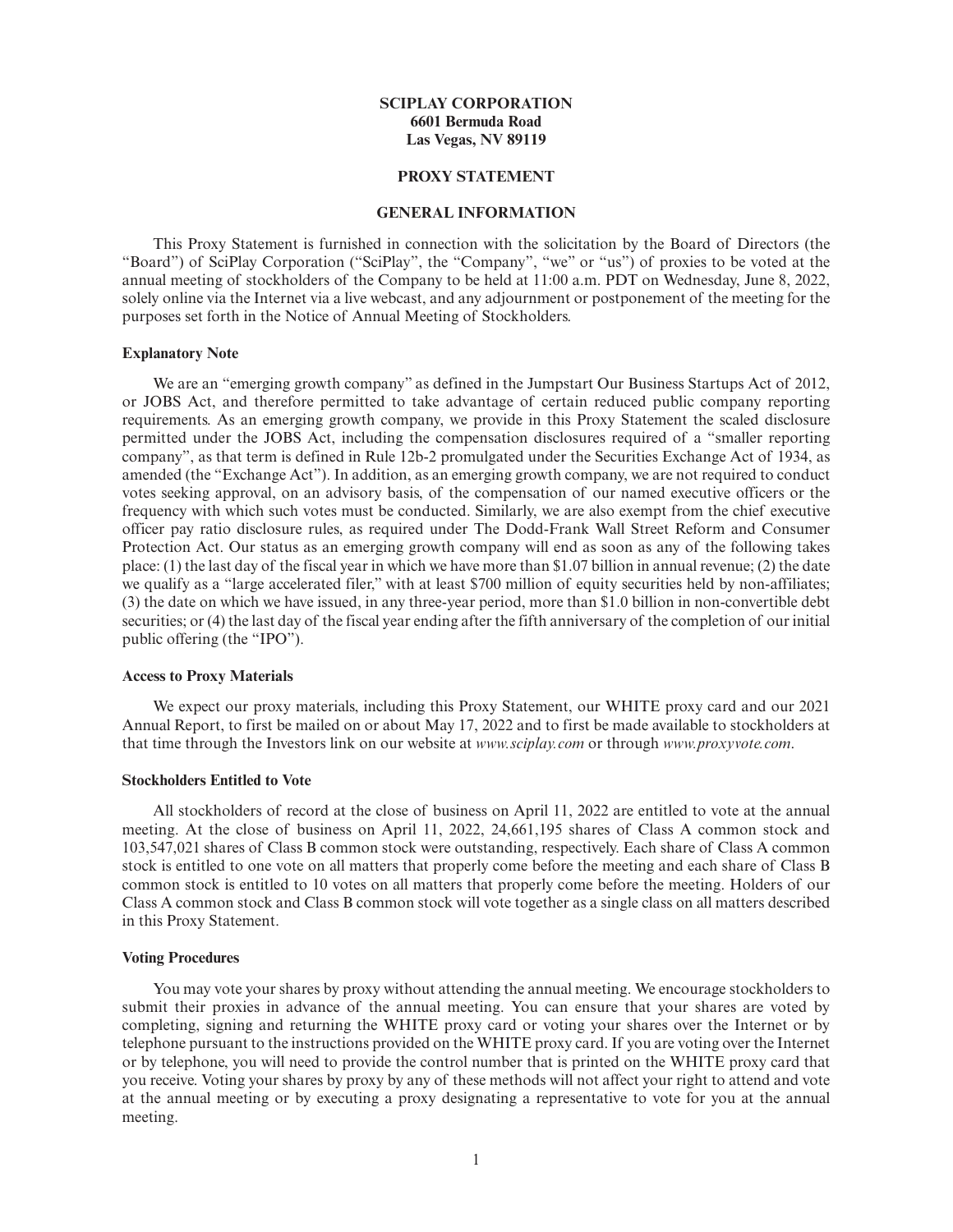#### **Stockholders of Record**

If your shares are registered in your name on the Company's books and records or with its transfer agent, American Stock Transfer & Trust Company, LLC, you are the "stockholder of record" or "registered holder" of those shares. To vote, please complete, sign and return the WHITE proxy card or vote your shares over the Internet or by telephone pursuant to the instructions provided on the WHITE proxy card. Proxies submitted by the Internet or telephone must be received by 11:59 p.m. EDT on June 7, 2022. If you are the record holder of your shares, you may also vote your shares during the annual meeting (up until the closing of the polls) by following the instructions provided during the annual meeting. In order to attend the annual meeting, you must pre-register at http://viewproxy.com/SciPlayCorporation/2022 by June 7, 2022 at 11:59 p.m. EDT.

Even if you plan to attend the annual meeting, we encourage you to vote by completing, signing and returning the WHITE proxy card or voting your shares over the Internet or by telephone pursuant to the instructions provided on the WHITE proxy card.

#### **Beneficial Owners of Shares Held in "Street Name"**

If you are not the record holder of your shares (*i.e.*, they are held in "street" name by a broker, bank or other nominee), you are considered the "beneficial owner" of shares held in "street name". The broker, bank or other nominee holding your account is considered the stockholder of record for purposes of voting at the annual meeting. Your broker, bank or other nominee has enclosed a WHITE voting instruction form for you to use in directing your broker, bank or other nominee as to how to vote your shares. You must follow these instructions in order for your shares to be voted. Because of the contested nature of the election, if you do not give instructions to your broker, bank or other nominee, they may not be able to vote your shares with respect to any of the proposals. We urge you to instruct your broker, bank or other nominee, by following the instructions on the enclosed WHITE voting instruction form, to vote your shares in accordance with the Board's recommendations. If you are a beneficial owner and wish to attend and vote your shares at the annual meeting, you must first obtain a proxy issued in your name from your broker, bank or other nominee that is the record holder of your shares giving you the right to vote the shares at the annual meeting.

#### **Meeting Format**

The 2022 annual meeting of stockholders will be a virtual meeting format as holding an in-person meeting may present an unacceptable risk to the health and safety of the stockholders. Stockholders will only be able to access the annual meeting virtually. The Company has designed the format of the virtual annual meeting to ensure that stockholders are afforded the same rights and opportunities to participate as they would at an in-person meeting, using online tools to ensure stockholder access and participation. More information about the online annual meeting is provided in this Proxy Statement.

#### **Voting Matters and Board Recommendations**

Stockholders are being asked to vote on the following matters at the annual meeting:

| <b>Proposal</b>                                                                                                                                                                                                        | <b>Board's</b><br>Recommendation    |
|------------------------------------------------------------------------------------------------------------------------------------------------------------------------------------------------------------------------|-------------------------------------|
| Proposal 1: Election of Directors (page 7)                                                                                                                                                                             | FOR each of the<br>Board's Nominees |
| The Board and the Nominating and Corporate Governance Committee believe<br>that the nine director nominees recommended by the Board possess a<br>combination of qualifications experience and judgment pecessary for a |                                     |

combination of qualifications, experience and judgment necessary for a well-functioning Board and the effective oversight of the Company.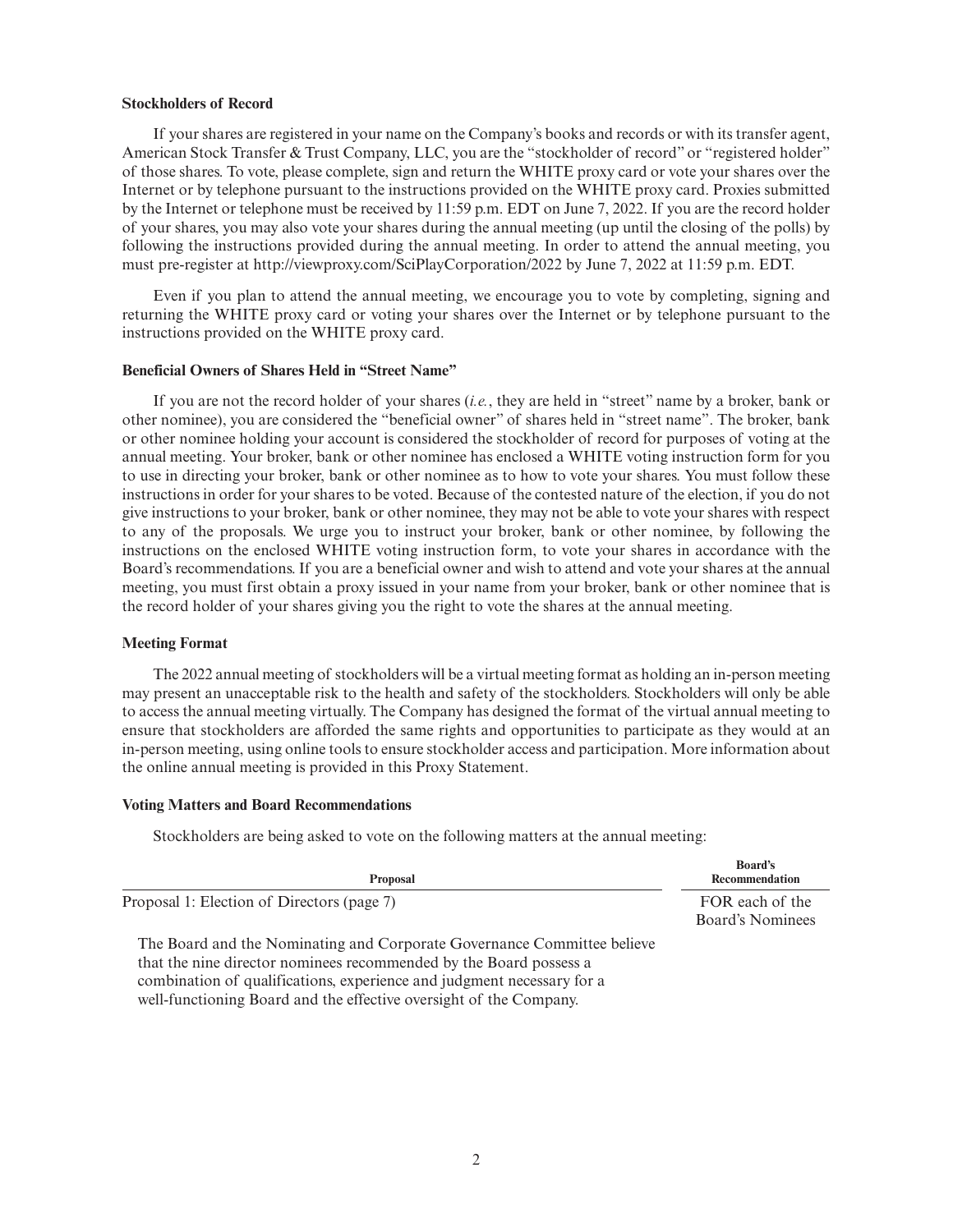| <b>Proposal</b>                                                                                                                                                  | <b>Board's</b><br>Recommendation |
|------------------------------------------------------------------------------------------------------------------------------------------------------------------|----------------------------------|
| Proposal 2: Ratification of the Appointment of Deloitte & Touche LLP<br>("Deloitte") as the Company's Independent Registered Public Accounting Firm<br>(page 34) | <b>FOR</b>                       |

The Audit Committee has appointed Deloitte to serve as our independent registered public accounting firm for the fiscal year ending December 31, 2022. As a matter of good corporate governance, stockholders are being asked to ratify the Audit Committee's appointment of Deloitte.

## **Other Candidates Nominated for Election as Directors at the Annual Meeting in Opposition to the Board's Nominees**

Engine Capital has notified the Company of its intent to nominate a slate of two alternative nominees for election as directors at the annual meeting in opposition to the nominees recommended by the Board. **The Board does NOT endorse any of the Engine Capital nominees and strongly urges you to discard and NOT sign or return any proxy card that may be sent to you by Engine Capital. The Board unanimously recommends that you vote "FOR ALL" the nominees proposed by the Board on the WHITE proxy card.**

**As of the close of business on April 11, 2022, Light & Wonder, Inc. (formerly known as Scientific Games Corporation) ("Light & Wonder") owned, directly or indirectly, all shares of our Class B common stock, which represent approximately 97.7% of the combined voting power of both classes of the Company's outstanding common stock. Light & Wonder intends to vote in accordance with the recommendations of the Board, which will ensure that the director nominees proposed by the Board will be elected to the Board (Proposal 1), that the appointment of Deloitte as the Company's independent registered public accounting firm will be ratified (Proposals 2) and that the Engine Capital nominees will not be elected to the Board.**

**If you have previously submitted a proxy card sent to you by Engine Capital, you can revoke that proxy and vote for the Board's recommended nominees and on the other matters to be voted on at the annual meeting by (i) completing, signing and returning the WHITE proxy card, (ii) voting over the Internet or by telephone pursuant to the instructions provided on the WHITE proxy card or (iii) voting at the meeting. Only your latest dated proxy will count, and any proxy may be revoked at any time prior to its exercise at the annual meeting as described in this Proxy card Statement. We are not responsible for the accuracy of any information that may be provided by or relating to Engine Capital or its nominees contained in any solicitation materials that may be filed or disseminated by or on behalf of Engine Capital or any other statements Engine Capital may make.**

**It will NOT help elect the nominees recommended by the Board if you sign and return proxy cards sent by Engine Capital, even if you vote to "WITHHOLD" your vote with respect to their nominees using the Engine Capital proxy card. In fact, doing so will cancel any previous vote cast by you on the Company's proxy card. The only way to support the Board's recommended nominees is to vote "FOR" the Board's recommended nominees by using the enclosed WHITE proxy card. Only the last proxy received will be counted.**

**Whether or not you plan to attend the annual meeting, it is important that your shares be represented and voted at the annual meeting. We encourage you to promptly vote in advance of the annual meeting by completing, signing and returning the WHITE proxy card or voting your shares over the Internet or by telephone pursuant to the instructions provided on the WHITE proxy card. If you attend the annual meeting, you can vote even if you previously submitted your proxy.**

If Engine Capital proceeds with its previously announced alternative director nominations, we may conduct multiple mailings of the Proxy Statement and the accompanying proxy materials prior to the annual meeting date so that stockholders have our latest proxy information and materials to vote. We will send you a new WHITE proxy card with each mailing, regardless of whether you have previously voted. The latest-dated proxy you submit will be counted, and, if you wish to vote as recommended by the Board, then you should only submit WHITE proxy cards.

#### **Changing Your Vote**

A stockholder may revoke a proxy at any time prior to its being voted by (i) delivering written notice to the Secretary of the Company, (ii) executing and delivering the WHITE proxy card, (iii) voting by proxy over the Internet or by telephone pursuant to the instructions provided on the WHITE proxy card or (iv) voting at the annual meeting.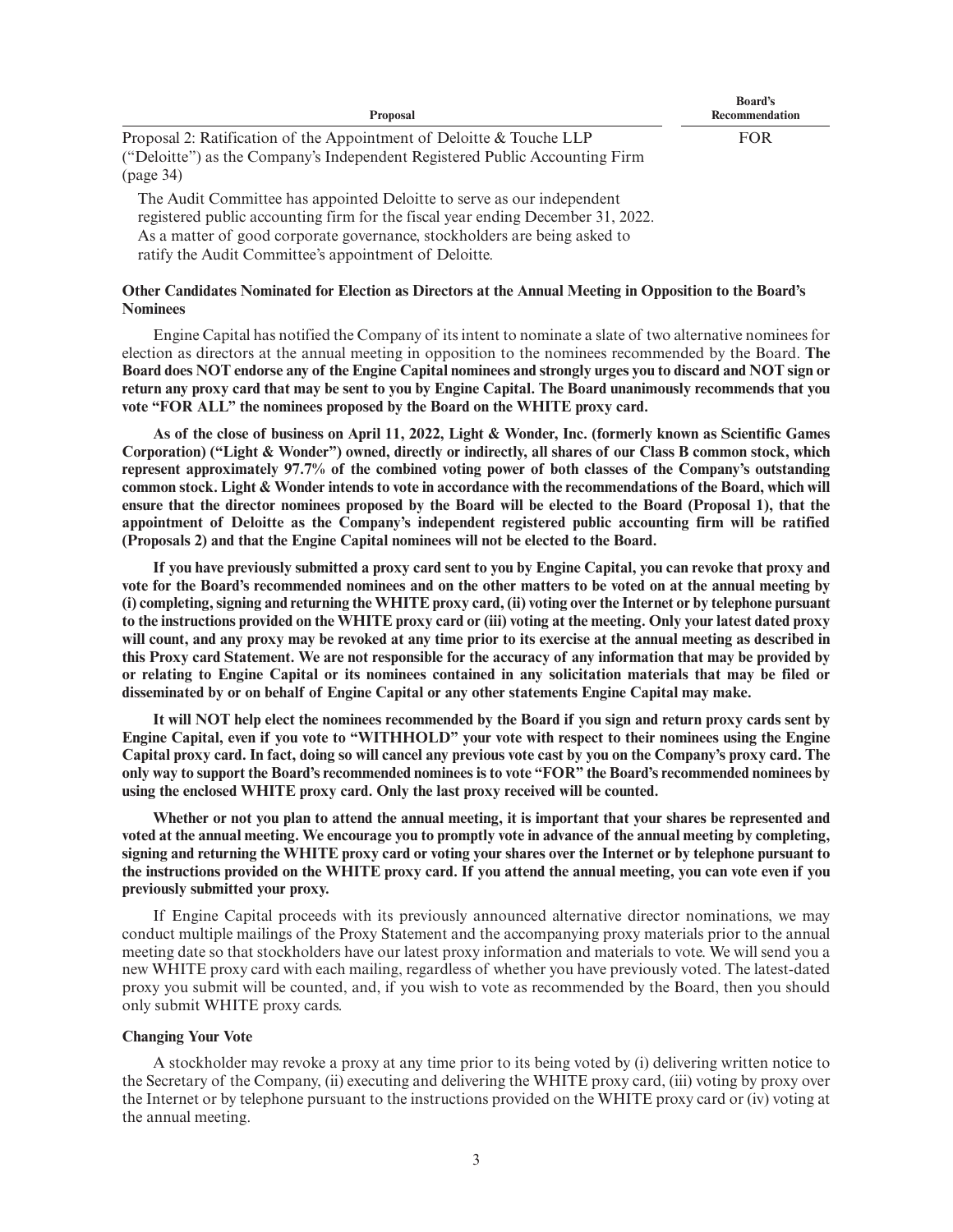**If you have previously submitted a proxy card sent to you by Engine Capital, you can revoke that proxy and we urge you to revoke that proxy and vote for the Board of Directors' recommended nominees and on the other matters to be voted on at the annual meeting by (i) delivering written notice to the Secretary of the Company, (ii) completing, signing and returning the WHITE proxy card, (iii) voting over the Internet or by telephone pursuant to the instructions provided on the WHITE proxy card or (iv) voting at the meeting. Only your latest dated proxy will count, and any proxy may be revoked at any time prior to its exercise at the annual meeting as described in this Proxy Statement.**

## **Quorum**

The presence, including by proxy (regardless of whether the proxy has authority to vote on all matters), of the holders of shares representing a majority of the voting power of the Company's outstanding shares of capital stock at the annual meeting constitutes a quorum for the transaction of business. If you "WITHHOLD" your vote in the election of directors or "ABSTAIN" (rather than vote "FOR" or "AGAINST") with respect to any other proposal, your shares will count as present for purposes of determining whether a quorum is present.

## **Vote Required**

#### *Vote Required for the Election of Directors (Proposal 1)*

Assuming a quorum is present, directors will be elected (Proposal 1) by a plurality of the votes cast in person or by proxy at the annual meeting. This means that the nine candidates receiving the highest number of "FOR" votes will be elected. If you "WITHHOLD" your vote in the election of directors, your shares will count as present for purposes of determining whether a quorum is present but will not be considered to have been voted for the director nominee.

Engine Capital has notified the Company of its intent to nominate a slate of two alternative nominees for election as directors at the annual meeting in opposition to the nominees recommended by the Board. It will NOT help elect the nominees recommended by the Board if you sign and return proxy cards sent by Engine Capital, even if you vote to "WITHHOLD" your vote with respect to their nominees using the Engine Capital proxy card. In fact, doing so will cancel any previous vote cast by you on the Company's proxy card. The only way to support the Board's recommended nominees is to vote "FOR" the Board's recommended nominees by using the enclosed WHITE proxy card. Only the last proxy received will be counted.

## *Vote Required for the Ratification of the Appointment of Deloitte as the Company's Independent Registered Public Accounting Firm (Proposal 2)*

The ratification of the appointment of our independent registered public accounting firm (Proposal 2) requires the affirmative vote of a majority of the votes cast at the annual meeting. If you "ABSTAIN" (rather than vote "FOR" or "AGAINST") with respect to this proposal, your shares will count as present for purposes of determining whether a quorum is present, but will have no effect on the outcome of the proposal.

#### **Effect of Broker Non-Votes**

A broker "non-vote" occurs when a broker, bank or other nominee holding shares for a beneficial owner does not vote on a particular proposal because the broker, bank or other nominee does not have discretionary voting power on that item and has not received specific instructions from the beneficial owner. Under applicable rules that govern brokers, banks and other nominees who are voting with respect to shares held in street name, brokers, banks or other nominees ordinarily have the discretion to vote on "routine" matters (*e.g.*, ratification of the selection of independent public accountants) but not on non-routine matters (*e.g.*, election of directors). In the case of a contested election of directors, the applicable rules that govern brokers, banks and other nominees will not permit them to exercise discretionary authority regarding any of the proposals to be voted on at the annual meeting, whether "routine" or not.

If your shares are held in street name and you do not instruct your broker, bank or other nominee on how to vote your shares, then your broker, bank or other nominee will not be able to vote your shares with respect to Proposal 1. To the extent that Engine Capital provides you with a proxy card or voting instruction form,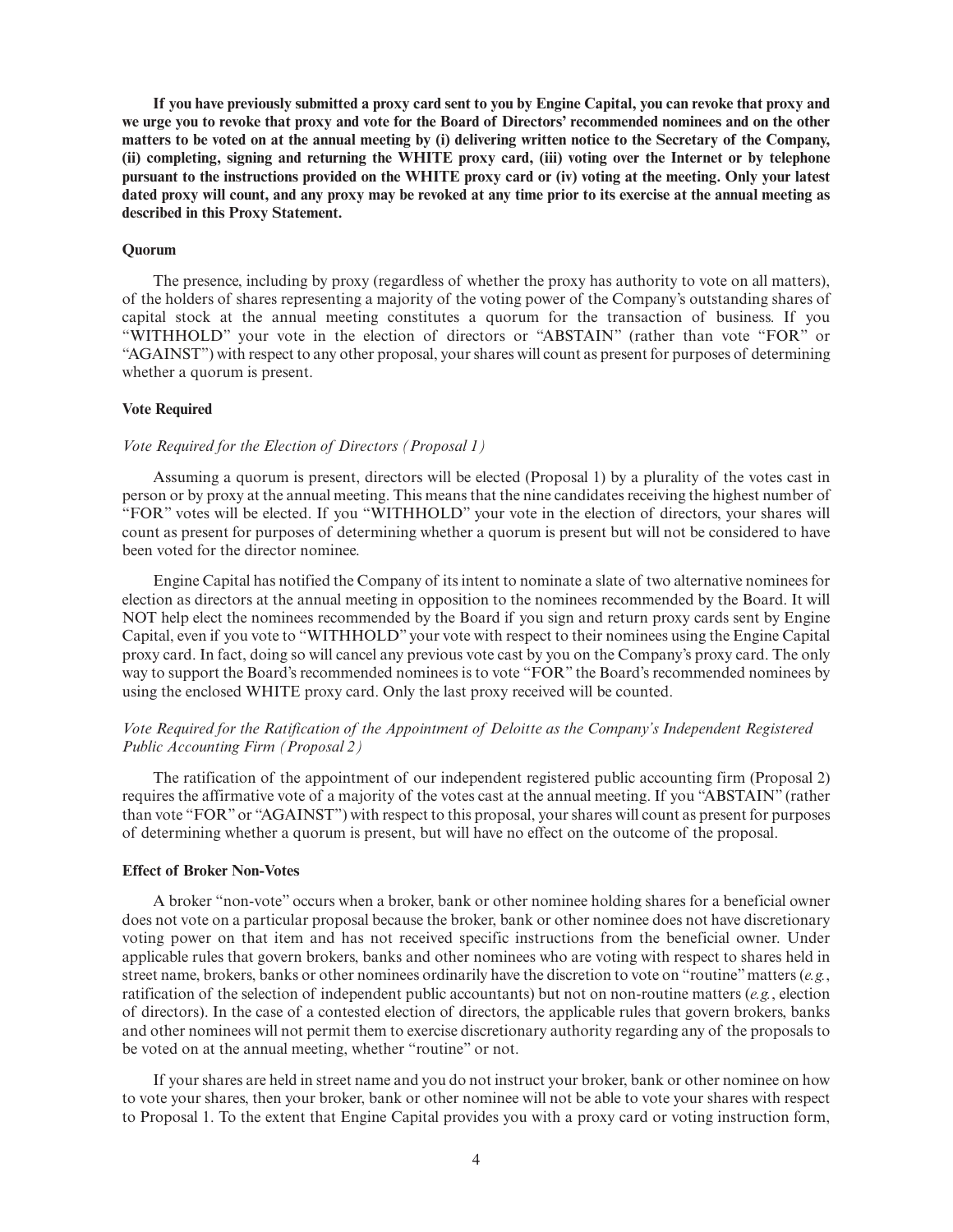then your broker, bank or other nominee will not be able to vote with respect to Proposal 2 and your shares will not be counted for purposes of determining whether a quorum exists if you do not instruct your broker, bank or other nominee on how to vote your shares.

**We urge you to instruct your broker, bank or other nominee by following the instructions on the enclosed WHITE voting instruction form, to vote your shares in accordance with the Board's recommendations on the WHITE voting instruction form, including to vote "FOR ALL" the nominees proposed by the Board of Directors, whether or not you plan to attend the annual meeting.**

## **Effect of Not Providing Specific Voting Instructions**

All valid proxies received prior to the annual meeting will be voted in accordance with the instructions specified by the stockholder. If you are the record holder of your shares and (i) your WHITE proxy card is returned without instructions or (ii) you indicate when voting over the Internet or by telephone that you wish to vote as recommended by the Board, the persons named as proxy holders on your proxy card will vote in accordance with the recommendations of the Board in "Voting Matters and Board Recommendations" above.

With respect to any other matter that properly comes before the annual meeting, the proxy holders will vote as recommended by the Board or, if no recommendation is given, in their own discretion.

If your shares are held in "street name" (that is, held for your account by a broker, bank or other nominee), you will receive voting instructions from your broker, bank or other nominee. You must follow these instructions in order for your shares to be voted. Your broker is required to vote those shares in accordance with your instructions. If you do not instruct your broker, bank or other nominee how to vote your shares, then your broker, bank or other nominee will not be able to vote your shares with respect to Proposal 1 and, to the extent that Engine Capital provides you with a proxy card or voting instruction form, with respect to Proposal 2. **We urge you to instruct your broker, bank or other nominee, by following the instructions on the enclosed WHITE voting instruction form, to vote your shares in accordance with the Board's recommendations on the WHITE voting instruction form, including to vote "FOR ALL" the nominees proposed by the Board of Directors, whether or not you plan to attend the annual meeting.**

As of the date of this Proxy Statement, we are not aware of any matter other than those described in this Proxy Statement that will be acted upon at the annual meeting. In the event that any other matter properly comes before the meeting for a vote of stockholders, the persons named as proxies in the enclosed form of proxy will vote in accordance with their best judgment on such other matter.

#### **Recommended Response to Proxy Cards That May Be Sent by Engine Capital**

Engine Capital has notified the Company of its intent to propose its own director nominees for election at the annual meeting. The Company does not know whether Engine Capital will in fact nominate these individuals for election as directors at the annual meeting or solicit proxies. The nominations made by Engine Capital have NOT been endorsed by the Board. We are not responsible for the accuracy of any information that may be provided by or relating to Engine Capital or its nominees contained in any solicitation materials that may be filed or disseminated by or on behalf of Engine Capital or any other statements Engine Capital may make.

**The Board does NOT endorse any of the Engine Capital nominees and strongly urges you to discard and NOT sign or return any proxy card that may be sent to you by Engine Capital. The Board unanimously recommends that you vote "FOR ALL" the nominees proposed by the Board on the WHITE proxy card. Voting to "WITHHOLD" with respect to any of the Engine Capital nominees on any proxy card sent to you by Engine Capital is not the same as voting "FOR ALL" the Board's recommended nominees because a vote to "WITHHOLD" with respect to any of Engine Capital's nominees on its proxy card will revoke any previous proxy submitted by you.**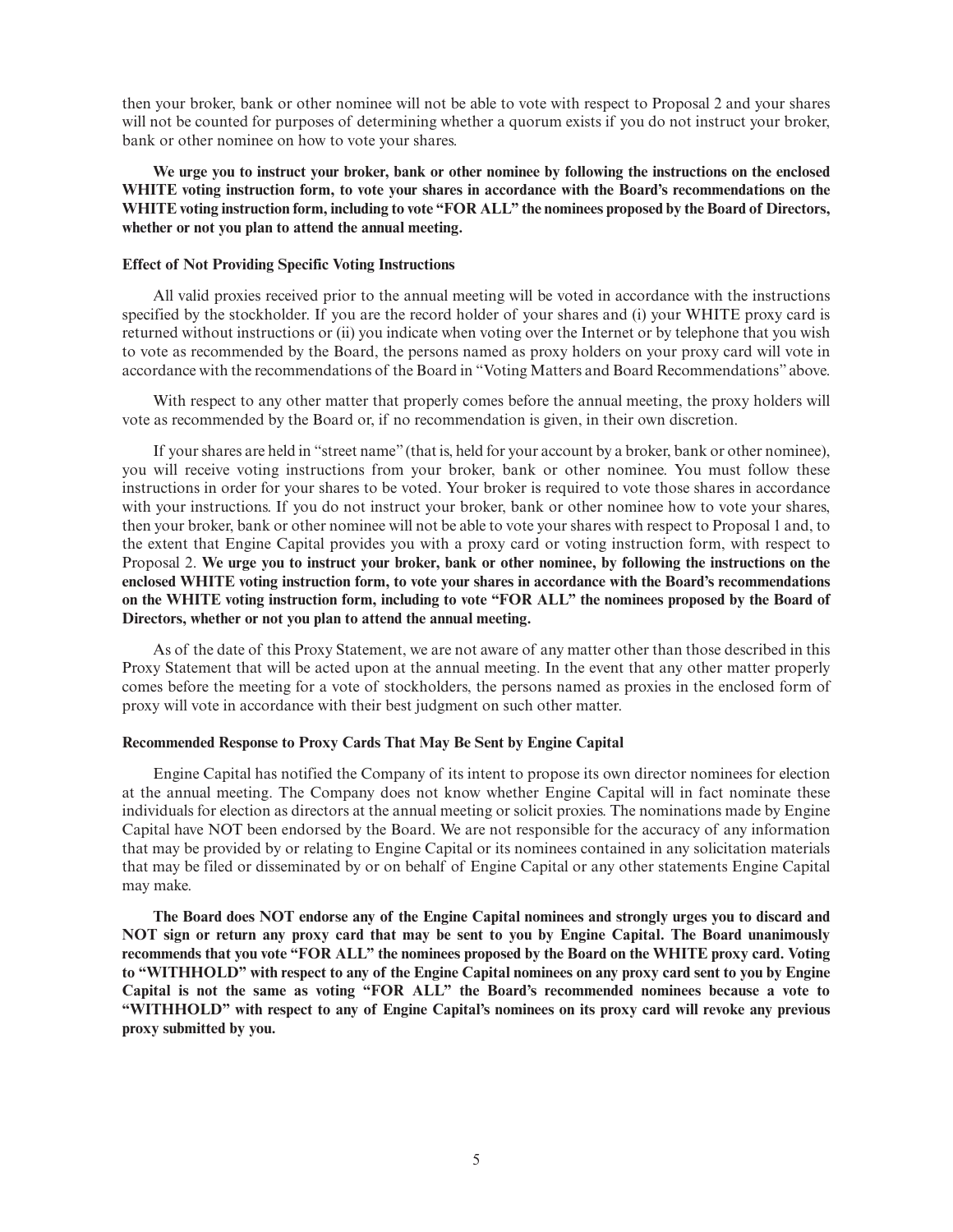**If you have previously submitted a proxy card sent to you by Engine Capital, you can revoke that proxy and vote for the Board's recommended nominees and on the other matters to be voted on at the annual meeting by (i) completing, signing and returning the WHITE proxy card, (ii) voting over the Internet or by telephone pursuant to the instructions provided on the WHITE proxy card or (iii) voting at the meeting. Only your latest dated proxy will count, and any proxy may be revoked at any time prior to its exercise at the annual meeting as described in this Proxy Statement.**

## **Our Relationship with Light & Wonder**

On May 7, 2019, we completed the IPO of our Class A common stock, which is traded on The NASDAQ Stock Market under the symbol "SCPL." We also have issued and outstanding shares of Class B common stock. On all matters submitted to a vote of our stockholders, our Class B common stock entitles its owners to 10 votes per share (for so long as the number of shares of our common stock beneficially owned by certain Light & Wonder affiliates represents at least 10% of our outstanding shares of common stock and, thereafter, one vote per share), and our Class A common stock entitles its owners to one vote per share. As of December 31, 2021, Light & Wonder owned, directly or indirectly, all of the outstanding Class B common stock, which represents approximately 80.8% of our total outstanding shares of common stock and approximately 97.7% of the combined voting power of both classes of our outstanding common stock. As long as Light & Wonder continues to control shares representing a majority of our combined voting power, it will generally be able to determine the outcome of all corporate actions requiring stockholder approval.

**As of the close of business on April 11, 2022, Light & Wonder owned, directly or indirectly, all shares of Class B common stock, which represent approximately 97.7% of the combined voting power of both classes of the Company's outstanding common stock. Light & Wonder intends to vote in accordance with the recommendations of the Board in "Voting Matters and Board Recommendations" above, which will ensure that the director nominees proposed by the Board will be elected to the Board (Proposal 1), that the appointment of Deloitte as the Company's independent registered public accounting firm will be ratified (Proposals 2) and that the Engine Capital nominees will not be elected to the Board.**

#### **Counting the Votes**

An independent inspector of election will tabulate the votes.

#### **Results of the Voting at the Annual Meeting**

The Company will report voting results in a filing with the Securities and Exchange Commission ("SEC") on Form 8-K subsequent to the annual meeting.

#### **BACKGROUND OF THE SOLICITATION**

The summary below details the significant contacts between the Company and Engine Capital. This summary does not purport to catalogue every conversation of or among members of the Board, the Company's management, the Company's advisors, representatives of Engine Capital and their advisors relating to the Engine Capital solicitation. Engine Capital LP is a stockholder which, together with its affiliates and related persons, purportedly was the owner of an aggregate of 1,983,207 shares of our Class A common stock, or approximately 8.1% of the outstanding shares of our Class A common stock, as of March 11, 2022 and first became a stockholder in December 2021 (in each case as disclosed to the Company by Engine Capital on March 11, 2022).

On January 14 and February 11, 2022, Brad Favreau, a partner at Engine Capital, had telephone calls with James Bombassei, head of Investor Relations for Light & Wonder, who provides investor relations assistance to the Company, concerning various questions Mr. Favreau had relating to the Company.

On January 25, 2022, Joshua Wilson, the Company's Chief Executive Officer, and Robert Gustafson, the Company's General Counsel, had a call with Arnaud Ajdler, a managing partner at Engine Capital, and Mr. Favreau. Mr. Ajdler set forth Engine Capital's views with respect to the strategic alternatives available to the Company.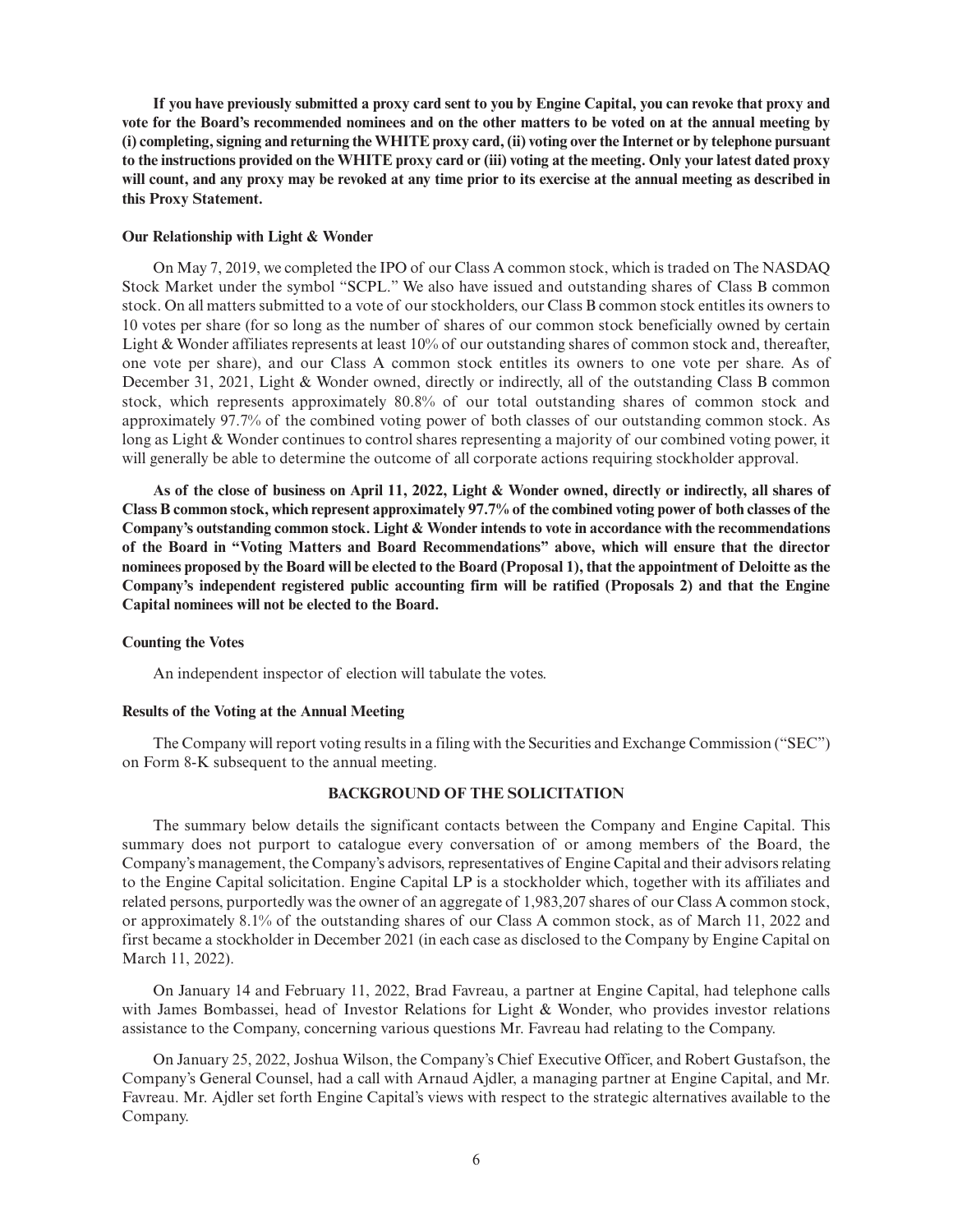On February 23, 2022, Mr. Ajdler and Mr. Favreau had a call with Barry Cottle, the Company's Executive Chairman, and Mr. Bombassei in which they outlined Engine Capital's views on strategic alternatives available to the Company.

On March 8, 2022, Mr. Ajdler sent an e-mail to Mr. Cottle, stating that Mr. Ajdler wanted to discuss the Company's upcoming deadline for stockholders to submit their notice of nominations to the Company.

On March 9, 2022, Mr. Cottle and Mr. Bombassei spoke with Mr. Ajdler and Mr. Favreau, in response to Mr. Ajdler's request. During this call, Mr. Ajdler conveyed Engine Capital's intent to nominate two directors to the Board and Engine Capital's views with respect to the strategic alternatives available to the Company. Mr. Ajdler further stated that if the Board did not endorse Engine Capital's director nominees, Engine Capital would make public its director nominations and views on the Company.

On March 11, 2022, Engine Capital delivered a notice of nomination letter to the Secretary of the Company and filed a Schedule 13D with the SEC, which, amongst other things, informed the Company of Engine Capital's ownership in the Company and of Engine Capital's intent to nominate a slate of two alternative nominees for election as directors to the Board at the 2022 annual meeting in opposition to the nominees recommended by the Board.

Between March 11, 2022 and April 25, 2022, representatives of the Company and representatives of Engine Capital exchanged correspondences regarding the Engine Capital nomination of directors.

On April 25, 2022, Mr. Ajdler and Mr. Favreau had a call with all of the independent directors of the Company as of April 25, 2022, Gerald D. Cohen, Nick Earl, Michael Marchetti and William C. Thompson, Jr., to discuss Engine Capital's views with respect to the strategic alternatives available to the Company.

On May 6, 2022, the Company filed a preliminary proxy statement with the SEC.

On May 10, 2022, Mr. Ajdler sent an email to Mr. Wilson, stating that Mr. Ajdler wanted to discuss the Company's results of operations.

Between May 11, 2022 and May 13, 2022, Mr. Ajdler communicated Engine Capital's concerns about the Company entering into an amendment to the IP License Agreement with Light & Wonder (see "Certain Relationships and Related Person Transactions") and its views with respect to the terms of any such amendment. He also indicated a desire to discuss the matter with the Company.

On May 14, 2022, Mr. Cottle shared with the Board Engine Capital's concerns about the Company entering into an amendment to the IP License Agreement with Light & Wonder.

On May 17, 2022, the Company filed this definitive proxy statement with the SEC.

## **PROPOSAL 1 ELECTION OF DIRECTORS**

The Board is elected by our stockholders to oversee the management of the business and affairs of the Company. The Board serves as the ultimate decision-making body of the Company, except for those matters reserved for or shared with stockholders. The Board appoints our executives, who are charged with conducting the business and affairs of the Company, subject to oversight by the Board.

#### **NOMINEES FOR ELECTION**

The Board has nominated for election as a director to the Board the nine persons named below to serve for a one-year term until the next annual meeting of stockholders of the Company and until their successors have been duly elected and qualified or until their earlier death, resignation or removal. Five of the nine director nominees served as directors during 2021 and are presently serving as directors. The other four of the director nominees were elected as directors in 2022 and are presently serving as directors.

The Board unanimously recommends that you vote in favor of the election of each of the nominees named below as directors of the Company for the ensuing year, and the persons named as proxies on the enclosed WHITE proxy card will vote the proxies received by them for the election of each of the nominees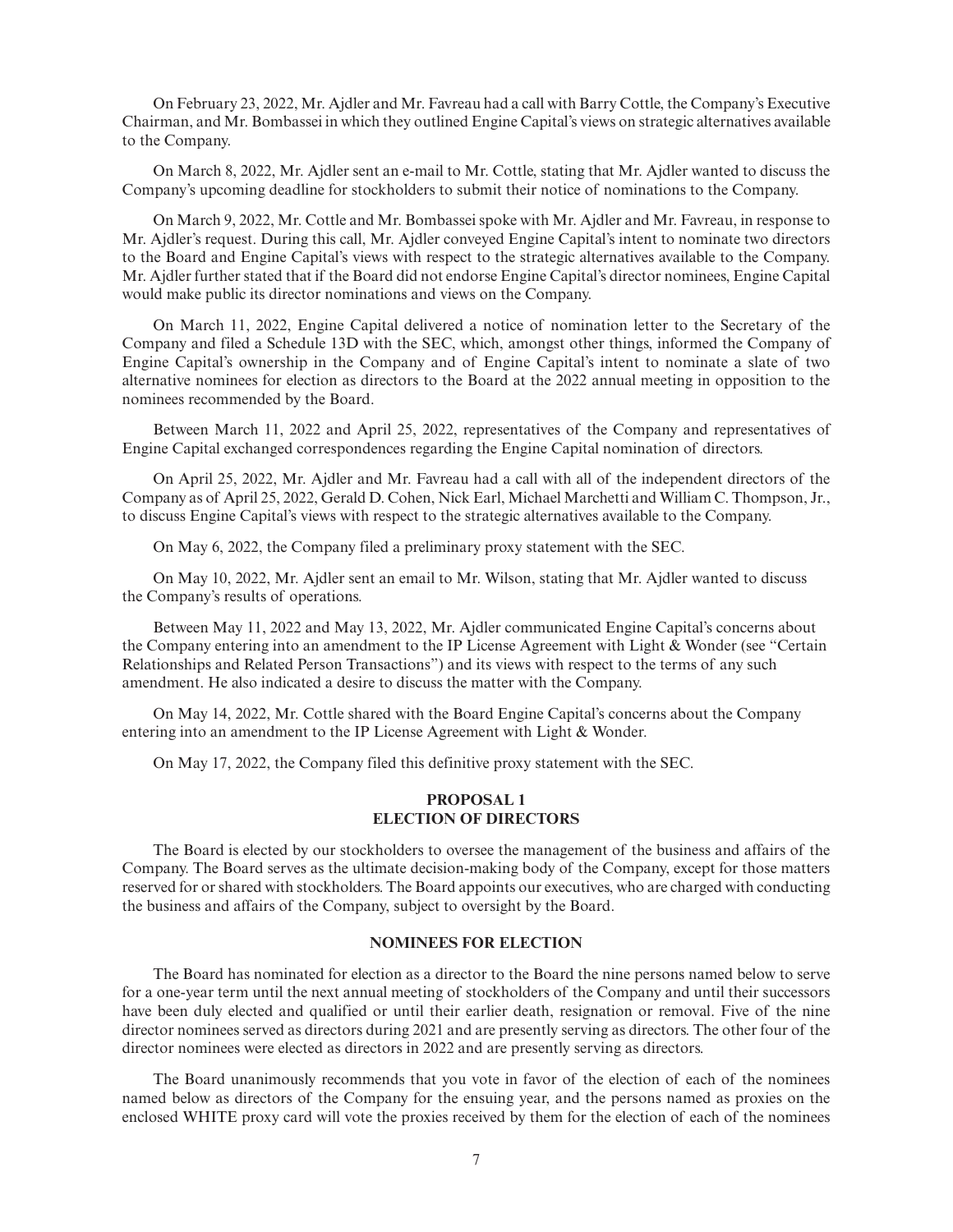unless otherwise specified on those WHITE proxy cards. All of the nominees have indicated a willingness to serve as directors. However, if any nominee becomes unavailable to serve before the election, proxies may be voted for a substitute nominee selected by the Board, or the Board may decide to reduce the number of directors.

| Name                     | Age | <b>Position with the Company</b>  | <b>Director Since</b> |
|--------------------------|-----|-----------------------------------|-----------------------|
| Barry L. Cottle          | 61  | Director (Executive Chairman)     | 2019                  |
| Joshua J. Wilson         | 46  | Director; Chief Executive Officer | 2019                  |
| Gerald D. Cohen          | 73  | Director                          | 2019                  |
| Nick Earl                | 56  | Director                          | 2022                  |
| April Henry              | 52  | Director                          | 2022                  |
| Constance P. James       | 40  | Director                          | 2022                  |
| Michael Marchetti        | 53  | Director                          | 2019                  |
| Charles "CJ" Prober      | 51  | Director                          | 2022                  |
| William C. Thompson, Jr. | 68  | Director                          | 2019                  |

The name, age (as of May 17, 2022), business experience and certain other information regarding each of the nominees for director are set forth below.

*Barry L. Cottle* has served as Executive Chair since April 2019. Mr. Cottle has also served as President and Chief Executive Officer of Light & Wonder since June 2018 (see "Our Relationship with Light & Wonder, Inc. (Formerly Known as Scientific Games Corporation)" for information on our relationship with Light & Wonder). Mr. Cottle joined Light & Wonder as Chief Executive, SG Interactive, in August 2015 to lead the strategy and growth plans of the Interactive group. Before joining Light & Wonder, Mr. Cottle served as Vice Chairman of Deluxe Entertainment Services Group Inc. from February 2015 until August 2015 while concurrently serving as Senior Vice President of Technology at MacAndrews & Forbes from February 2015 until August 2017, where he helped drive digital innovation. Prior to that, he was the Chief Revenue Officer and Executive Vice President-Games for Zynga Inc. from January 2012 until October 2014, where he led corporate and business development, strategic partnerships, distribution, marketing and advertising and ultimately the Social Casino group. Previously, Mr. Cottle served as the Executive Vice President-Interactive for Electronic Arts Inc. from August 2007 to January 2012. Earlier in his career, Mr. Cottle served as the Founder/Chief Executive Officer of Quickoffice, Inc.; Chief Operating Officer of Palm, Inc.; and Senior Vice President of Disney TeleVentures, a division of The Walt Disney Company dedicated to creating interactive online/TV experiences.

*Joshua J. Wilson* has served as Chief Executive Officer and as a member of our board of directors since April 2019. Mr. Wilson has also served as Chief Operating Officer and Senior Vice President for our business since April 2016 to drive marketing, technology, production and product management for our business, after previously serving as the Vice President of Product and Operations, Vice President of Product and Executive Director Social Gaming Products. From June 2012 to December 2013, Mr. Wilson was Senior Director of Social Products and Director of Social Gaming for WMS Industries, Inc. ("WMS"), which was acquired by Light & Wonder in 2013, overseeing web development, analytics and road mapping while creating a business intelligence system and launching our social casino games Jackpot Party Casino and Gold Fish Casino. Mr. Wilson served with Phantom EFX, LLC from March 2001 to June 2012, when Phantom was acquired by WMS, as the Director of Online Gaming and Engineering Supervisor.

*Gerald D. Cohen* has served as a member of our board of directors since April 2019. Mr. Cohen retired as a partner from Ernst & Young LLP, or E&Y, in 2012 after a 40-year career where he served on the partner advisory council from 2003 through 2006. During his career at E&Y, he held both client-serving and firm leadership positions, and he served as senior audit assurance partner on a variety of clients ranging from Fortune 500 companies to emerging companies and including MacAndrews & Forbes Incorporated. He also was a leader in the development and automation of E&Y's approach to audits. Mr. Cohen has a B.S. and M.B.A. from Lehigh University and became a CPA in 1973.

*Nick Earl* has served as a member of our board of directors since April 2022. Mr. Earl has also served as President and Chief Executive Officer and director of Glu Mobile**,** Inc., a leading global developer and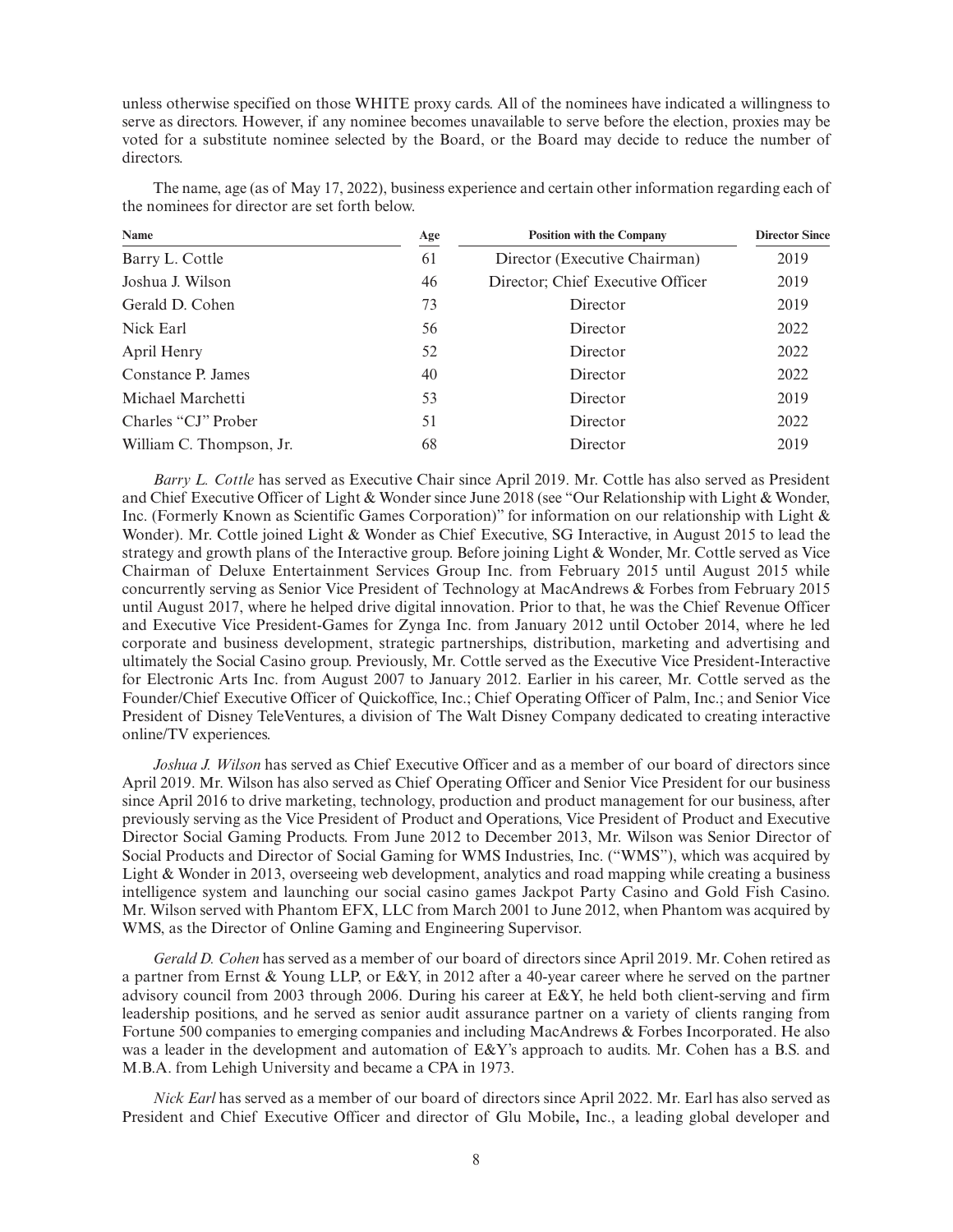publisher of mobile games, from 2016 to 2021, and prior to that served as President of Global Studios of Glu Mobile from 2015 to 2016. Before joining Glu Mobile, from 2014 to 2015, Mr. Earl served as President of Worldwide Studios at Kabam, Inc., a world leader in massively multiplayer free-to-play games for mobile devices. From 2001 to 2014, Mr. Earl served in several management positions at Electronic Arts Inc., a global leader in interactive entertainment, including most recently as Senior Vice President & General Manager of EA Mobile. From 1999 to 2001, Mr. Earl served as VP Product Development at Eidos Interactive. From 1993 to 1999, Mr. Earl served in several roles at The 3DO Company. Mr. Earl began his career at Reuters Australia.

*April Henry* has served as a member of our board of directors since May 2022. Ms. Henry is also the Founder and Managing Partner of Hawkeye Digital, a strategic consulting firm. In addition, since February 2020, Ms. Henry has served as Executive Vice President of Corporate Development for Science Inc., an incubation and venture capital fund, and Science Strategic Acquisition Corp. Alpha, a blank check company with a focus on businesses operating in the direct-to-consumer brands, direct-to-consumer services and mobile and social entertainment sectors. Ms. Henry also serves as an independent director on the board of ATN International, Inc., a provider of digital infrastructure and communications services in the United States and internationally. Prior to her current roles, Ms. Henry was the Co-Founder and Chief Revenue Officer of equell, Inc., a developer of a mobile-based software application platform that helps people train to build a healthier relationship with technology, from 2018 to 2019, a Senior Vice President of Business Development at NBC Universal, LLC, a company that owns and operates news and entertainment television networks, from 2016 to 2018, and the Chief of Staff of Development and Vice President of Corporate Development of Yahoo, Inc. from 2011 to 2015. Prior to that, Ms. Henry spent a number of years in the early part of her career with Morgan Stanley, and held positions with Index Ventures and News Corporation. Ms. Henry also serves on the Advisory Board of Evalla Advisors LLC, a woman-led boutique investment bank, the Board of Advisors of Cinq Zero Cinq, an avant-garde luxury urban streetwear fashion line and the Board of Advisors of Saana, a healthcare technology company built for chronic illness patients, and is a special advisor to S4 Capital, PLC, a new era digital advertising and marketing services company. Ms. Henry received her undergraduate degree in Political Science from Columbia University.

*Constance P. James* has served as a member of our board of directors since May 2022. Ms. James has also served as Executive Vice President, Chief Financial Officer, Treasurer and Corporate Secretary of Light & Wonder since October 2021. Previously, she served as Chief Financial Officer, Gaming at Light & Wonder from January 2020 to October 2021. Prior to joining Light & Wonder, Ms. James served as Corporate Vice President Finance — Global Business Operations and Supply Chain at Cargill Corporation, a privately-held global food company with approximately 155,000 employees in more than 125 countries, from July 2019 to January 2020, and was previously Cargill's Corporate Vice President, Finance, R&D and Innovation from March 2019 to July 2019. Before that, Ms. James was Chief Financial Officer — Global Land-Based Gaming at Aristocrat Leisure Limited, a gaming solutions provider based in Australia with over 6,500 employees in over 300 jurisdictions, from December 2015 to October 2018. Ms. James previously served numerous roles at Aristocrat, including as Chief Financial Officer — Americas and Business Operations from October 2013 to November 2015, as VP Finance — Product and Technology from September 2011 to September 2013 and as Head of Global Risk and Audit from May 2009 to October 2011. Ms. James began her career with Deloitte. Ms. James is a CPA and holds a BSBA in Accounting from University of Nevada, Las Vegas.

*Michael Marchetti* has served as a member of our board of directors since July 2019. He has served as Chief Financial Officer of Age of Learning, Inc., a leading education technology innovator, creating engaging and effective learning resources for children, since 2014. Prior to Age of Learning, Inc., Mr. Marchetti was Chief Executive Officer of Buffalo Studios, LLC, the creator of the Bingo Blitz social game, until its acquisition by Caesars Interactive Entertainment, Inc. in 2012. Mr. Marchetti started his mobile and interactive career as a founding executive and Chief Financial Officer of JAMDAT Mobile Inc. in 2000, one of the first publicly traded mobile gaming companies in the U.S., until its acquisition by Electronic Arts Inc. ("Electronic Arts") in 2006. At Electronic Arts, Mr. Marchetti held various senior executive roles between 2006 and 2011, including as Senior Vice President and Chief Operating Officer of Electronic Arts' Interactive division. Mr. Marchetti also served on the Board and as Chairman of the Audit Committee for TechStyle Fashion Group, a global fashion and lifestyle company, from September 2014 until September 2019. Mr. Marchetti began his career on Wall Street as a corporate lawyer at Cahill Gordon & Reindel LLP and later as an investment banker at Merrill Lynch & Co., Inc.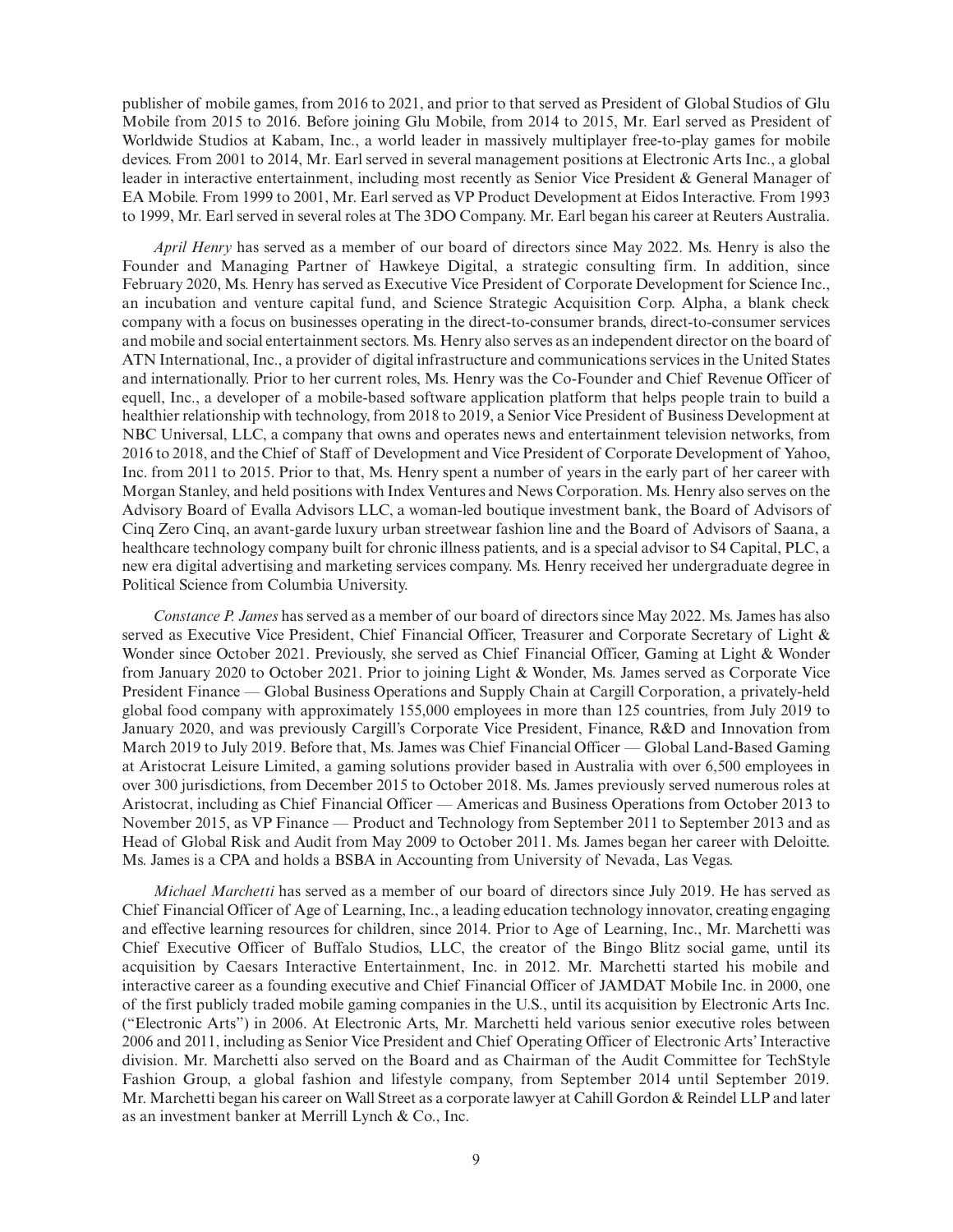*Charles "CJ" Prober* has served as a member of our board of directors since May 2022. Mr. Prober has also served as Chief Executive Officer and a director of Tile, Inc., the pioneer in smart location for your things, since 2018. Mr. Prober has also served as a director on the board of Life360, Inc., the leading mobile app-based family safety platform, since Life360's acquisition of Tile in January 2022, and as a director on the board of Alloy Technologies Inc., a platform that helps consumer goods companies ensure products are available where and when consumers want them, since 2019. Before joining Tile, Mr. Prober served as the Chief Operating Officer of GoPro, Inc., a company that helps the world capture and share itself in immersive and exciting ways, from 2017 to 2018 and as its Senior Vice President, Software and Services from 2014 to 2016. From 2008 to 2014, Mr. Prober held executive leadership roles at Electronic Arts Inc., a leading digital entertainment company, including, most recently, Senior Vice President, Digital Publishing. Mr. Prober joined Electronic Arts from BioWare/Pandemic following its acquisition by Electronic Arts in 2007. Mr. Prober began his career as a consultant with McKinsey & Company and as a corporate attorney with Wilson Sonsini Goodrich & Rosati, P.C. Mr. Prober holds a Bachelor of Commerce from the University of Manitoba and a Bachelor of Laws from McGill University.

*William C. Thompson, Jr.* has served as a member of our board of directors since April 2019. Since 2019, Mr. Thompson has served as Advisory Committee Member and Owner of American Triple I Partners, LLC, which manages private equity investments in infrastructure. In addition, Mr. Thompson has served since 2015 as Partner, Chief Administrative Officer and Senior Managing Director of Siebert Williams Shank & Co., LLC, an investment banking and financial services company, where he also served as Chief Administrative Officer and Senior Managing Director from 2010 through 2015. Since 2018, Mr. Thompson has served as a management trustee on the Board of Trustees of the AFL-CIO Housing Investment Trust, an investment company registered under the Investment Company Act of 1940. Mr. Thompson was also elected for two consecutive terms as New York City Comptroller from 2002 through 2009. Mr. Thompson graduated with a B.A. from Tufts University.

## *Qualifications of Directors*

Our directors are responsible for overseeing the management of the Company's business and affairs, which requires highly skilled and experienced individuals. The Nominating and Corporate Governance Committee is responsible for evaluating and making recommendations to the Board concerning the appropriate size and needs of the Board with the objective of maintaining the necessary experience, skills and independence on the Board. Other than the minimum age requirement specified in the Nevada Revised Statutes, the Nominating and Corporate Governance Committee and the Board do not have specific qualifications that must be met by a candidate for director. However, the Nominating and Corporate Governance Committee and the Board believe that there are general qualifications that are applicable to all directors and other skills and experience that should be represented on the Board as a whole, but not necessarily by each director. The Nominating and Corporate Governance Committee and the Board consider the experience and qualifications of prospective directors individually and in the context of the Board's overall composition and make no distinction in the evaluation of nominees recommended by our directors or executive officers, third parties or our stockholders in accordance with the provisions contained in our Amended and Restated Bylaws.

In its assessment of prospective directors, the Nominating and Corporate Governance Committee and the Board generally consider, among other factors, the individual's character and integrity, experience, judgment, independence and ability to work collegially, as well as the ability of a potential nominee to devote the time and effort necessary to fulfill his or her responsibilities as a director. The Nominating and Corporate Governance Committee and the Board also assess particular qualifications, attributes, skills and experience that they believe are important to be represented on the Board as a whole, in light of the Company's business. These include a high level of financial literacy, relevant chief executive officer or similar leadership experience, social gaming industry experience, experience with global operations, exposure to the development and marketing of technology products and legal and regulatory experience.

As a matter of practice, the Nominating and Corporate Governance Committee and the Board also consider the diversity of the backgrounds and experience of prospective directors as well as their personal characteristics (*e.g.*, gender, ethnicity, age) in evaluating, and making decisions regarding, Board composition,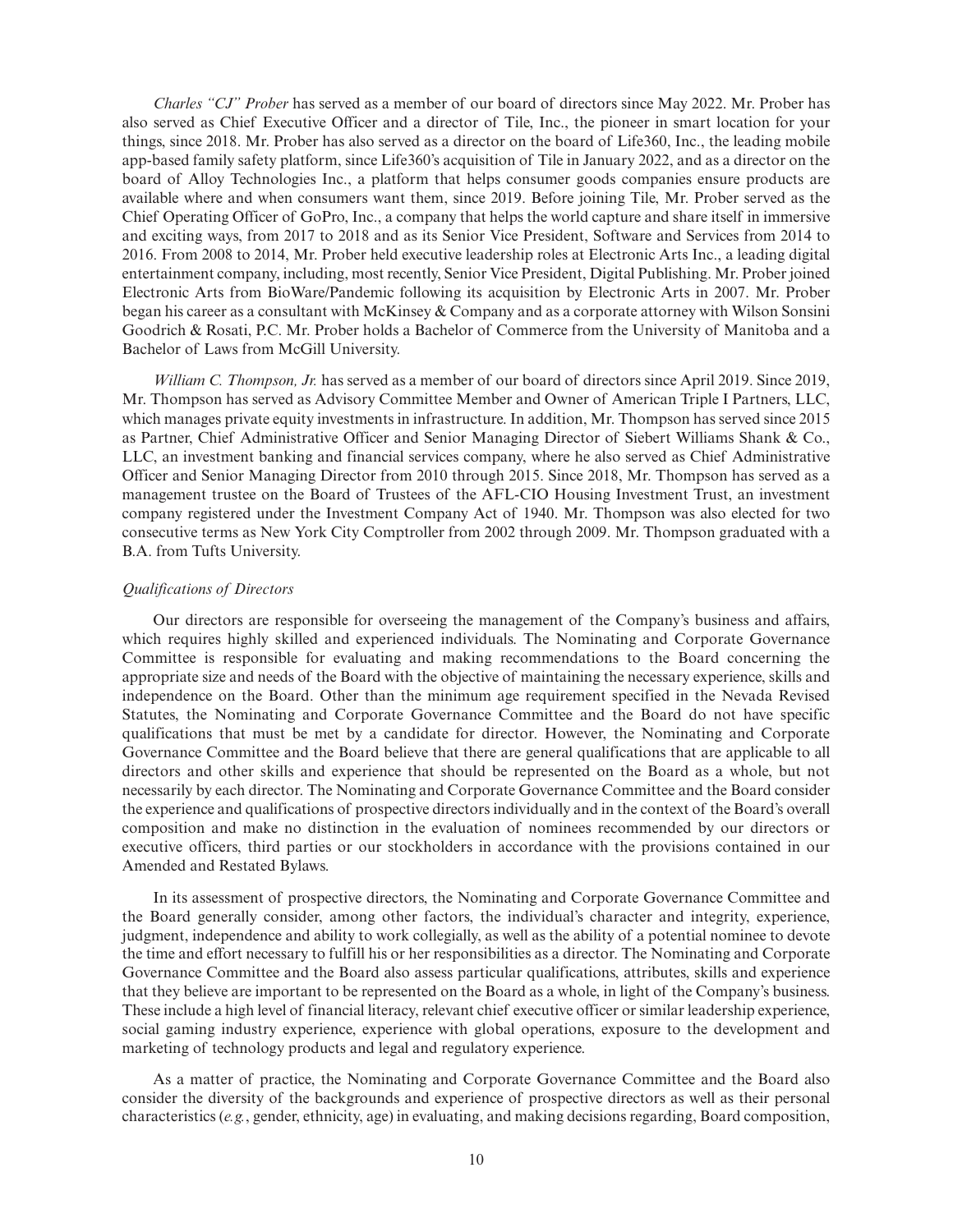in order to facilitate Board deliberations that reflect a broad range of perspectives. The Nominating and Corporate Governance Committee and the Board believe that the Board is comprised of a diverse group of individuals.

| <b>Board Diversity Matrix</b><br>(as of May 17, 2022) |              |      |                   |                                |
|-------------------------------------------------------|--------------|------|-------------------|--------------------------------|
| <b>Total Number of Directors</b>                      |              |      | 9                 |                                |
|                                                       | Female       | Male | <b>Non-Binary</b> | <b>Not</b><br><b>Disclosed</b> |
| <b>Part I: Gender Identity</b>                        |              |      |                   |                                |
|                                                       |              | 7    |                   |                                |
| <b>Part II: Demographic Background</b>                |              |      |                   |                                |
|                                                       | $\mathbf{1}$ |      |                   |                                |
|                                                       |              |      |                   |                                |
|                                                       |              |      |                   |                                |
|                                                       |              |      |                   |                                |
| Native Hawaiian or Pacific Islander                   |              |      |                   |                                |
|                                                       |              | 6    |                   |                                |
| Two or More Races or Ethnicities                      |              |      |                   |                                |
|                                                       |              |      |                   |                                |
| Demographic background not disclosed                  |              |      |                   |                                |

The Nominating and Corporate Governance Committee and the Board believe that each nominee has valuable individual skills and experiences that, taken together, provide the variety and depth of knowledge, judgment and vision necessary for the effective oversight of the Company. As indicated in the foregoing biographies, the nominees have extensive experience in a variety of fields, including the Company's industry (Messrs. Cottle, Wilson, Marchetti and Earl and Ms. James), technology (Messrs. Cottle, Wilson, Earl, Marchetti and Prober and Mses. James and Henry), management and/or operations (all directors), financial services (Messrs. Marchetti and Thompson and Mses. Henry and James), corporate governance (Messrs. Cohen and Thompson and Ms. Henry) and public accounting (Mr. Cohen and Ms. James), each of which the Board believes provides valuable knowledge about important elements of our business. Most of our nominees have leadership experience at major companies or organizations that operate inside and outside the United States and/or experience on other companies' boards, which provides an understanding of ways other companies address various business matters, strategies, corporate governance and other issues. As indicated in the foregoing biographies, the nominees have each demonstrated significant leadership skills, including as a chief executive officer (Messrs. Cottle, Wilson, Earl, Marchetti and Prober), as a partner, chief administrative officer and senior managing director of an investment banking and financial services company (Mr. Thompson), as a partner and member of the partner advisory council of a major accounting firm (Mr. Cohen) and as a founder and managing partner at a mobile application company (Ms. Henry). Mr. Thompson has extensive public policy, government and regulatory experience, which can provide valuable insight into issues faced by companies in industries such as that of the Company. Messrs. Cottle, Wilson, Earl, and Marchetti and Ms. James have served as senior executives and directors of other gaming and entertainment companies, which service has given them deep knowledge of the Company and its businesses and directly relevant management experience. The Nominating and Corporate Governance Committee and the Board believe that these skills and experiences, together with their other qualities, qualify each nominee to serve as a director of the Company.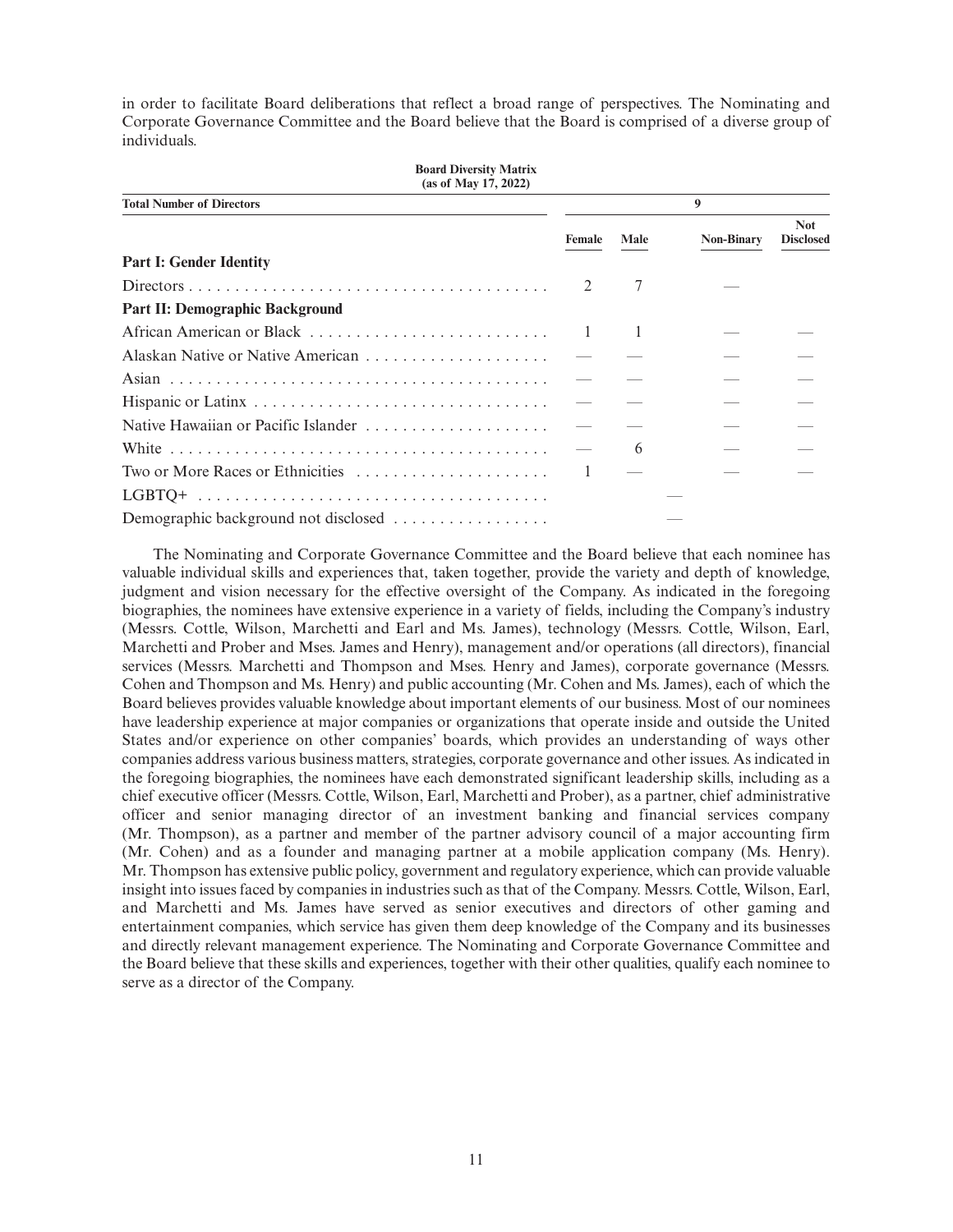## **THE BOARD UNANIMOUSLY RECOMMENDS A VOTE "FOR ALL" NINE OF THE BOARD'S RECOMMENDED NOMINEES ON THE WHITE PROXY CARD**

Engine Capital has notified the Company of its intent to nominate a slate of two alternative nominees for election as directors at the annual meeting in opposition to the nominees recommended by the Board. As a result, assuming such nominees are in fact proposed for election at the annual meeting, the election of directors will be considered a contested election and, as provided in the Company's Amended and Restated Bylaws and assuming a quorum is present, directors will be elected by a plurality. This means that the nine candidates receiving the highest number of "FOR" votes will be elected. If you "WITHHOLD" your vote in the election of directors, your shares will count as present for purposes of determining whether a quorum is present, but will not be considered to have been voted for the director nominee.

**The Board does NOT endorse any of the Engine Capital nominees and strongly urges you to discard and NOT sign or return any proxy card that may be sent to you by Engine Capital. The Board unanimously recommends that you vote "FOR ALL" the nominees proposed by the Board on the WHITE proxy card. Voting to "WITHHOLD" with respect to any of the Engine Capital nominees on any proxy card sent to you by Engine Capital is not the same as voting "FOR ALL" the Board's recommended nominees because a vote to "WITHHOLD" with respect to any of Engine Capital's nominees on its proxy card will revoke any previous proxy submitted by you.**

**If you have previously submitted a proxy card sent to you by Engine Capital, you can revoke that proxy and vote for the Board's recommended nominees and on the other matters to be voted on at the annual meeting by (i) completing, signing and returning the WHITE proxy card, (ii) voting over the Internet or by telephone pursuant to the instructions provided on the WHITE proxy card or (iii) voting at the meeting. Only your latest dated proxy will count, and any proxy may be revoked at any time prior to its exercise at the annual meeting as described in this Proxy Statement.**

## **CORPORATE GOVERNANCE**

*Overview.* The Company is committed to good corporate governance, which we believe promotes the long-term interests of our stockholders and strengthens Board and management accountability. Highlights of our corporate governance structure and policies include:

| <b>Corporate Governance Highlights</b>                                                      |                                                                                      |  |  |
|---------------------------------------------------------------------------------------------|--------------------------------------------------------------------------------------|--|--|
| • Annual election of all directors                                                          | • Executive compensation based on pay-for-<br>performance philosophy                 |  |  |
| • Six independent director nominees under all<br>applicable rules and regulations of NASDAQ | • Absence of an "anti-take over" rights plan and<br>other "anti-takeover" provisions |  |  |
| • Regular executive sessions of independent<br>directors                                    | • Code of Business Conduct (and related training)                                    |  |  |
| • Separate Executive Chairman and Chief<br>Executive Officer roles                          | • Director and officer stock ownership guidelines                                    |  |  |
| • Regular Board and committee self-evaluations                                              | • Consideration of diversity in decisions regarding<br>Board composition             |  |  |
| • Risk management oversight by the Board and<br>committees                                  | • Anti-hedging and anti-pledging policies                                            |  |  |
| • Cash and equity compensation clawback policy                                              |                                                                                      |  |  |

# *Director Independence.* As the Company is a "controlled company" within the meaning of the NASDAQ Stock Market rules, the Board is not required to, but may, from time to time, have a majority of directors who meet the criteria for independence required by NASDAQ. The Board has adopted Director Independence Guidelines as a basis for determining whether individual directors are independent under the standards of the NASDAQ Stock Market rules. This determination, which is made annually, helps assure the quality of the Board's oversight of management and reduces the possibility of damaging conflicts of interest.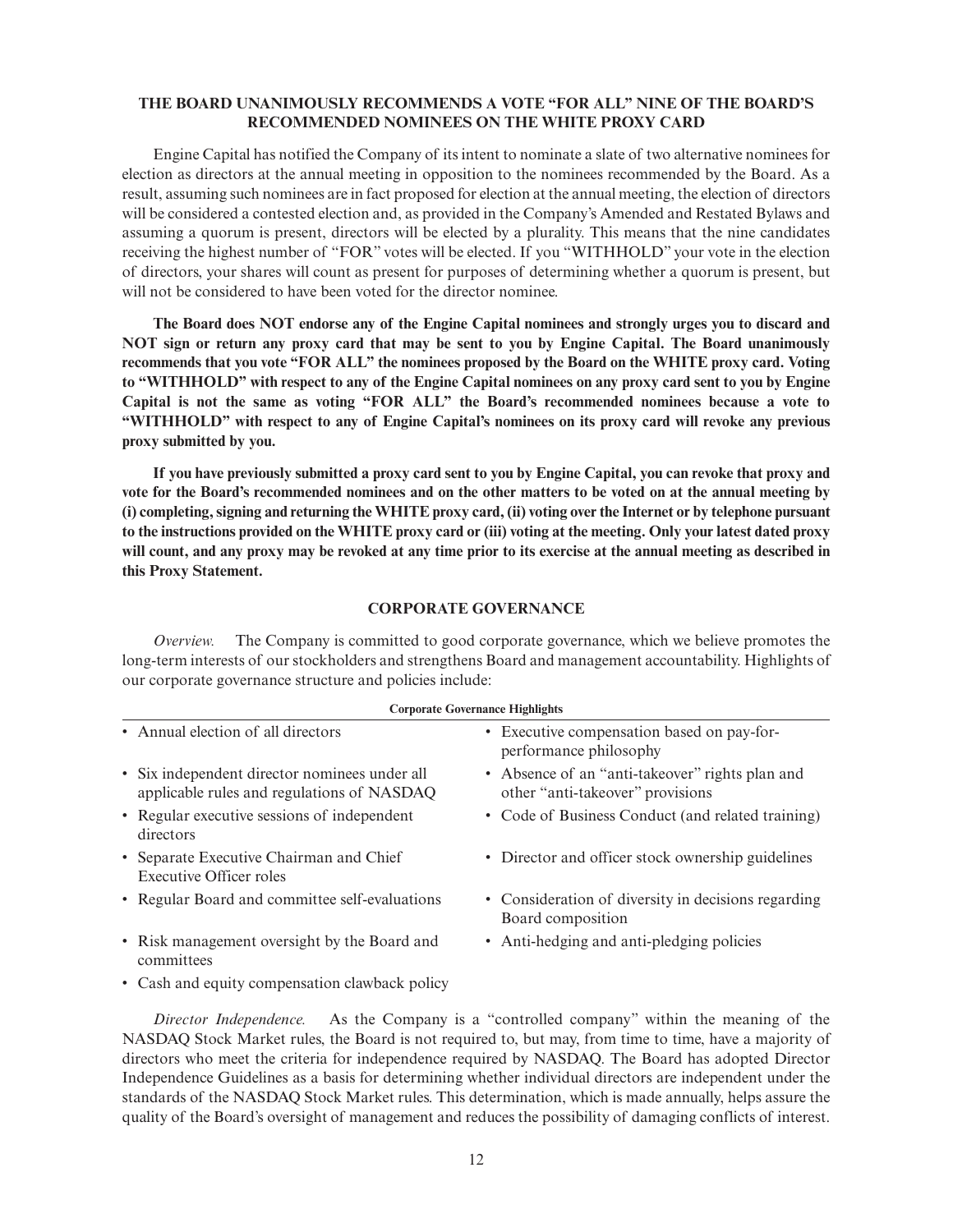Under these standards, a director will not qualify as independent if:

- (1) the director has been employed by the Company (or any subsidiary) at any time within the past three years, other than service as an interim executive officer for a period of less than one year;
- (2) the director has an immediate family member who has been employed as an executive officer of the Company (or any subsidiary) at any time within the past three years;
- (3) the director or an immediate family member of the director has accepted any compensation (including any political contribution to a director or family member) from the Company (or any subsidiary) in excess of \$120,000 during any period of 12 consecutive months within the past three years other than (a) for Board or Board committee service, (b) in the case of the family member, as compensation for employment other than as an executive officer, (c) benefits under a tax-qualified retirement plan or non-discretionary compensation or (d) compensation for service as an interim executive officer for a period of less than one year;
- (4) the director or an immediate family member of the director is a partner, controlling shareholder or executive officer of an organization (including a charitable organization) that made payments to, or received payments from, the Company for property or services in the current year or in any of the past three years that exceed the greater of 5% of the recipient's consolidated gross revenues or \$200,000, other than (a) payments arising solely from investments in the Company's securities or (b) payments under non-discretionary charitable contribution matching programs;
- (5) the director or an immediate family member of the director is employed as an executive officer of another entity where at any time during the past three years any of the executive officers of the Company served on the compensation committee of such other entity; or
- (6) the director or an immediate family member of the director is a current partner of the Company's outside auditor, or was a partner or employee of the Company's outside auditor who worked on the Company's audit at any time during any of the past three years.

In applying these standards, the Board determined that each of Messrs. Cohen, Earl, Marchetti, Prober and Thompson and Ms. Henry, qualifies as an independent director, and none has a business or other relationship that would interfere with the director's exercise of independent judgment. Messrs. Cottle, Wilson and Ms. James do not qualify as independent directors. The three standing committees of the Board — the Audit Committee, the Compensation Committee and the Nominating and Corporate Governance Committee, are comprised solely of independent directors.

The full text of the Board's Director Independence Guidelines, including information on the additional independence requirements applicable to Board committee members, can be accessed through the Investors — Corporate Governance link on our website at *www.sciplay.com*.

*Corporate Governance Guidelines.* The Board has adopted Corporate Governance Guidelines that outline the structure, role and functioning of the Board and address various governance matters including director independence, the Board selection process, length of Board service, Board meetings and executive sessions of independent directors, Board and committee performance evaluations and management succession planning. The full text of these guidelines can be accessed through the Investors — Corporate Governance link on our website at *www.sciplay.com*.

*Board Leadership Structure.* As described above, all of the director nominees qualify as independent directors, other than Mr. Cottle, our Executive Chairman, Mr. Wilson, our Chief Executive Officer and Ms. James. The Audit and Nominating and Corporate Governance Committees are comprised entirely of independent directors. Each member of the Compensation Committee is an independent director. From June 2021 through April 2022, following Mr. Penske's departure from the Board, which left the Compensation Committee with a single member, and in light of Light & Wonder's subsequent offer to acquire our public shares not already owned by Light & Wonder, the Board determined that it would be in the best interests of the Company for the Board to review and approve matters that would normally be delegated to the Compensation Committee. The Board has the flexibility to select the leadership structure that is most appropriate for the Company and its stockholders and has determined that the Company and its stockholders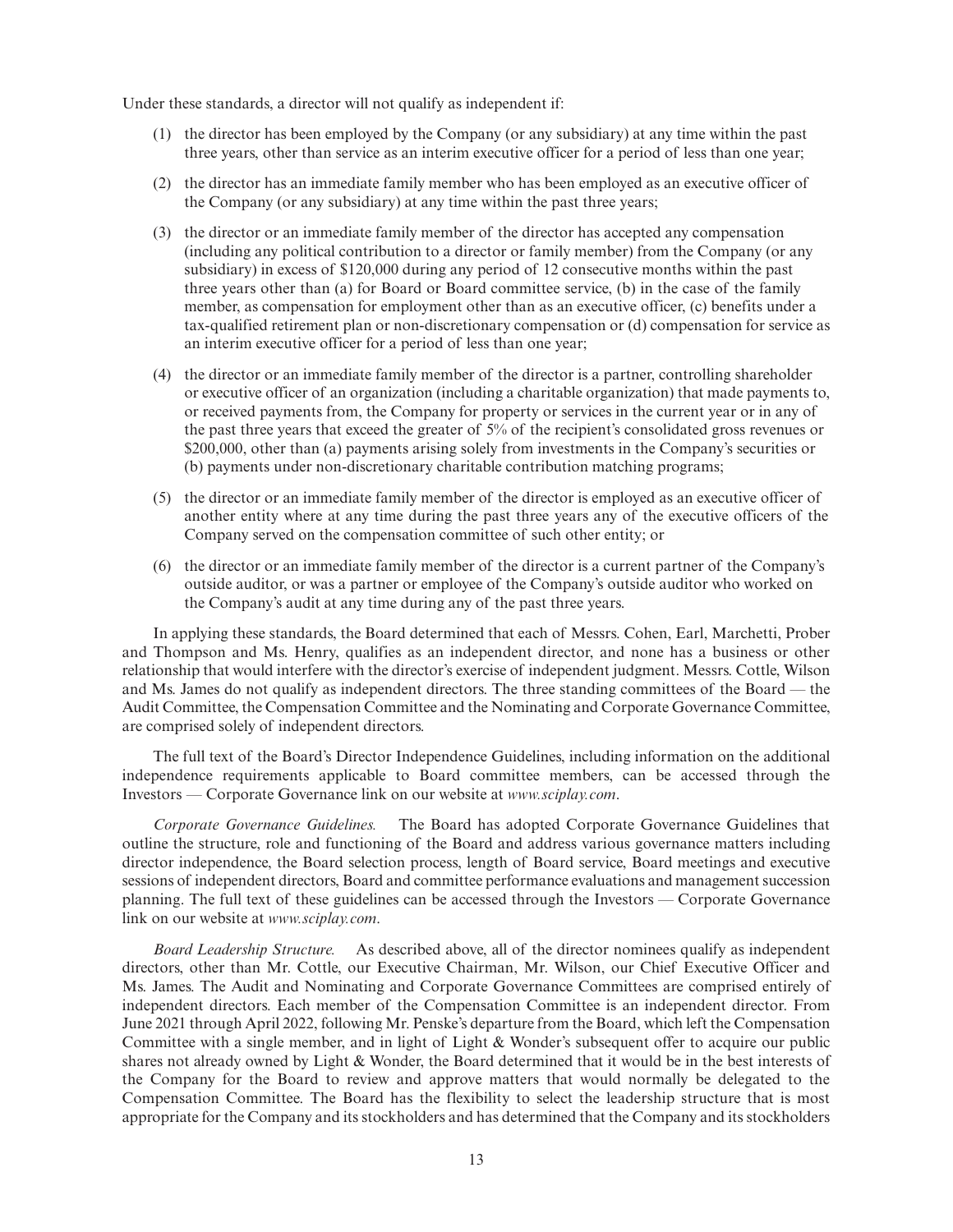are best served by not having a formal policy regarding whether the same individual should serve as both Executive Chairman of the Board and Chief Executive Officer. This approach allows the Board to elect the most qualified director as Executive Chairman of the Board, while maintaining the ability to separate the Executive Chairman of the Board and Chief Executive Officer roles when deemed appropriate. The Executive Chairman of the Board and Chief Executive Officer roles are currently held by two different individuals.

The Board believes its current leadership structure is appropriate because it effectively allocates authority, responsibility and oversight between management and the independent members of the Board.

*Board's Role in Risk Oversight.* The Board is responsible for overseeing management in the execution of its responsibilities and for assessing the Company's approach to risk management, including ensuring that sufficiently robust risk and compliance policies and procedures are in place and are functioning properly to bring key risk and compliance matters to the Board's attention. The Board exercises these responsibilities on an ongoing basis as part of its meetings and through the Board's committees, each of which examines various components of enterprise risk as part of its responsibilities. An overall review of risk is inherent in the Board's consideration of the Company's strategies and other matters presented to the Board, including financial matters, investments, acquisitions and divestitures. An overall review of risk is inherent in the Board's consideration of the Company's strategies, such as product and market concentration, competition, acquisitions and divestitures and business transformation, and other matters presented to the Board, including operational risks, such as information technology, cybersecurity, personnel and supply chain; financial risks, such as financial reporting, valuation, market and liquidity risks; compliance risks; and environmental, social and governance risks, such as sustainability, social responsibility, diversity, equity and inclusion, management structure and employee compensation. The Board's role in risk oversight is consistent with the Company's leadership structure, with the Chief Executive Officer and other members of senior management having responsibility for managing the Company's risk exposure, and the Board and its committees providing oversight of those efforts.

The Company has implemented internal processes and controls to identify and manage risks and to communicate with the Board regarding risk management. These include an enterprise risk management program, regular internal management meetings that identify risks and discuss risk management, a Code of Business Conduct (the "Code") (and related training), a strong ethics and compliance function, regular cybersecurity, data flow and data privacy assessments, such as evaluation of network security measures and data protection safeguards, an internal and external audit process, such as testing controls, and internal approval and signature authority processes and legal department review of contracts. In connection with these processes and controls, management regularly communicates with the Board, Board committees and individual directors regarding identified risks and the management of these risks. Individual directors often communicate directly with senior management on matters relating to risk management. In particular, the Board committee chairs regularly communicate with members of senior management, including the Chief Executive Officer, to discuss potential risks in connection with accounting and audit matters, compensation matters, compliance matters and financing-related matters.

The Board committees, which meet regularly and report to the full Board, play significant roles in carrying out the Board's risk oversight function. In particular, the Audit Committee oversees related party transactions and risks related to the Company's financial statements, the financial reporting process and accounting. The Audit Committee also oversees the internal audit function, which is provided through the Intercompany Services Agreement with Light & Wonder, and regularly meets with both the Vice President of Internal Audit of Light & Wonder (who reports functionally to the Audit Committee and administratively to the Chief Financial Officer of Light & Wonder) and representatives of the Company's independent registered public accounting firm. The Compensation Committee or the Board, as applicable, evaluates risks associated with the Company's compensation programs and senior executive succession planning and discusses with management procedures to identify and mitigate such risks. The Nominating and Corporate Governance Committee oversees risks related to the composition and structure of the Board and succession planning for the Chairman of the Board and the Chief Executive Officer and other senior management positions.

*Board Meetings.* The Board held a total of five meetings during 2021, all of which included executive sessions held with independent directors only. During 2021, all directors then serving on the Board attended at least 75% of the total number of meetings of the Board and committees of the Board on which they served.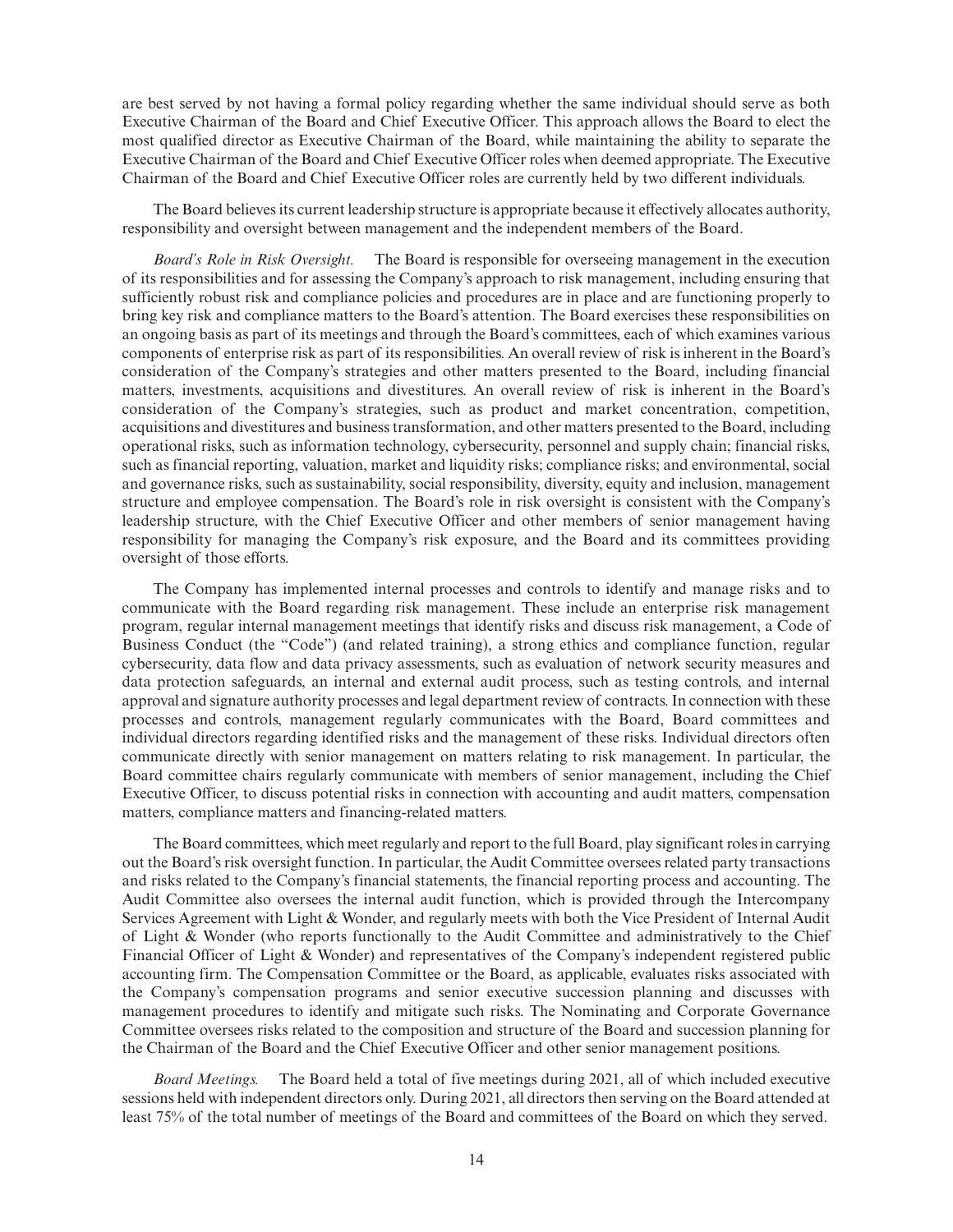*Board Committees.* The Board has three standing committees: the Audit Committee, the Compensation Committee and the Nominating and Corporate Governance Committee. All committees are comprised solely of independent directors.

The Board has approved charters for each Board committee, which can be accessed through the Investors — Corporate Governance link on our website at *www.sciplay.com*. The current membership of each committee is as shown in the table below.

| <b>Audit Committee</b>   | <b>Compensation Committee</b> | <b>Nominating and Corporate</b><br><b>Governance Committee</b> |
|--------------------------|-------------------------------|----------------------------------------------------------------|
| Gerald D. Cohen          | Nick Earl                     | Michael Marchetti                                              |
| (Chair)                  | (Chair)                       | (Chair)                                                        |
| Michael Marchetti        | Charles "CJ" Prober           | April Henry                                                    |
| William C. Thompson, Jr. | William C. Thompson, Jr.      | Gerald D. Cohen                                                |

*Audit Committee.* The Audit Committee is responsible for hiring the Company's independent registered public accounting firm and for overseeing the accounting, auditing and financial reporting processes of the Company. In the course of performing its functions, the Audit Committee reviews, with management and our independent registered public accounting firm, the Company's internal accounting controls, the financial statements, the report and recommendations of our independent registered public accounting firm, the scope of the audit and the qualifications and independence of the auditor. The Audit Committee's responsibilities also include oversight of the Company's internal audit function and compliance with the Code by employees, officers, directors and other representatives of the Company. The Board has determined that each member of the Audit Committee is independent under the listing standards of the NASDAQ Stock Market, the independence standards under the Exchange Act and the Company's Director Independence Guidelines, and that each of Messrs. Cohen, Marchetti and Thompson qualifies as an "audit committee financial expert" within the meaning of Item  $407(d)(5)$  of Regulation S-K of the rules of the SEC. The Audit Committee held five meetings during 2021.

*Compensation Committee.* The Compensation Committee sets the compensation of the Chief Executive Officer and other senior executives of the Company, administers the equity incentive plans and executive compensation programs of the Company, determines eligibility for, and awards under, such plans and programs and makes recommendations to the Board with regard to the adoption of new employee benefit plans and equity incentive plans and with respect to the compensation program for non-employee directors. As a "controlled company" within the meaning of the NASDAQ rules, the Compensation Committee is not required to consist solely of independent directors. The Board has determined that the member of the Compensation Committee is independent under the listing standards of the NASDAQ Stock Market and the Company's Director Independence Guidelines. The Compensation Committee held two meetings during 2021. Beginning in June 2021, following Mr. Penske's departure from the Board, which left the Compensation Committee with a single member, and in light of Light & Wonder's subsequent offer to acquire our public shares not already owned by Light & Wonder, the Board determined that it would be in the best interests of the Company for the Board to review and approve matters that would normally be delegated to the Compensation Committee.

*Nominating and Corporate Governance Committee.* The Nominating and Corporate Governance Committee is responsible for identifying individuals who are qualified to become directors, recommending nominees for membership on the Board and on committees of the Board, reviewing and recommending corporate governance principles, procedures and practices and overseeing the annual self-assessments of the Board and its committees. The Board has determined that each member of the Nominating and Corporate Governance Committee is independent under the listing standards of the NASDAQ Stock Market and the Company's Director Independence Guidelines. The Nominating and Corporate Governance Committee held four meetings during 2021.

Other than the minimum age requirement specified in the Nevada Revised Statutes, the Nominating and Corporate Governance Committee does not have specific qualifications that must be met by a candidate for director and will consider individuals suggested as candidates by our stockholders in accordance with the provisions contained in our Amended and Restated Bylaws. Each notice of nomination submitted in this manner must contain the information specified in our Amended and Restated Bylaws, including, but not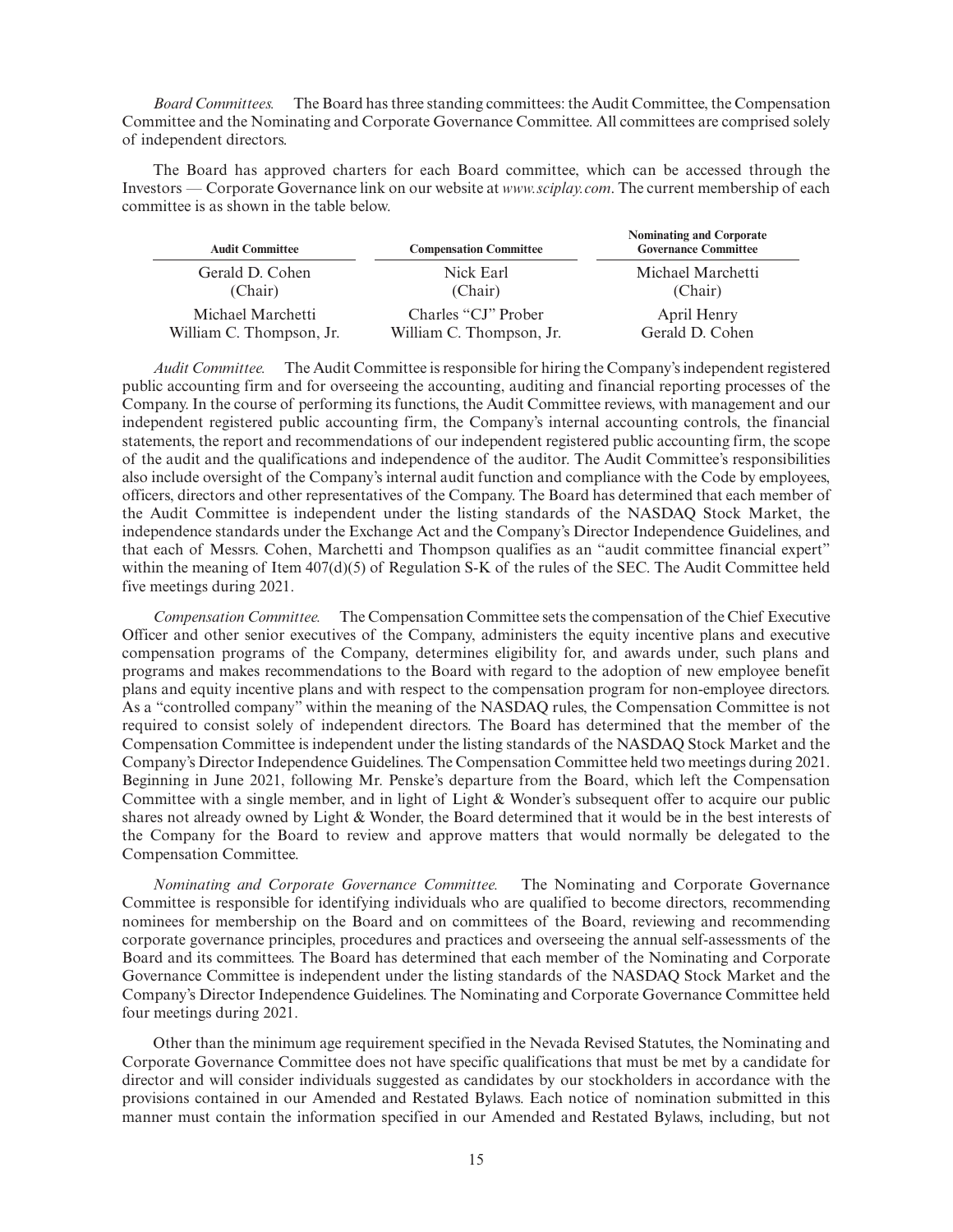limited to, information with respect to the beneficial ownership of our common stock held by the proposing stockholder and any voting or similar agreement the proposing stockholder has entered into with respect to our common stock. To be timely, the notice must be received at our principal executive offices not less than 90 days nor more than 120 days prior to the first anniversary of the date of the prior year's annual meeting of stockholders. If the annual meeting of stockholders is advanced by more than 30 days, or delayed by more than 60 days, from the anniversary of the preceding year's annual meeting of stockholders, notice by the stockholder, to be timely, must be received no earlier than the 120th day prior to the annual meeting of stockholders and no later than the later of (i) the 90th day prior to the annual meeting of stockholders or (ii) the tenth day following the day on which we publicly announce the date of the annual meeting of stockholders if the first public announcement of the date of such annual meeting is less than 100 days prior to the date of such annual meeting.

Each notice of nomination should include the nominee's qualifications and other relevant biographical information and provide confirmation of the nominee's consent to serve as a director. The Nominating and Corporate Governance Committee will review the candidate's background, experience and abilities, and the contributions the candidate can be expected to make to the collective functioning of the Board and the needs of the Board at the time. Candidates have been identified through recommendations made by our directors, executive officers or third parties. The Nominating and Corporate Governance Committee anticipates that it would use these sources as well as stockholder recommendations to identify candidates in the future. The Nominating and Corporate Governance Committee from time to time engages one or more search firms to assist in identifying potential Board nominees, and we may pay such firms a fee for conducting such searches to identify and/or evaluate suitable candidates.

*Stockholder Communications with Directors.* Stockholders may communicate with the Board or an individual director by sending a letter to the Board or to a director's attention, care of the Secretary of the Company at SciPlay Corporation, 6601 Bermuda Road, Las Vegas, NV 89119. The Secretary will open, log and deliver all such correspondence (other than advertisements, solicitations or communications that contain offensive or abusive content) to directors on a periodic basis, generally in advance of each Board meeting.

*Attendance at Stockholders' Meetings.* The Company encourages directors to attend the virtual annual stockholders' meeting. Last year, four of the six directors then serving attended the annual meeting.

*Compensation Committee Interlocks and Insider Participation.* Each of the independent members of the Compensation Committee (i) has never been an officer or employee of the Company or (ii) was not a participant in a Related Person Transaction (as defined in "Certain Relationships and Related Person Transactions") in 2021. None of the Company's executive officers, other than Mr. Cottle, serves, or in 2021 served, as a member of the board of directors or compensation committee of any entity that has one or more of its executive officers serving, or who in 2021 served, as a member of the Company's Board or the Compensation Committee. Mr. Cottle serves, and in 2020 served, as an executive officer and member of the board of directors of both our Company and Light & Wonder.

*Code of Business Conduct.* The Board has adopted a Code of Business Conduct, or the Code, that applies to all of our officers, directors and employees. The Code sets forth fundamental principles of integrity and business ethics and is intended to ensure ethical decision making in the conduct of professional responsibilities. Among the areas addressed by the Code are standards concerning conflicts of interest, confidential information and compliance with laws, regulations and policies. The full text of the Code can be accessed through the Investors — Corporate Governance link on our website at *www.sciplay.com*.

*No Hedging and No Pledging Policies.* The Board also approved a policy prohibiting directors, officers and employees from hedging or engaging in transactions or similar arrangements designed to protect against declines in the market price of our securities (including the securities of the Company's affiliates) and, in February 2021, adopted a policy prohibiting employees, officers and directors from holding the Company's securities in a margin account or pledging the Company's securities as collateral for a loan. In particular, employees, officers and directors may not:

- purchase or sell options (e.g., puts, calls and collars) relating to our securities;
- purchase or sell other derivative securities designed to hedge or offset any decrease in the market value of our securities;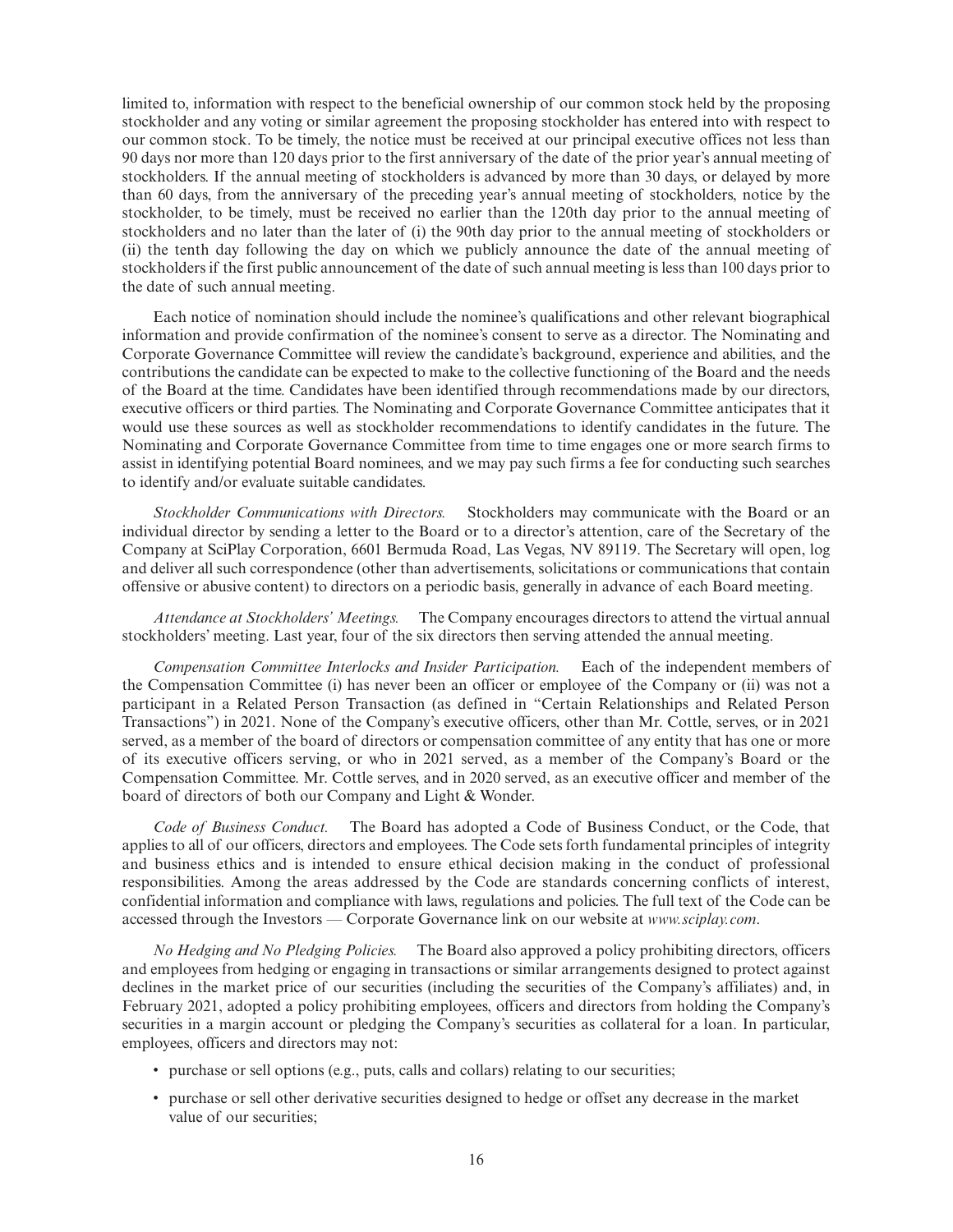- engage in short sales of the Company's securities, including a "sale against the box";
- have standing orders regarding the Company's securities unless used only for a very brief period of time, except for purchases and sales under a Rule 10b5-1 trading plan that is approved by the Chief Legal Officer of Light & Wonder;
- hold the Company's securities in a margin account; or
- pledge the Company's securities as collateral for a loan.

## *Other Policies*

*Stock Ownership Policy*. Our stock ownership guidelines require covered individuals to own the lesser of (i) a number of shares of our Class A common stock equal to a specified multiple of annual base salary (or in the case of non-employee directors, annual cash retainer for Board service) divided by the preceding 200-day average closing price of such shares and (ii) a fixed number of shares of our Class A common stock, as shown in the table below. Shares of Class A common stock held directly or indirectly, including time-vesting restricted stock units ("RSUs"), will count for purposes of the policy, whereas outstanding (vested or unvested) stock options and performance-conditioned RSUs will not count. We expect covered individuals who do not meet the ownership requirements to retain at least 50% of the shares of our common stock that vest or are acquired upon exercise of stock options, net of applicable taxes, until the ownership requirements are met. Each covered individual has five years to comply from the date he or she became subject to the policy. All of our current directors and covered executives met the required ownership level as of December 31, 2021, other than Mr. Earl, who became subject to the policy on April 15, 2022 and will have until April 15, 2027 to satisfy the required level of ownership, Mses. Henry and James and Mr. Prober, each of who became subject to the policy on May 2, 2022 and will have until May 2, 2027 to satisfy the required level of ownership, and Mr. O'Quinn, who became subject to the policy on August 10, 2021 and will have until August 10, 2026 to satisfy the required level of ownership.

| <b>Position</b>                                                      | <b>Guideline OwnershipLevel</b>     |                 |  |  |
|----------------------------------------------------------------------|-------------------------------------|-----------------|--|--|
|                                                                      | Lesser of:                          |                 |  |  |
| Executive Chairman* and Chief Executive Officer                      | Five times annual base salary       | 155,000 Shares  |  |  |
| Chief Financial Officer                                              | Two times annual base salary        | $40,000$ Shares |  |  |
| Other Executive Officers reporting to the Chief<br>Executive Officer | One times annual base salary        | $15,000$ Shares |  |  |
| Non-Executive Officer members of the Board                           | Five times annual board<br>retainer | $10,000$ Shares |  |  |

Since the Executive Chairman does not receive a base salary from us, the 155,000 share requirement applies.

*Clawback Policy*. The Compensation Committee previously approved a clawback policy, under which the Compensation Committee or the Board, as applicable, may, in its discretion, take any one or more of the following actions in the event of a restatement of our financial statements that the Compensation Committee or the Board, as applicable, determines was due to an executive's fraud or gross misconduct:

- cancel the executive's outstanding incentive compensation awards (defined as cash bonus and equity compensation under the Company's incentive bonus plans or equity incentive plans, whether or not vested);
- disqualify the executive from receiving future incentive compensation awards;
- recoup incentive compensation paid or awarded to the executive from and after the date that is one year before the events giving rise to the restatement were discovered; and/or
- recoup the executive's gains from the sale of shares awarded as incentive compensation or the exercise of stock options from and after the date that is one year before the events giving rise to the restatement were discovered.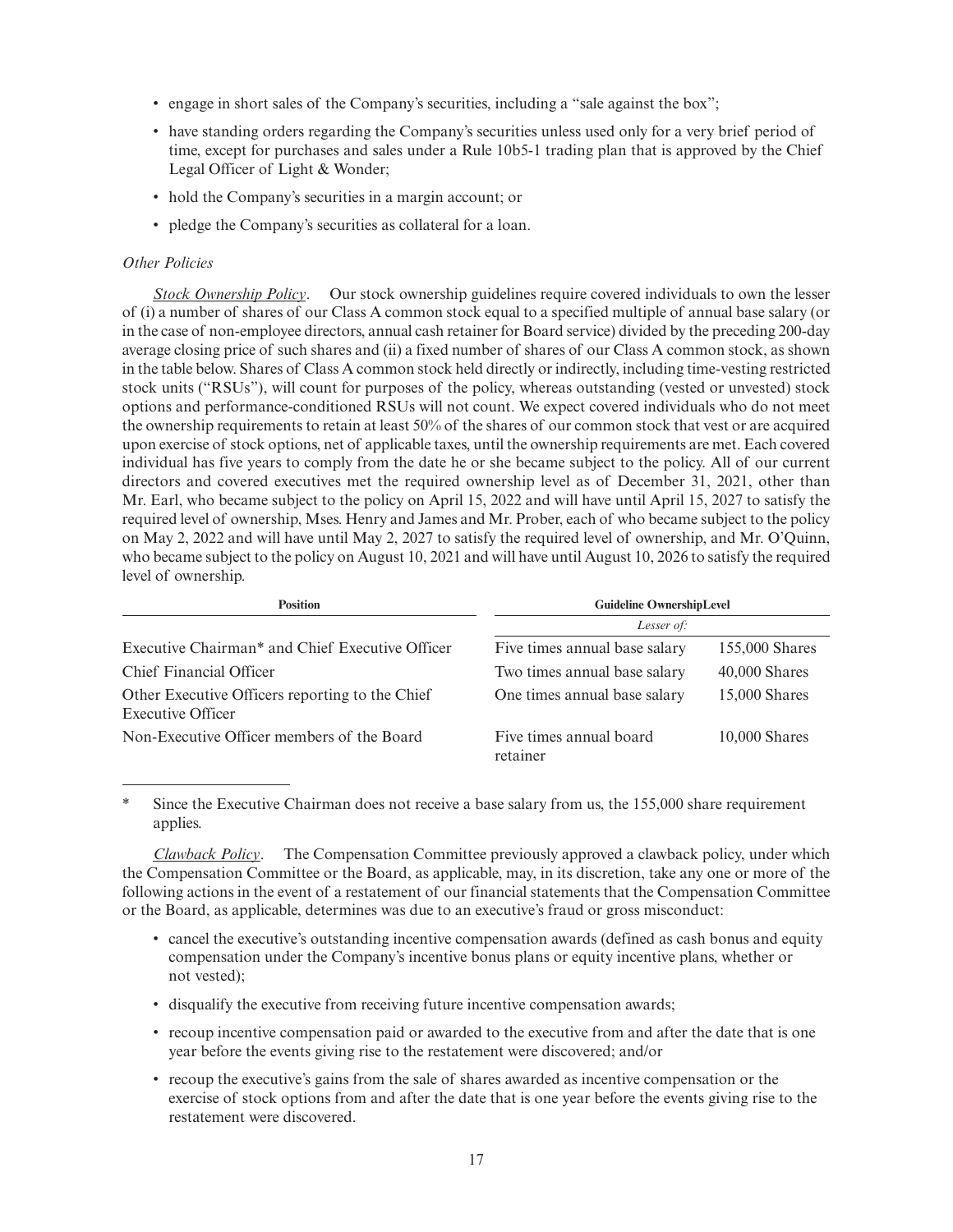The Board and, if applicable, the Compensation Committee, will review and consider updates to this policy from time to time. In addition, to the extent that the SEC adopts final rules for clawback policies that require changes to our policy, we will revise our policy accordingly.

#### **DIRECTOR COMPENSATION**

The following describes the compensation paid to each of our directors in 2021, but excluding the compensation of Mr. Wilson, who also served as Chief Executive Officer of the Company during 2021 and whose compensation is disclosed in "Executive Compensation".

*Non-Employee Director Compensation*. The compensation program for directors other than Messrs. Cottle and Wilson and Ms. James ("Eligible Directors") consists of annual retainers and equity awards (the "Eligible Director compensation program"). In 2021, under the Eligible Director compensation program, Eligible Directors were entitled to receive:

- (1) an annual retainer for service on the Board of \$36,000;
- (2) an annual retainer for the chairs of the Audit Committee, the Compensation Committee and the Nominating and Corporate Governance Committee of \$25,000, \$15,000 and \$10,000, respectively; and
- (3) an annual grant of RSUs with a grant date value of \$144,000 and a one-year vesting schedule.

New Eligible Directors generally receive an annual grant of RSUs as described above upon joining the Board.

The elements of the Eligible Director compensation program are evaluated and determined by the Compensation Committee or the Board, as applicable, which takes into account competitive director compensation data provided by its independent compensation consultant, Compensation Advisory Partners LLC, or CAP, for companies in related industries as well as a general industry group of comparably sized companies. The Compensation Committee or the Board, as applicable, uses the comparative data provided by CAP as a general indicator of relevant market conditions, but does not set specific benchmark targets for total director compensation or for individual elements of the Eligible Director compensation program.

Awards of RSUs are generally subject to forfeiture if an Eligible Director leaves the Board prior to the scheduled vesting date for any reason, except that the vesting of such awards would accelerate in full upon an Eligible Director ceasing to serve on the Board due to death or disability.

For all Eligible Directors, the number of RSUs awarded in 2021 was determined by dividing the grant date value of \$144,000 by the average of the high and low sales prices of our Class A common stock on the trading day immediately prior to the grant date and rounding down to the nearest whole number. As a result, 8,076 RSUs were awarded to each Eligible Director in 2021.

Eligible Directors with unexcused absences exceeding 25% of the meetings held by the Board and committees on which they served in the prior year are not eligible to receive an annual award of RSUs except that Eligible Directors with less than six months of service in the prior year are not subject to such threshold with respect to the first grant made after becoming a director. All Eligible Directors serving at the time of grant (June 9, 2021) satisfied the attendance requirements applicable for the 2021 annual awards.

In addition, Eligible Directors who were members of the special committee (the "Special Committee") created for purposes of evaluating Light & Wonder's offer to acquire our public shares not already owned by Light & Wonder, which offer was withdrawn on December 22, 2021, were eligible to receive a one-time cash retainer of up to \$50,000 and a monthly retainer of \$10,000 for their services on the Special Committee.

Mr. Cottle did not receive any compensation in respect of his services as a director or executive officer of the Company in 2021, having received a grant of performance-conditioned restricted stock units ("PRSUs") in 2019, which were intended to compensate him for his services as Executive Chairman. These PRSUs were vested and settled in early 2021, based on actual performance for the years 2019−2020.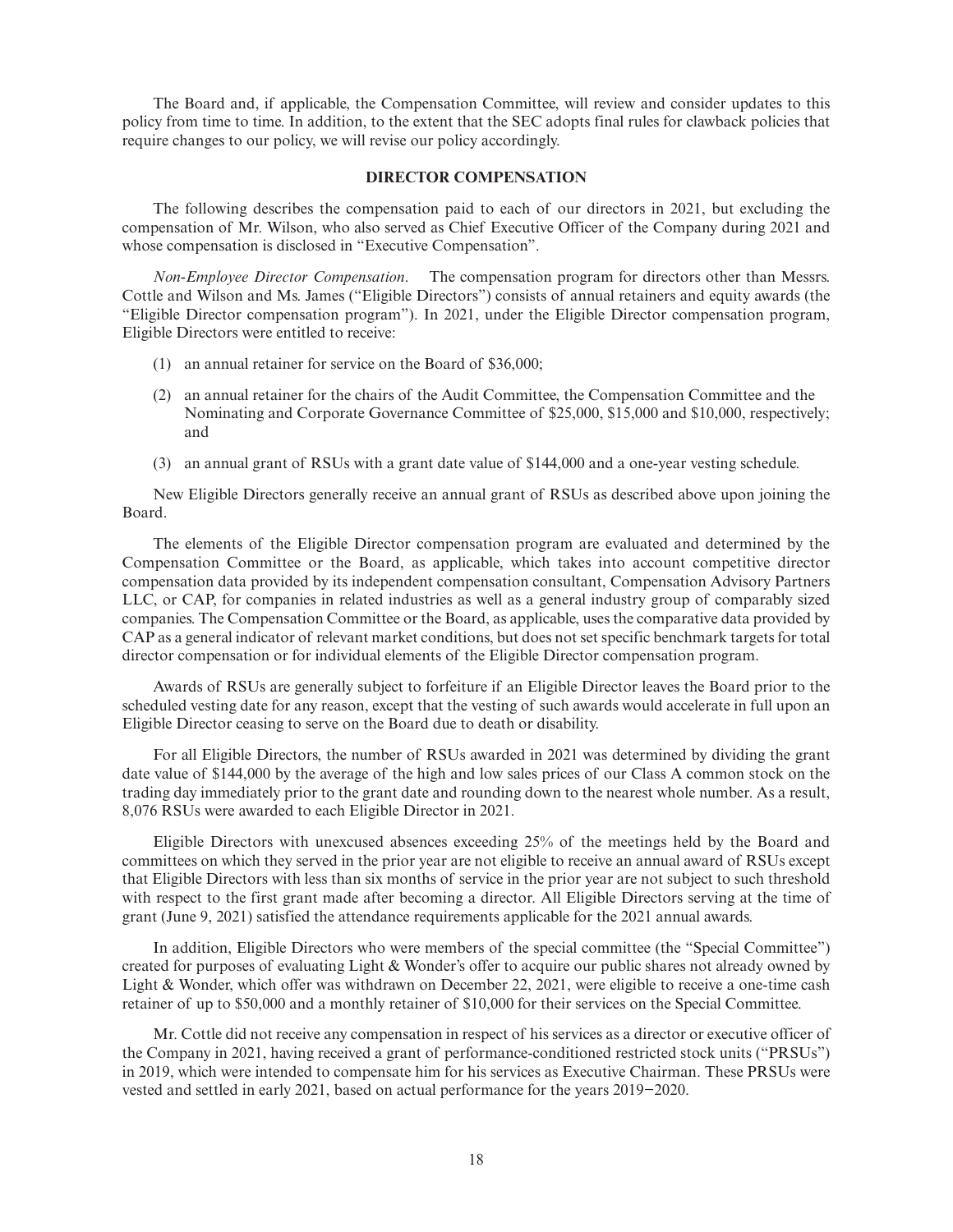*Director Compensation for 2021*. The table below shows the compensation earned by each of our directors for 2021, other than Messrs. Cottle and Wilson, whose compensation is reflected in the Summary Compensation Table below.

| Name <sup>(1)</sup> | <b>Fees Earned or</b><br>Paid in Cash $(\mathcal{S})^{(2)}$ | <b>Stock Awards</b><br>$(S)^{(3)}$ | Total (\$) |
|---------------------|-------------------------------------------------------------|------------------------------------|------------|
|                     |                                                             |                                    |            |
|                     | 166,484                                                     | 143.995                            | 310,479    |
|                     | 71.323                                                      | 143.995                            | 215,318    |
|                     | 15,900                                                      | $\sim$ $-$                         | 15.900     |
|                     | 141.484                                                     | 143.995                            | 285,479    |

<sup>(1)</sup> Does not include Messrs. Earl and Prober and Mses. James and Henry, who did not serve as directors in 2021.

- (2) Reflects annual retainers earned by Eligible Directors for 2021, including, for Messrs. Cohen, Marchetti and Thompson, fees earned for service on the Special Committee. In the case of any Eligible Director who changes committee assignments during the year, the applicable retainers are subject to a pro-rata adjustment to reflect the amount of time spent on the applicable committee during the year.
- (3) Reflects the grant date fair value of RSUs awarded during 2021 to all Eligible Directors other than Mr. Penske, computed in accordance with Financial Accounting Standards Board Accounting Standards Codification Topic 718, Compensation-Stock Compensation ("FASB ASC Topic 718"). The grant date fair value of the RSUs was determined by multiplying the number of shares subject to the award by the average of the high and low sales prices of our Class A common stock on the trading day immediately prior to the grant date. For additional information, see Note 7 to our consolidated financial statements included in our Annual Report on Form 10-K for the year ended December 31, 2021.
- (4) Mr. Cottle did not receive any compensation in respect of his services as a director or executive of the Company in 2021.
- (5) Mr. Penske's directorship expired on June 10, 2021, and as a result he did not receive a 2021 equity grant and his cash retainers were appropriately pro-rated.
- (6) Although Mr. Thompson served as Acting Chair of the Compensation Committee during 2021, he did not receive any the normal chair retainer in connection with such role.

The table below shows the number of stock options and unvested RSUs held by each of our directors as of December 31, 2021, except for Mr. Wilson, whose stock options and unvested RSUs are reflected in the Outstanding Equity Awards at Fiscal Year-End Table below:

| Name <sup>(1)</sup> | <b>Stock</b><br><b>Options</b><br>(in shares) | <b>RSUs</b>   |
|---------------------|-----------------------------------------------|---------------|
|                     |                                               |               |
|                     | $\sim$ $-$                                    | $8.076^{(2)}$ |
|                     | $\overline{\phantom{0}}$                      | $8.076^{(2)}$ |
|                     |                                               |               |
|                     |                                               | $8.076^{(2)}$ |

<sup>(1)</sup> Does not include Messrs. Earl and Prober and Mses. James and Henry, who did not serve as directors in 2021.

<sup>(2)</sup> Reflects, for Eligible Directors other than Mr. Penske, 8,076 RSUs awarded on June 9, 2021, which are scheduled to vest on June 9, 2022, the first anniversary of the grant date.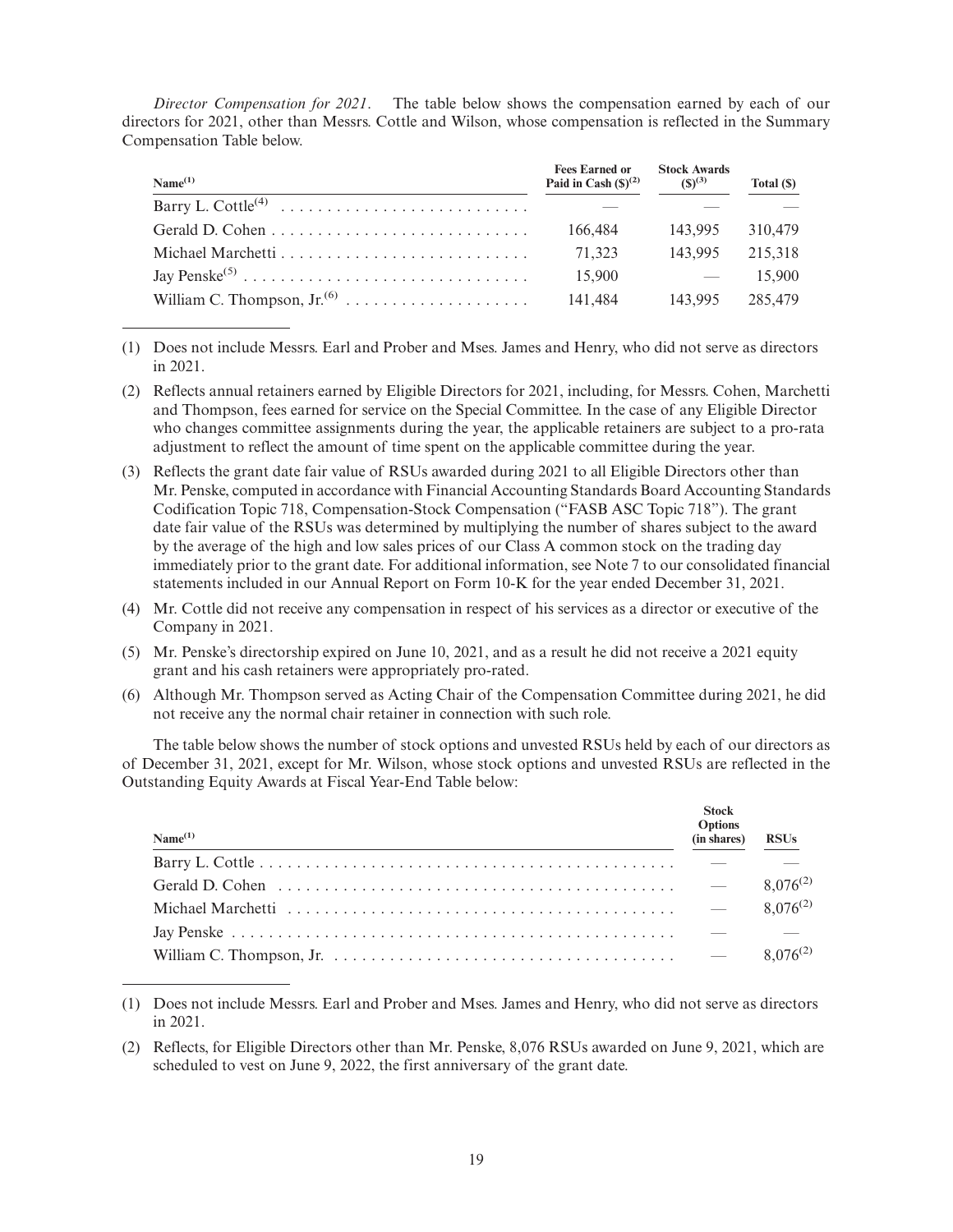## **SECURITY OWNERSHIP**

| <b>Plan Category</b>                                                          | Number of securities to be<br>issued upon exercise of stock<br>options, awards,<br>warrants and rights $(a)^{(1)}$ | Weighted-average exercise<br>price of outstanding stock<br>options, awards,<br>warrants and rights $(S)^{(2)}$ | Number of securities<br>remaining available for future<br>issuance under equity<br>compensation plans<br>(excluding securities reflected<br>in column(a)) |  |
|-------------------------------------------------------------------------------|--------------------------------------------------------------------------------------------------------------------|----------------------------------------------------------------------------------------------------------------|-----------------------------------------------------------------------------------------------------------------------------------------------------------|--|
| Equity compensation plans approved<br>by security holders $\dots \dots \dots$ | 2,128,704                                                                                                          | 16.77                                                                                                          | 5,014,723                                                                                                                                                 |  |
| Equity compensation plans not<br>approved by security holders $\dots$ .       |                                                                                                                    |                                                                                                                |                                                                                                                                                           |  |
| Total                                                                         | 2,128,704                                                                                                          | 16.77                                                                                                          | 5,014,723                                                                                                                                                 |  |

The following table provides information as of December 31, 2021 regarding securities of the Company to be issued and remaining available for issuance under the equity compensation plans of the Company:

- (1) The "Equity compensation plans approved by security holders" includes 4,793,362 shares of Class A common stock that may be issued under the LTIP and 221,361 shares of Class A common stock that may be issued under the ESPP.
- (2) Since all outstanding awards consist of RSUs, which do not have an exercise price, the weighted average exercise price for all outstanding awards is \$0.

The following table sets forth certain information regarding beneficial ownership of our Class A common stock and Class B common stock by:

- each person or group who is known by the Company to be a beneficial owner of 5% or more of our common stock;
- each director of the Company;
- each of the Company's named executive officers; and
- all directors and executive officers of the Company as a group.

Beneficial ownership of common stock is determined under rules of the SEC and generally includes any shares over which a person exercises sole or shared voting or investment power. Except as indicated by footnote, the Company believes based on the information provided to the Company that each person and entity named in the table has sole voting and investment power with respect to all of the shares of common stock shown as beneficially owned by such person or entity. Applicable percentage of beneficial ownership is based on 24,666,300 shares of Class A common stock and 103,547,021 shares of Class B common stock outstanding on May 12, 2022.

Unless otherwise indicated, the address of each named person is c/o SciPlay Corporation, 6601 Bermuda Road, Las Vegas, Nevada 89119.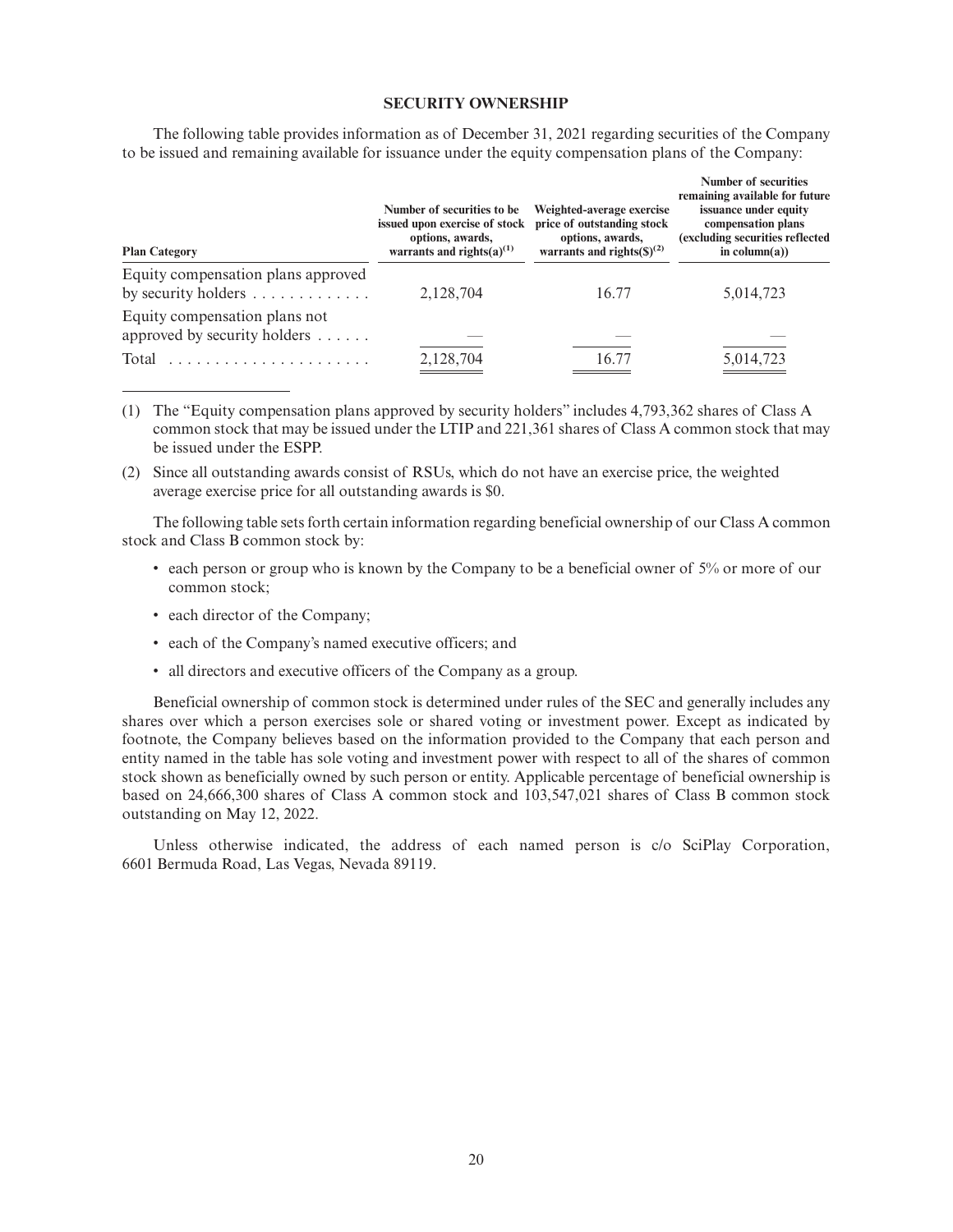Beneficial Ownership of Holders of 5% or More of Common Stock, Directors and Executive Officers:

|                                                                                                                        | <b>Shares Beneficially Owned</b> |                                     |                         |                        |                                |
|------------------------------------------------------------------------------------------------------------------------|----------------------------------|-------------------------------------|-------------------------|------------------------|--------------------------------|
|                                                                                                                        | <b>Class A</b>                   |                                     | <b>Class B</b>          |                        | % of Total                     |
| <b>Name and Address of Beneficial Owner</b>                                                                            | Number <sup>(2)</sup>            | Percent <sup><math>(2)</math></sup> | Number <sup>(2)</sup>   | Percent <sup>(2)</sup> | <b>Voting</b><br>$Power^{(1)}$ |
| 100 Vanguard Blvd.<br>Malvern, PA 19355                                                                                |                                  |                                     |                         |                        | ×                              |
| Engine Capital Management, LP 1,983,207 <sup>(4)</sup> 8.0%<br>1345 Avenue of the Americas<br>New York, New York 10105 |                                  |                                     |                         |                        |                                |
| Limited<br>Level 10, 131 Macquarie Street<br>Sydney, NSW, 2000, Australia                                              |                                  |                                     |                         |                        | $\ast$                         |
| 599 Lexington Ave.<br>New York, NY 10022                                                                               |                                  |                                     |                         |                        | $\ast$                         |
| 800 Third Avenue<br>New York, NY 10022                                                                                 |                                  |                                     |                         |                        | $\ast$                         |
| 6601 Bermuda Road<br>Las Vegas, NV 89119                                                                               |                                  |                                     | $103,547,021^{(8)}$ 100 |                        | 97.7                           |
| <b>Directors and Named Executive Officers:</b>                                                                         |                                  |                                     |                         |                        |                                |
|                                                                                                                        | 318,001                          | $1.3\%$                             |                         |                        | $\ast$                         |
|                                                                                                                        | 208,668                          | $\ast$                              |                         |                        | *                              |
|                                                                                                                        | 26,637                           | ∗                                   |                         |                        | $\ast$                         |
|                                                                                                                        |                                  |                                     |                         |                        |                                |
|                                                                                                                        |                                  |                                     |                         |                        |                                |
|                                                                                                                        | 51,044                           | ∗                                   |                         |                        | $\ast$                         |
|                                                                                                                        | 5,522                            | ∗                                   |                         |                        | *                              |
| Charles "CJ" Prober                                                                                                    |                                  |                                     |                         |                        |                                |
|                                                                                                                        | 26,637                           | ∗                                   |                         |                        | $\ast$                         |
| April Henry                                                                                                            |                                  |                                     |                         |                        |                                |
|                                                                                                                        | 42,031                           | $\ast$                              |                         |                        | $\ast$                         |
| All current directors and executive                                                                                    |                                  |                                     |                         |                        |                                |
| officers as a group (consisting of<br>$10 \text{ persons}^{(10)}$                                                      | 636,509                          | 2.6%                                |                         |                        | $\ast$                         |

<sup>\*</sup> Represents less than 1% of the outstanding shares of Class A common stock or Class B common stock or total voting power, as applicable.

<sup>(1)</sup> Percentage of total voting power represents voting power with respect to all shares of our Class A common stock and Class B common stock, as a single class. The holders of our Class B common stock are entitled to 10 votes per share, and holders of our Class A common stock are entitled to one vote per share.

<sup>(2)</sup> In accordance with SEC rules, these columns include shares that a person has a right to acquire within 60 days of May 12, 2022 through the exercise or conversion of stock options, RSUs or other securities. Such securities are deemed to be outstanding for the purpose of calculating the percentage of outstanding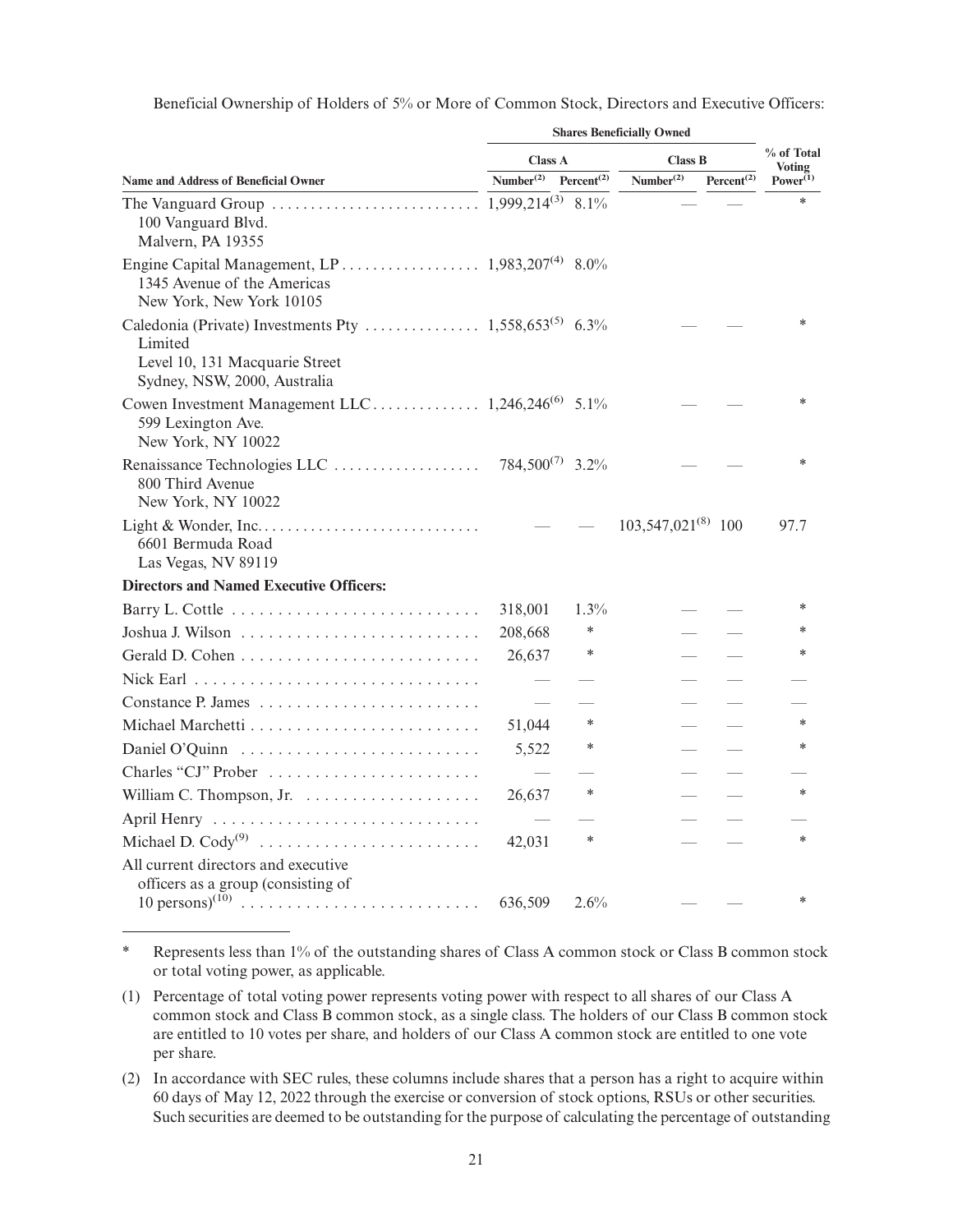securities owned by such person but are not deemed to be outstanding for the purpose of calculating the percentage owned by any other person. The securities reported for the directors and named executive officers listed in the table above include shares subject to the following awards as to which the equivalent number of underlying shares may be acquired through exercise or conversion within 60 days of May 12, 2022: Mr. Cohen — 8,076 RSUs; Mr. Marchetti — 8,076 RSUs; Mr. Thompson — 8,076 RSUs.

- (3) Based on an amendment to Schedule 13G filed with the SEC on February 10, 2022 by The Vanguard Group, reporting beneficial ownership as of December 31, 2021. The Schedule 13G states that The Vanguard Group has shared voting power with respect to 3,810 shares of Class A common stock, sole dispositive power with respect to 1,986,121 shares of Class A common stock and shared dispositive power with respect to 13,093 shares of Class A common stock.
- (4) Based on a Schedule 13D filed with the SEC on March 11, 2022 by The Engine Group, reporting beneficial ownership as of December 30, 2021. The Schedule 13D states that Engine Capital Management, LP has sole voting power with respect to 1,983,207 shares of Class A common stock and sole dispositive power with respect to 1,983,207 shares of Class A common stock.
- (5) Based on a Schedule 13G filed with the SEC on February 15, 2022 by Caledonia (Private) Investments Pty Limited, reporting beneficial ownership as of December 31, 2021. The 13G states that Caledonia (Private) Investments Pty Limited has sole voting power with respect to 1,558,653 shares of Class A common stock and sole dispositive power with respect to 1,558,653 shares of Class A common stock.
- (6) Based on a Schedule 13G filed with the SEC on April 1, 2022 by Cowen and Company, LLC and Cowen Financial Products LLC, reporting beneficial ownership as of March 30, 2022. The 13G states that (i) Cowen and Company, LLC has sole voting power with respect to 588,942 shares of Class A common stock and sole dispositive power with respect to 588,942 shares of Class A common stock, and (ii) ) Cowen Financial Products LLC has sole voting power with respect to 1,246,246 shares of Class A common stock and sole dispositive power with respect to 1,246,246 shares of Class A common stock.
- (7) Based on an amendment to Schedule 13G filed with the SEC on February 11, 2022 by Renaissance Technologies LLC and Renaissance Technologies Holdings Corporation, reporting beneficial ownership as of December 31, 2021. The Schedule 13G states that each such person has sole voting power with respect to 523,431 shares of Class A common stock and sole dispositive power with respect to 784,500 shares of Class A common stock.
- (8) Light & Wonder is the beneficial owner of all of our outstanding Class B common stock through its indirect wholly owned subsidiary SG Social Holding Company I, LLC.
- (9) Mr. Cody resigned as Chief Financial Officer of the Company, effective August 10, 2021. Mr. Cody's beneficial ownership was determined as of the most recent date that was practicable for the Company, which was March 16, 2021 for the number of shares of our common stock held by Mr. Cody.
- (10) Includes 24,228 shares issuable upon vesting of RSUs as to which the equivalent number of underlying shares may be acquired through conversion within 60 days of May 12, 2022.

The following table sets forth certain information regarding beneficial ownership of the equity securities of Light & Wonder by:

- each of our directors and named executive officers, individually; and
- all of our directors and executive officers, as a group.

The number of shares and the percentages of beneficial ownership set forth below are calculated as of May 12, 2022 based on outstanding shares of 95,133,005. Except as otherwise indicated, the stockholders listed in the table below have sole voting and investment power with respect to the shares indicated.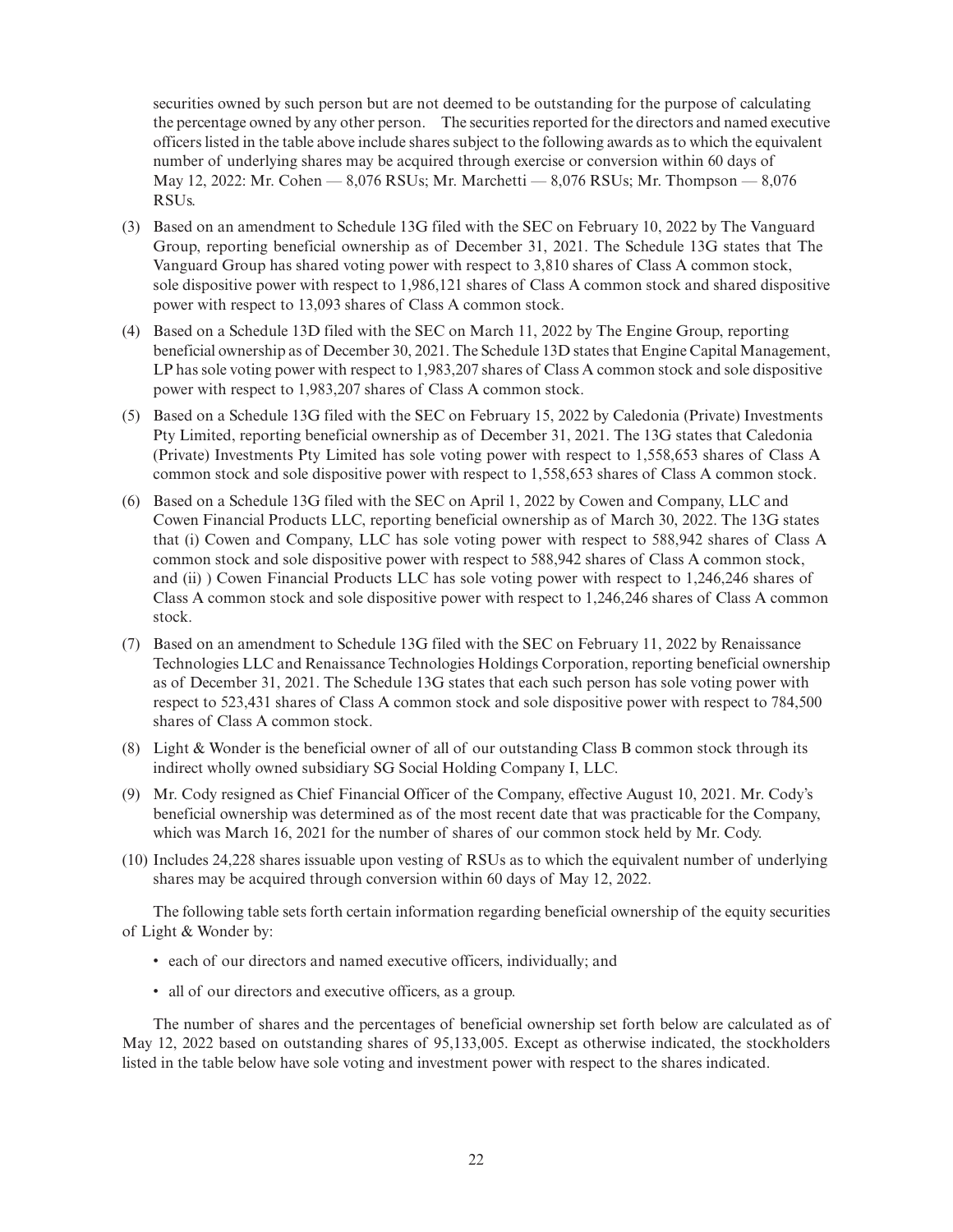| <b>Name of Beneficial Owner</b>                         | Shares of Common Stock of Light &<br>Wonder Beneficially Owned <sup>(1)</sup> | Percentage<br>of Total<br>Outstanding<br><b>Shares</b> of<br>Common<br>Stock <sup>(1)</sup> |
|---------------------------------------------------------|-------------------------------------------------------------------------------|---------------------------------------------------------------------------------------------|
| <b>Directors and Named Executive Officers:</b>          |                                                                               |                                                                                             |
|                                                         | 589,140                                                                       | $\ast$                                                                                      |
|                                                         | 42,559                                                                        | $\ast$                                                                                      |
|                                                         |                                                                               |                                                                                             |
|                                                         |                                                                               |                                                                                             |
|                                                         | 17,365                                                                        |                                                                                             |
|                                                         |                                                                               |                                                                                             |
|                                                         |                                                                               |                                                                                             |
|                                                         |                                                                               |                                                                                             |
|                                                         |                                                                               |                                                                                             |
|                                                         |                                                                               |                                                                                             |
| Michael D. Cody                                         |                                                                               |                                                                                             |
| All current directors and executive officers as a group | 649,064                                                                       | *                                                                                           |

Represents less than 1% of the outstanding shares of common stock.

- (1) In accordance with SEC rules, this column includes shares that a person has a right to acquire within 60 days of May 12, 2022 through the exercise or conversion of stock options, RSUs or other securities. Such securities are deemed to be outstanding for the purpose of calculating the percentage of outstanding securities owned by such person but are not deemed to be outstanding for the purpose of calculating the percentage owned by any other person. The securities reported for the directors and named executive officers listed in the table above include shares subject to the following awards as to which the equivalent number of underlying shares may be acquired through exercise or conversion within 60 days of May 12, 2022: Mr. Cottle — 216,784 stock options; Mr. Wilson — 2,128 RSUs.
- (2) Includes 216,784 shares issuable upon exercise of stock options as to which the equivalent number of underlying shares may be acquired through exercise within 60 days of May 12, 2022.

## **EXECUTIVE COMPENSATION**

## **INTRODUCTION**

This section provides a description of the material elements of compensation awarded, or paid, to our Chief Executive Officer, our Interim Chief Financial Officer and our Former Chief Financial Officer, who make up our "named executive officers". For 2021, our named executive officers were:

| Executive <sup>(1)</sup>                   | <b>Position</b>                 |
|--------------------------------------------|---------------------------------|
| Joshua J. Wilson                           | Chief Executive Officer         |
| Daniel O'Quinn <sup><math>(2)</math></sup> | Interim Chief Financial Officer |
| Michael D. $Cody^{(2)}$                    | Former Chief Financial Officer  |

(1) Our other current and former executive officers, Barry L. Cottle and Michael F. Winterscheidt, did not receive any other compensation in 2021 attributable to their services on behalf of the Company.

(2) Mr. O'Quinn was appointed as Interim Chief Financial Officer effective as of Mr. Cody's resignation as Chief Financial Officer on August 10, 2021.

The Company's executive compensation program is generally administered by the Compensation Committee, but as noted above, beginning in June 2021, the Board determined that it would be in the best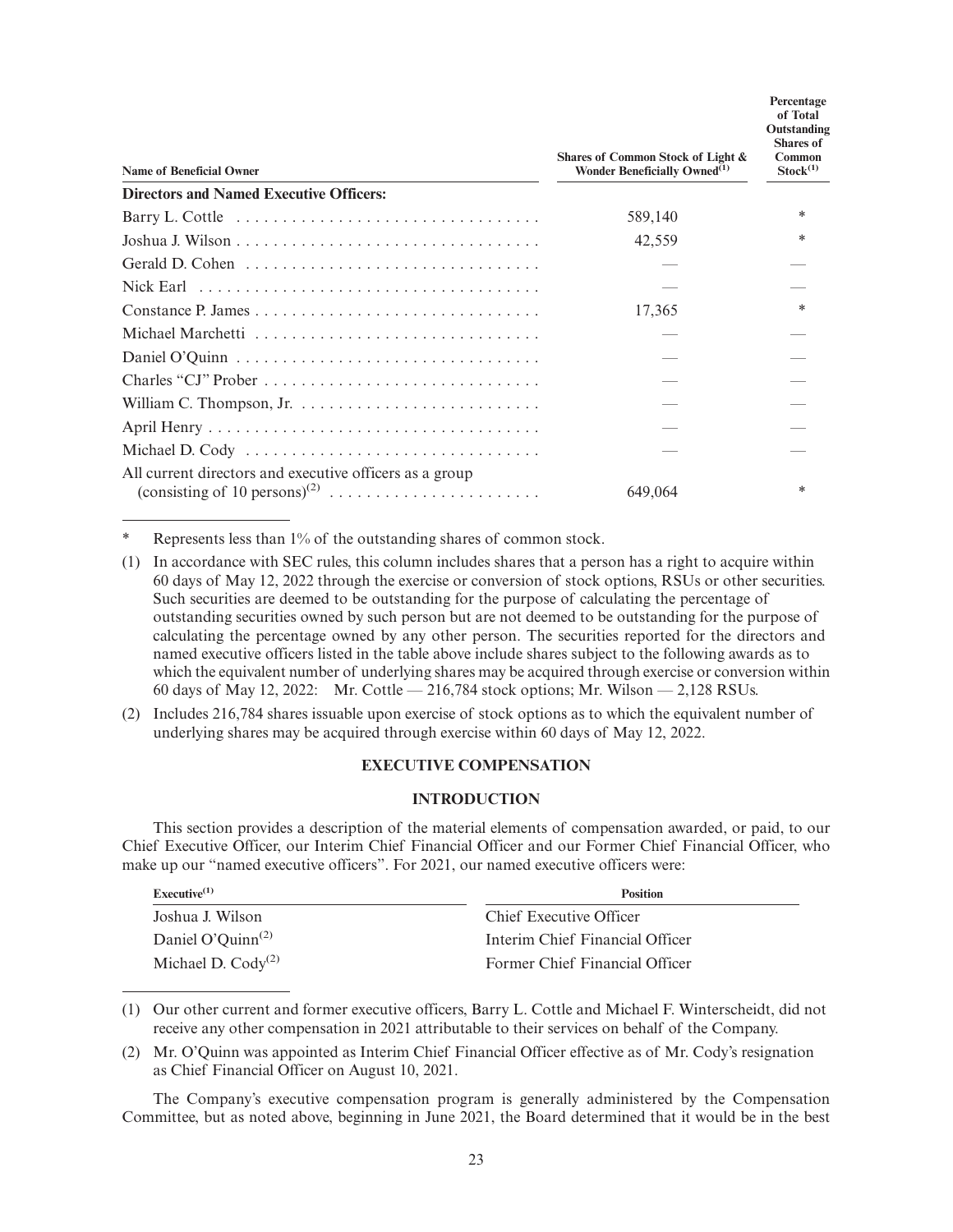interests of the Company for the Board to review and approve matters that would normally be delegated to the Compensation Committee. Therefore, as used in this section, the term "Committee" refers to the Compensation Committee or, beginning in June 2021, the Board. The Committee is responsible for determining the compensation of the Company's Chief Executive Officer and our other executive officers, and for overseeing the Company's executive compensation program. Our executive compensation program is designed to attract, reward and retain our executive officers.

## **SUMMARY COMPENSATION TABLE**

The table below shows the compensation of our named executive officers, to the extent attributable to the applicable individual's services on behalf of the Company.

| <b>Name and Principal Position</b>                                | Year | <b>Salary</b><br>$(S)^{(1)}$ | Bonus $(\mathbb{S})^{(2)}$      | <b>Stock</b><br>Awards<br>$(S)^{(3)}$ | <b>Non-Equity</b><br><b>Incentive Plan</b><br>Compensation<br>$(S)^{(4)}$ | <b>All Other</b><br><b>Compensation</b><br>$(S)^{(5)}$ | Total (\$) |
|-------------------------------------------------------------------|------|------------------------------|---------------------------------|---------------------------------------|---------------------------------------------------------------------------|--------------------------------------------------------|------------|
| Joshua J. Wilson                                                  |      | 2021 500,000                 | $\overline{\phantom{m}}$        | 1,878,874                             | 368,500                                                                   | 36,228                                                 | 2,783,602  |
| Chief Executive Officer                                           |      | 2020 500,000                 |                                 | 624,990                               | 500,000                                                                   | 10,181                                                 | 1,635,171  |
|                                                                   |      | 2019 500,000                 | $\overbrace{\qquad \qquad }^{}$ | 11,213,687                            | 100,000                                                                   | 9,800                                                  | 11,823,487 |
| Daniel O'Quinn 2021 222,154<br>Interim Chief Financial<br>Officer |      |                              |                                 | 176.641                               | 58,297                                                                    | 8,595                                                  | 465,687    |
| Former Chief Financial                                            |      |                              | 21,578                          | 368,165                               |                                                                           | 32,791                                                 | 620,360    |
|                                                                   |      | 2020 317,498                 | 63.962                          | 174,600                               | 158,749                                                                   | 10,180                                                 | 724,989    |
| Officer                                                           |      | 2019 317,498                 | 63.962                          | 2,465,623                             | 31,750                                                                    | 25,889                                                 | 2,904,722  |

(1) The amounts in the "Salary" column reflect base salary amounts paid during the applicable year to the named executive officers. In the case of Mr. Cody, amount reflects base salary amounts paid through the effective date of his resignation on August 10, 2021.

(3) The amounts in the "Stock Awards" column reflect the aggregate grant date fair value of RSUs and PRSUs awarded during the applicable year to the named executive officers, computed in accordance with FASB ASC Topic 718. The fair value of the RSUs and PRSUs granted in 2021 was determined by multiplying the number of shares subject to the award by the average of the high and low sales prices of our Class A common stock on the trading day immediately prior to the grant date. For additional information, see Note 7 to our consolidated financial statements included in our Annual Report on Form 10-K for the year ended December 31, 2021.

(4) The amounts in the "Non-Equity Incentive Plan Compensation" column reflect the cash portion of annual performance bonuses awarded under the STIP (as defined below).

(5) The amounts indicated in the "All Other Compensation" column for 2021 include the following:

- a. Company contributions to SciPlay's 401(k) plan of \$10,150 for each of Messrs. Wilson and Cody and \$8,595 for Mr. O'Quinn.
- b. For Mr. Wilson, costs associated with the reimbursement for moving expenses of \$26,078.
- c. For Mr. Cody, payout of accrued paid time off upon termination of employment of \$22,641.
- (6) Effective August 10, 2021, Mr. Cody resigned his employment with the Company.

<sup>(2)</sup> For Mr. Cody, the amount in the "Bonus" column reflects payment of the balance of his time-based long-term cash incentive awards that vested in the 2021 fiscal year, totaling \$21,578, as described below in "Cody Long-Term Incentive Awards".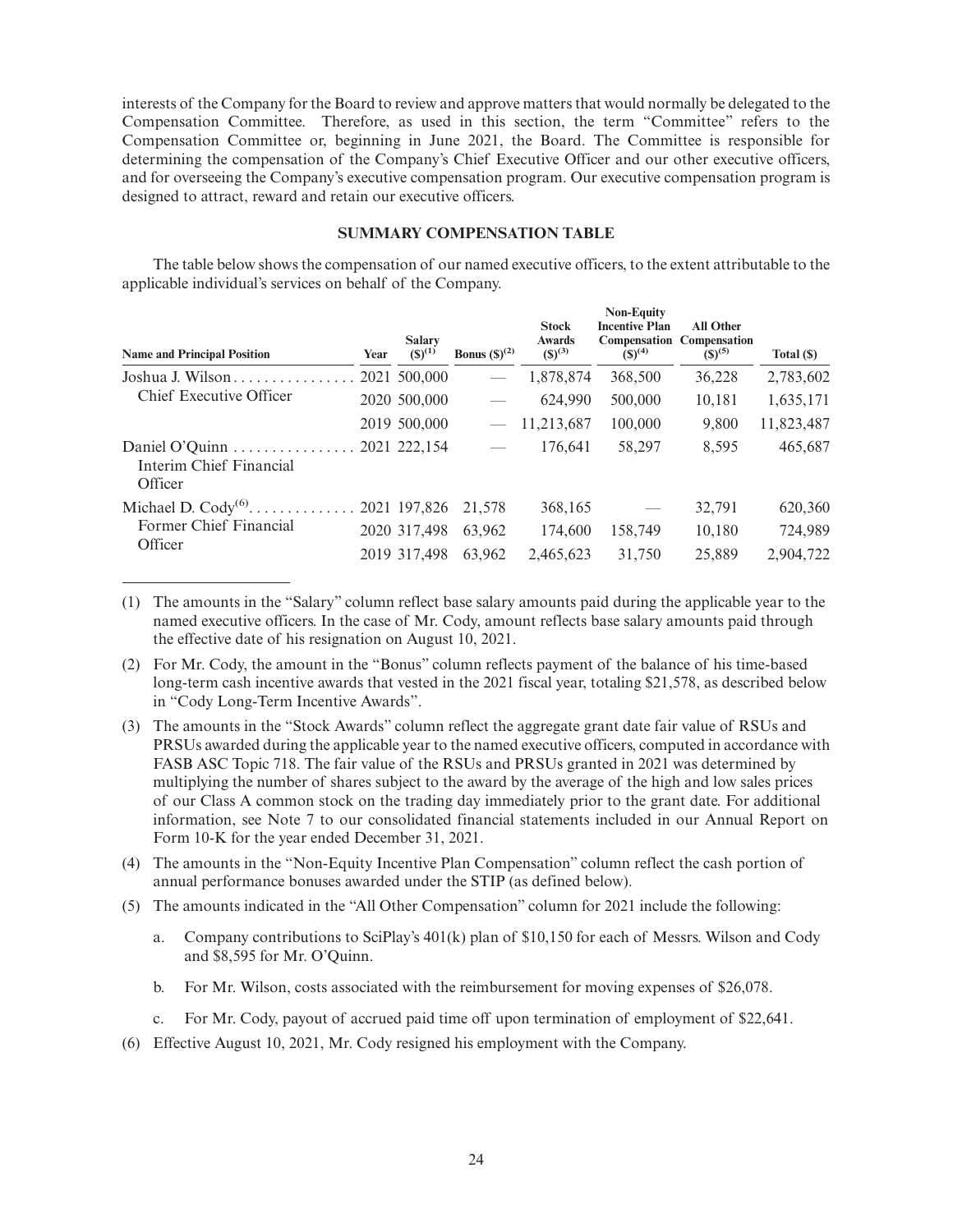## **NARRATIVE DISCLOSURE TO SUMMARY COMPENSATION TABLE**

The following describes material features of the compensation disclosed in the Summary Compensation Table.

#### *Annual Performance Bonus — Short-Term Incentive Program ("STIP")*

The Committee approved the STIP for fiscal year 2021 in order to incentivize our employees to accomplish short-term strategic objectives that the Board believes will create long-term value for the Company. The participants under the STIP, including Messrs. Wilson, O'Quinn and Cody, were each eligible to receive (1) an annual cash award and (2) a grant of PRSUs. For both the cash and PRSU components of the program, payouts were determined based on the financial performance of our business for the 2021 fiscal year compared to predetermined goals, one-half based on revenue and one-half based on AEBITDA, which is a non-GAAP financial measure, with reconciliation provided in Appendix A. If performance is below the threshold criteria, both the cash award and PRSUs would be forfeited. If performance was between the threshold criteria and the target criteria, then all or a portion of the cash award would be paid based on linear interpolation and the PRSUs would be forfeited. If performance exceeded the target criteria, then the cash award would be paid in full and all or a portion of the PRSUs would vest based on linear interpolation, with full vesting occurring if the maximum criteria were achieved.

The target cash awards granted to Messrs. Wilson, O'Quinn and Cody for fiscal year 2021 were, respectively, 100%, 35% and 50% of annual base salary, or \$500,000, \$79,100 and \$158,749, and the target value of the PRSUs granted in 2021 to Messrs. Wilson, O'Quinn and Cody that vest based on fiscal year 2021 performance (the "2021 STIP PRSUs") were, based on the price of our Class A common stock on January 4, 2021, \$500,138, \$79,087 and \$158,790, respectively. The STIP goals and results for the 2021 fiscal year are shown in the table below.

|                        | 2021 STIP Annual Performance Bonus Achievement* |                                                         |                                                      |                                                       |                              |  |
|------------------------|-------------------------------------------------|---------------------------------------------------------|------------------------------------------------------|-------------------------------------------------------|------------------------------|--|
| <b>Metric</b>          | Weighting                                       | Threshold<br><b>Performance</b><br>Level <sup>(1)</sup> | <b>Target</b><br>Performance<br>Level <sup>(2)</sup> | <b>Maximum</b><br>Performance<br>Level <sup>(3)</sup> | Actual<br><b>Performance</b> |  |
| Revenue <sup>(4)</sup> | 50%                                             | \$515.3                                                 | \$644.1                                              | \$837.3                                               | \$606.1                      |  |
| $AEBITDA(4)$           | $50\%$                                          | \$155.9                                                 | \$194.9                                              | \$2534                                                | \$185.9                      |  |

## All dollar values in millions.

- (1) Below threshold performance results in forfeiture of the STIP cash award and PRSUs.
- (2) Target performance results in full payout of the STIP cash award and forfeiture of the STIP PRSUs.
- (3) Maximum performance results in full payout of the STIP cash award and full vesting of the STIP PRSUs.
- (4) AEBITDA is a non-GAAP financial measure, with reconciliation provided in Appendix A.

Based on actual performance, a 73.7% payout level was achieved, resulting in a 73.7% payout of the 2021 STIP cash award for Messrs. Wilson and O'Quinn, or \$368,500 and \$58,297, respectively, and forfeiture of the 2021 STIP PRSUs. The 2021 STIP cash payouts for Messrs. Wilson and O'Quinn are included in the "Non-Equity Incentive Plan Compensation" column of the Summary Compensation Table. Mr. Cody forfeited his STIP award, both the cash and PRSU components, as a result of his resignation.

#### *Long-Term Incentive Compensation*

#### *Cody Long-Term Incentive Awards*

In 2017, Mr. Cody was granted a cash-based long-term incentive award in lieu of an equity-based award, vesting over a four-year period contingent on Mr. Cody's continued employment through the applicable vesting date. The balance of his award vested during the 2021 fiscal year, the value of which (\$21,578) is included in the "Bonus" column of the Summary Compensation Table.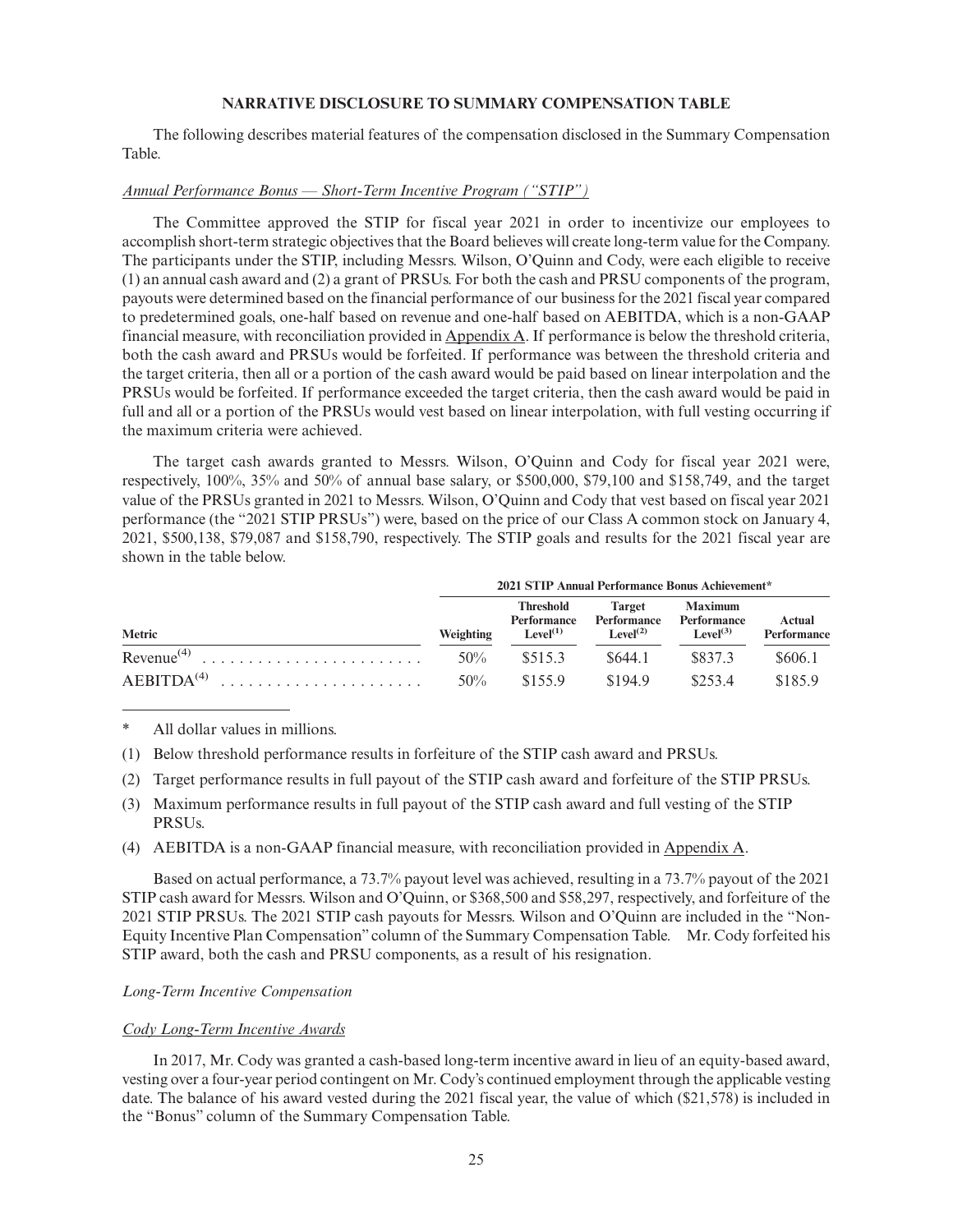#### *Senior Executive Incentive Program ("SEIP")*

Our Board has also approved the SEIP, a long-term incentive program to incentivize our senior executives to work to organically grow the revenue and AEBITDA of our business through the 2022 fiscal year. Each of Messrs. Wilson and Cody received a grant of PRSUs under the SEIP, with 60% of the target amount vesting based on achievement of revenue and AEBITDA metrics with respect to fiscal year 2020 (the "2020 SEIP PRSUs") and the remaining 40% vesting based on achievement of revenue and AEBITDA metrics with respect to fiscal year 2022 (the "2022 SEIP PRSUs"). The 2020 SEIP PRSUs previously vested at 62.4% of target, based on actual performance, resulting in Messrs. Wilson and Cody vesting in 227,272 and 42,719 PRSUs, respectively. In early 2022, in connection with a modification to the 2022 SEIP PRSUs held by nonexecutives, Mr. Wilson and the Board agreed that Mr. Wilson would forfeit his 2022 SEIP PRSUs. Mr. Cody forfeited his 2022 SEIP PRSUs upon his resignation from the Company. Mr. O'Quinn is not a participant in the SEIP.

## *Annual Equity Awards*

In 2021, each of Messrs. Wilson and O'Quinn received annual long-term equity awards, which link a significant proportion of their compensation to the long-term performance of the Company, align their interests with stockholders and encourage long-term service. Under the current equity award opportunity guidelines, an eligible executive has a target annual equity award opportunity equal to a designated percentage of his base salary (with the actual award determined on or prior to the grant date, in the discretion of the Committee). Messrs. Wilson and O'Quinn's target annual equity award opportunities for 2021 are shown in the table below.

| <b>Executive</b> | <b>Target Equity Award Opportunity</b><br>for $2021$ (% of Salary) |
|------------------|--------------------------------------------------------------------|
|                  | $12.5\%$                                                           |
|                  | 40%                                                                |

In 2021, the Committee awarded Messrs. Wilson and O'Quinn one-half of their annual equity awards in the form of RSUs and one-half in the form of PRSUs. The vesting of the PRSUs is conditioned on the Company's achievement of trailing 12-month revenue growth of 5% or more compared to actual revenue for the four fiscal quarters ended June 30, 2021 (the "2021 Revenue Goal") on or before the end of fiscal year 2024. Upon satisfaction of the performance condition prior to September 21, 2022, the PRSUs convert to time-vesting RSUs that vest one-third per year on each of September 20, 2022 and the first two anniversaries of September 20, 2022. If the 2021 Revenue Goal is achieved after September 21, 2022, any PRSUs for which the time-vesting date has elapsed will immediately vest, and the remainder will vest on the time-vesting schedule. The 2021 Revenue Goal has not yet been achieved. The time-vesting RSUs are scheduled to vest in equal annual installments over a period of three years starting September 20, 2022.

Information regarding the equity awards granted to Messrs. Wilson and O'Quinn in 2021 is set forth below:

| <b>Executive</b> | Date of<br><b>Grants</b> | <b>Time-Vesting</b><br><b>RSUs</b> | <b>Vesting</b><br><b>Schedule</b><br>of Time-<br><b>Vesting</b><br>RSUs <sup>(1)</sup> | <b>PRSUs</b> | <b>Vesting</b><br><b>Schedule of</b><br><b>PRSUs</b> |
|------------------|--------------------------|------------------------------------|----------------------------------------------------------------------------------------|--------------|------------------------------------------------------|
|                  |                          |                                    |                                                                                        |              | 3 years $15,711$ 3 years <sup>(2)</sup>              |
|                  |                          |                                    |                                                                                        |              | 3 years $2,272$ 3 years <sup>(2)</sup>               |

(1) Awards vest in three annual installments beginning on September 20, 2022.

(2) Awards vest in three annual installments beginning on September 20, 2022, subject to the 2021 Revenue Goal being achieved on or before the end of fiscal year 2024, as described above.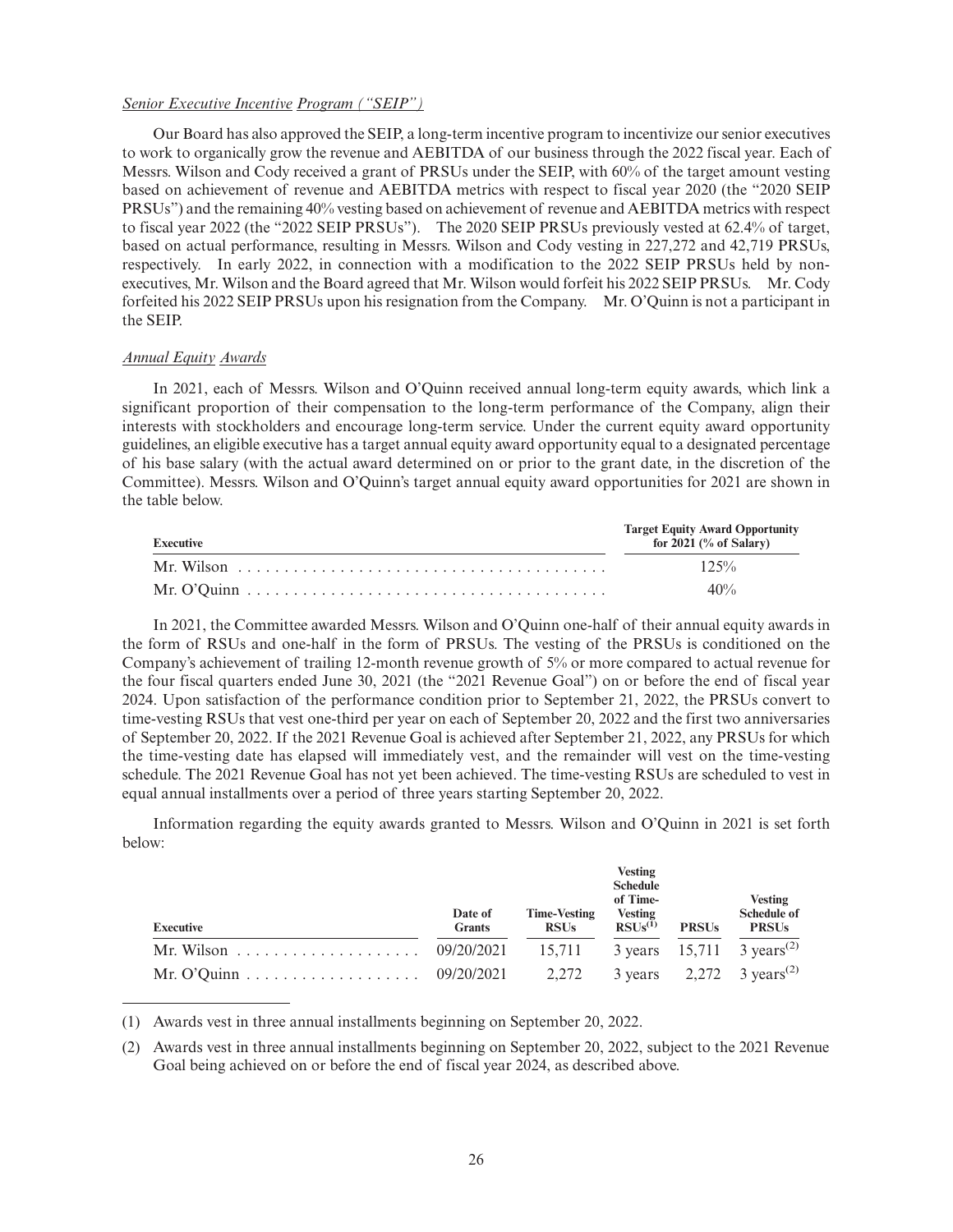#### *Other Actions with Respect to Equity Awards*

In recognition of the Company's performance plan above, and significant contributions made during the COVID-19 pandemic, as well as to provide an additional retention incentive, the Committee awarded each of Messrs. Wilson and Cody an additional RSU award with a two-year vesting schedule, as set forth below:

|           |                |                                    | <b>Vesting</b><br>Schedule of       |  |
|-----------|----------------|------------------------------------|-------------------------------------|--|
| Executive | Date of Grants | <b>Time-Vesting</b><br><b>RSUs</b> | <b>Time-Vesting</b><br>$RSUs^{(1)}$ |  |
|           |                |                                    | 2 years                             |  |
|           |                |                                    |                                     |  |

(1) Awards vest in two annual installments beginning on March 15, 2022.

(2) Mr. Cody's award was forfeited as a result of his resignation from the Company.

In 2020, Messrs. Wilson and Cody were granted annual PRSU awards subject to a performance condition of achieving 12-month revenue growth of 5% or more compared to actual revenue for the four fiscal quarters ended June 30, 2020 (the "2020 Revenue Goal"). In July 2021, the Committee determined that the 2020 Revenue Goal had been achieved, and therefore the PRSUs converted to time-vesting RSUs, with 25% vesting per year. Mr. Wilson's first installment therefore vested on September 21, 2021, while Mr. Cody's awards were forfeited in connection with his resignation from the Company. Mr. Wilson's remaining RSUs are scheduled to vest in annual installments on the first three anniversaries of September 21, 2021.

#### *Employment Agreements*

Mr. Wilson's employment agreement with the Company provides that he will be employed for a threeyear term from May 7, 2019, subject to automatic extension for an additional year at the end of the term and each anniversary thereof unless timely notice of non-renewal is given by either the Company or Mr. Wilson. In addition to his participation in the STIP, the employment agreement provides for an annual base salary of \$500,000, an annual performance bonus (which for 2021 was granted in the form of awards under the STIP) and eligibility for annual equity awards. Mr. Wilson's employment agreement also contains covenants restricting him from, among other things, competing with the Company or its affiliates or soliciting the Company's or its affiliates' employees or customers. Mr. O'Quinn is not subject to an employment agreement with the Company or any of our affiliates, and instead his terms and conditions of employment with the Company are set forth in an offer letter, which provides that Mr. O'Quinn will receive an annual base salary of at least \$170,000 (\$226,000 in 2021) and an annual target bonus of at least 20% of base salary (35% in 2021). In early 2022, in recognition of his increased responsibilities as Interim Chief Financial Officer, the Company increased Mr. O'Quinn's annual base salary, effective as of February 2, 2022, to \$250,000, and annual target bonus to 50% of base salary.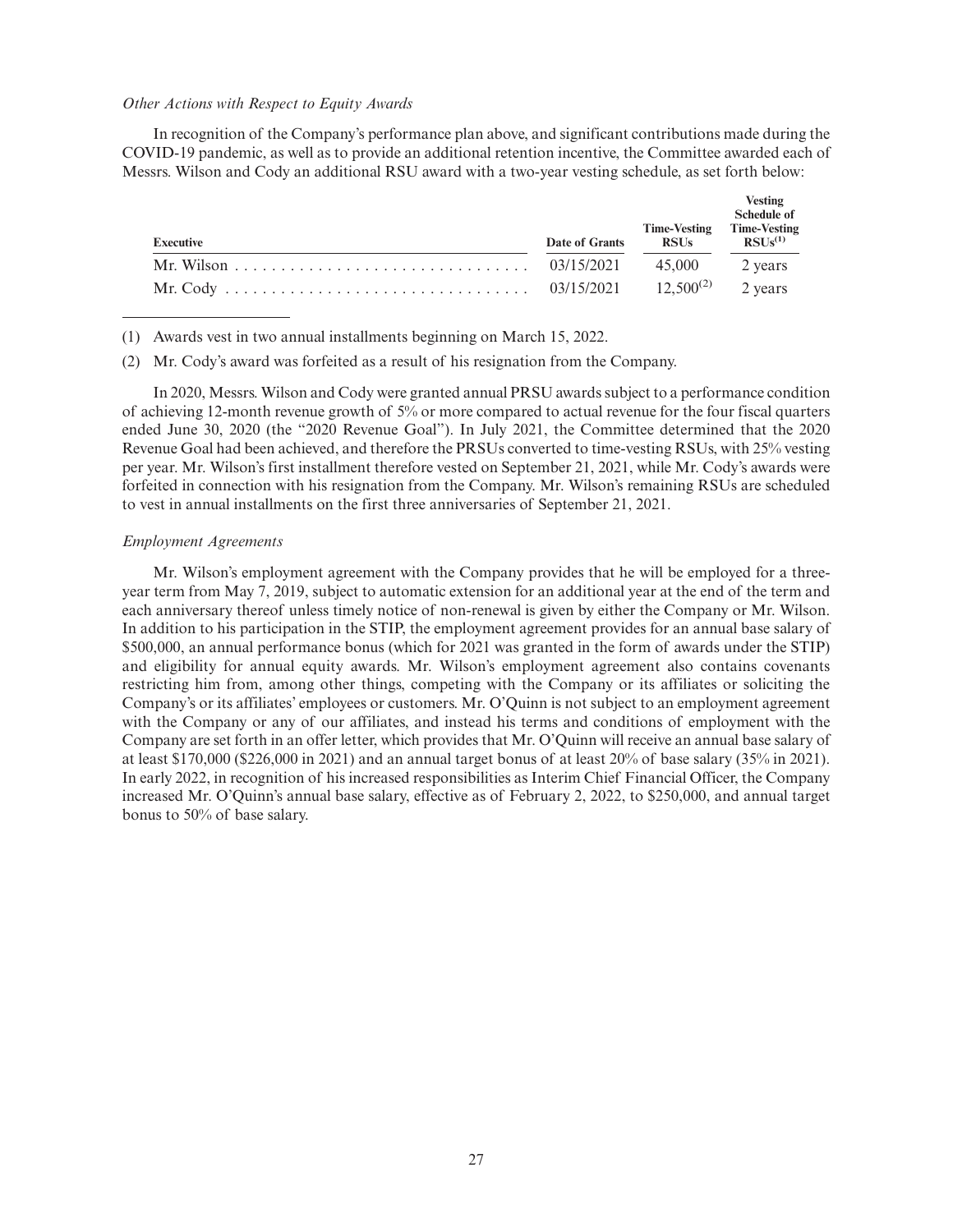#### **OUTSTANDING EQUITY AWARDS AT FISCAL YEAR-END**

The table below provides information with respect to the RSUs held by the named executive officers as of December 31, 2021. Prior to the IPO, Mr. Wilson historically participated in Light & Wonder's various equitybased plans as compensation for services provided on behalf of our business, and as a result, outstanding equity awards with respect to Light & Wonder common stock held by him as of December 31, 2021 are included in the table below.

| <b>Name</b>      | <b>Security</b> | Grant<br>Date | Number of<br><b>Shares or Units</b><br>of Stock That<br><b>Have Not Vested</b><br>(#) | <b>Market Value</b><br>of Shares or<br><b>Units of Stock</b><br><b>That Have Not</b><br>Vested $(S)^{(1)}$ | <b>Equity Incentive Plan</b><br><b>Awards: Number of</b><br><b>Unearned Shares, Units</b><br>or Other Rights That<br>Have Not Vested (#) | <b>Equity Incentive</b><br><b>Plan Awards:</b><br><b>Market or Payout</b><br><b>Value of Unearned</b><br><b>Shares</b> , Units or<br><b>Other Rights That</b><br><b>Have Not Vested</b><br>$(S)^{(1)}$ |
|------------------|-----------------|---------------|---------------------------------------------------------------------------------------|------------------------------------------------------------------------------------------------------------|------------------------------------------------------------------------------------------------------------------------------------------|--------------------------------------------------------------------------------------------------------------------------------------------------------------------------------------------------------|
| Joshua J. Wilson | <b>LNW</b>      | 3/30/2018     | $2,128^{(2)}$                                                                         | 142,215                                                                                                    |                                                                                                                                          |                                                                                                                                                                                                        |
|                  | <b>SCPL</b>     | 5/7/2019      |                                                                                       |                                                                                                            | $242,812^{(3)}$                                                                                                                          | 3,345,949                                                                                                                                                                                              |
|                  | <b>SCPL</b>     | 9/20/2019     | $11,700^{(4)}$                                                                        | 161,226                                                                                                    |                                                                                                                                          |                                                                                                                                                                                                        |
|                  | <b>SCPL</b>     | 9/20/2019     | $11,700^{(5)}$                                                                        | 161,226                                                                                                    |                                                                                                                                          |                                                                                                                                                                                                        |
|                  | <b>SCPL</b>     | 9/21/2020     | $15,491^{(6)}$                                                                        | 213,466                                                                                                    |                                                                                                                                          |                                                                                                                                                                                                        |
|                  | <b>SCPL</b>     | 9/21/2020     | $15,491^{(7)}$                                                                        | 213,466                                                                                                    |                                                                                                                                          |                                                                                                                                                                                                        |
|                  | <b>SCPL</b>     | 3/15/2021     |                                                                                       |                                                                                                            | $29,859^{(8)}$                                                                                                                           | 411,457                                                                                                                                                                                                |
|                  | <b>SCPL</b>     | 3/15/2021     | $45,000^{(9)}$                                                                        | 620,100                                                                                                    |                                                                                                                                          |                                                                                                                                                                                                        |
|                  | <b>SCPL</b>     | 9/20/2021     | $15,711^{(10)}$                                                                       | 216,498                                                                                                    |                                                                                                                                          |                                                                                                                                                                                                        |
|                  | <b>SCPL</b>     | 9/20/2021     |                                                                                       |                                                                                                            | $15,711^{(11)}$                                                                                                                          | 216,498                                                                                                                                                                                                |
| Daniel O'Quinn   | <b>SCPL</b>     | 9/20/2019     | $1,125^{(4)}$                                                                         | 15,503                                                                                                     |                                                                                                                                          |                                                                                                                                                                                                        |
|                  | <b>SCPL</b>     | 9/20/2019     | $1,125^{(5)}$                                                                         | 15,503                                                                                                     |                                                                                                                                          |                                                                                                                                                                                                        |
|                  | <b>SCPL</b>     | 3/20/2020     | $900^{(12)}$                                                                          | 12,402                                                                                                     |                                                                                                                                          |                                                                                                                                                                                                        |
|                  | <b>SCPL</b>     | 5/18/2020     | $334^{(13)}$                                                                          | 4,603                                                                                                      |                                                                                                                                          |                                                                                                                                                                                                        |
|                  | <b>SCPL</b>     | 9/21/2020     | $3,000^{(7)}$                                                                         | 41,340                                                                                                     |                                                                                                                                          |                                                                                                                                                                                                        |
|                  | <b>SCPL</b>     | 3/15/2021     |                                                                                       |                                                                                                            | $4,723^{(8)}$                                                                                                                            | 65,083                                                                                                                                                                                                 |
|                  | <b>SCPL</b>     | 9/20/2021     | $2,272^{(10)}$                                                                        | 31,308                                                                                                     |                                                                                                                                          |                                                                                                                                                                                                        |
|                  | <b>SCPL</b>     | 9/20/2021     |                                                                                       |                                                                                                            | $2,272^{(11)}$                                                                                                                           | 31,308                                                                                                                                                                                                 |

<sup>(1)</sup> The value shown was calculated by multiplying the number of RSUs by, in the case of RSUs with respect to our Class A common stock, the closing price of our Class A common stock on December 31, 2021 (\$13.78), and, in the case of RSUs with respect to Light & Wonder's common stock, the closing price of Light & Wonder's common stock on December 31, 2021 (\$66.83).

<sup>(2)</sup> These RSUs are part of a Light & Wonder grant that was awarded with a four-year annual vesting schedule. The first, second and third installment vested on each of March 20, 2019, March 20, 2020 and March 20, 2021. The RSUs shown in the table are scheduled to vest on March 20, 2022.

<sup>(3)</sup> These PRSUs were granted as part of the SEIP and were initially scheduled to cliff vest in 2023 contingent on the achievement of certain levels of revenue and STIP AEBITDA improvement over a fiveyear period (2018−2022). As described above in "Senior Executive Incentive Program (SEIP)", these PRSUs were canceled in early 2022 for no consideration.

<sup>(4)</sup> These RSUs are part of a grant that was awarded as PRSUs with a four-year vesting schedule subject to the achievement of revenue and Adjusted EBITDA growth of 10% or more compared to revenue and Adjusted EBITDA for the fiscal quarter ending June 30, 2019 (the "Revenue/AEBITDA Goal"). The Revenue/AEBITDA Goal was achieved, resulting in the vesting of 25% of the PRSUs and conversion of the remaining PRSUs to RSUs. The second installment vested on September 20, 2021 in accordance with the time-vesting schedule. The RSUs shown in the table are scheduled to vest in two annual installments, beginning on September 20, 2022.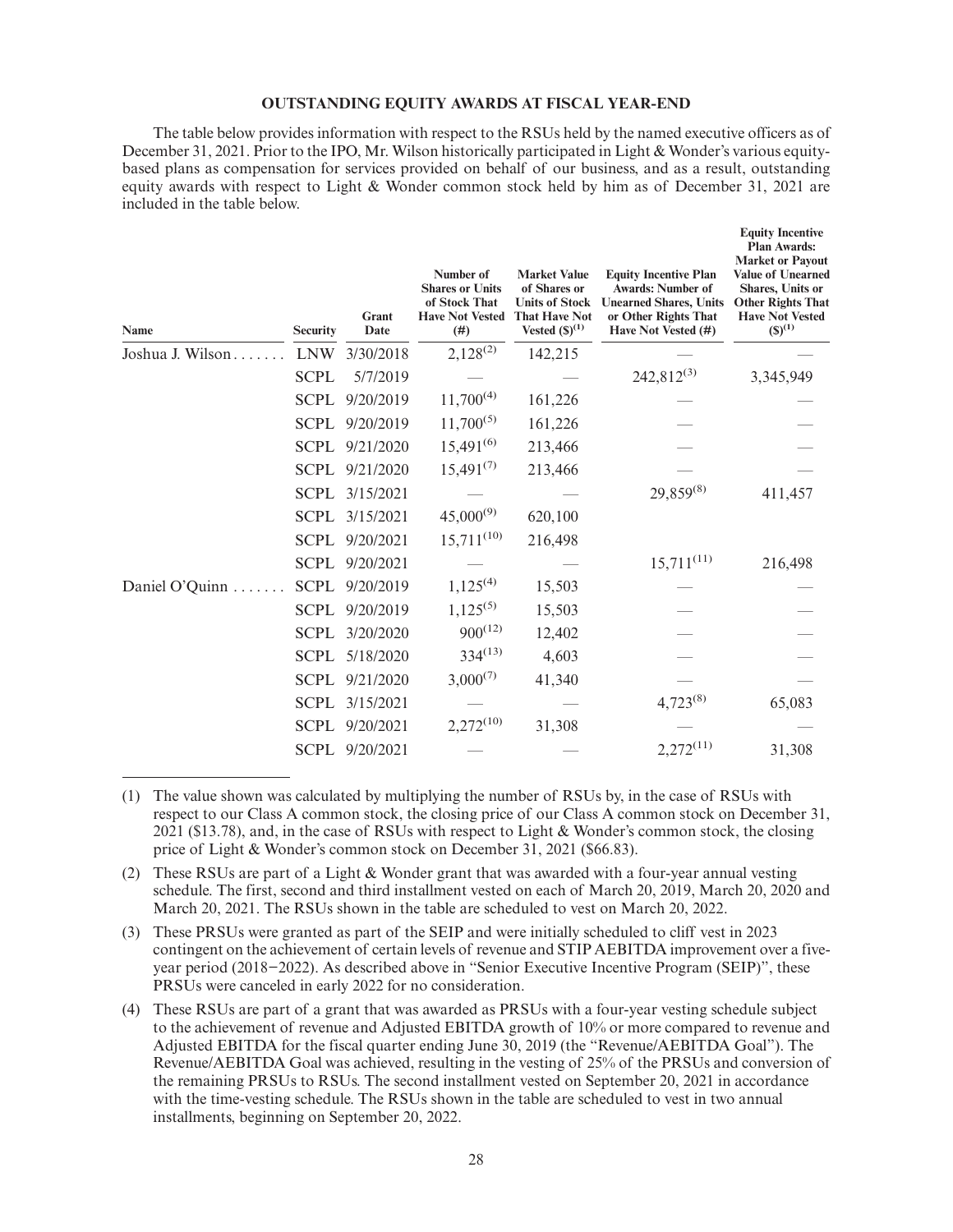- (5) These RSUs are part of a grant that was awarded with a four-year annual vesting schedule. The first and second installment vested on September 20, 2020 and September 20, 2021. The RSUs shown in the table are scheduled to vest in two installments, beginning on September 20, 2022.
- (6) These RSUs are part of a grant that was awarded as PRSUs with a four-year vesting schedule subject to the achievement of the 2020 Revenue Goal. As described above in "Other Actions with Respect to Equity Awards", the 2020 Revenue Goal was achieved, resulting in the conversion of the PRSUs to RSUs. The first installment following vested on September 21, 2021 in accordance with the timevesting schedule. The RSUs shown in the table are schedule to vest in three installments beginning on September 21, 2022.
- (7) These RSUs are part of a grant that was awarded with a four-year annual vesting schedule. The first installment vested on September 21, 2021. The RSUs shown in the table are scheduled to vest in three annual installments, beginning on September 21, 2022.
- (8) These PRSUs were granted as part of the STIP and were scheduled to cliff vest in 2022 contingent on the achievement of certain revenue and AEBITDA goals with respect to the Company's 2021 fiscal year, as described above in "Annual Performance Bonus — Short-Term Incentive Program (STIP)". In early 2022, it was determined based on performance achieved that the PRSUs would not vest and they were subsequently forfeited as described above.
- (9) These RSUs are scheduled to vest in two equal installments beginning on March 15, 2022.
- (10) These RSUs are scheduled to vest in three annual installments beginning on September 20, 2022.
- (11) These RSUs are scheduled to vest in three annual installments, beginning on September 20, 2022, subject to the achievement of the 2021 Revenue Goal, as described above in "Annual Equity Awards".
- (12) The RSUs are schedule to vest on March 20, 2022.
- (13) The RSUs are part of a grant that was awarded with a three-year annual vesting schedule. The first installment vested on March 20, 2021. The RSUs shown in the table are scheduled to vest in two equal installments beginning on March 20, 2022.

## **RETIREMENT PLANS**

Messrs. Wilson and O'Quinn, and during the portion of 2021 he was an employee of the Company, Mr. Cody, were eligible to participate in SciPlay's 401(k) retirement plan during 2021 under the same rules that apply to other employees. For the 2021 fiscal year, the Company made a matching contribution of 100% of the first 1% of contributions and 50% of the next 5% of contributions for a total match of 3.5% on the first 6% of contributions.

## **POTENTIAL PAYMENTS UPON TERMINATION OR CHANGE IN CONTROL**

For the named executive officers in 2021, the information below describes certain compensation that would become payable pursuant to the terms of their employment agreements and their equity award agreements under the various termination events described below. In each case, the applicable agreements were the result of arm's length negotiations and were approved by the Committee and/or the Board.

## *Mr. Wilson*

Mr. Wilson's employment agreement provides that if his employment was terminated by the Company without "cause" or by him for "good reason" (as such terms are defined in his employment agreement), he would be entitled to receive, subject to his execution of a release of claims: (i) a pro-rated annual performance bonus; (ii) an amount equal to the sum of (1) two times his base salary and (2) the highest annual cash performance bonus paid to him in respect of the two most recent fiscal years (but not more than his then-current annual base salary), with the entire amount in this clause (ii) payable over 24 months; (iii) a pro-rated payment of his SEIP PRSUs, if applicable, based on actual performance; and (iv) payment of COBRA premiums for up to 12 months. If Mr. Wilson's employment instead terminated upon the expiration of the term, he would be entitled to receive, subject to his execution of a release of claims, (a) a pro-rated annual performance bonus, (b) an amount equal to his base salary, payable over 12 months, (c) a pro-rated payment of his SEIP PRSUs, if applicable, based on actual performance, and (d) payment of COBRA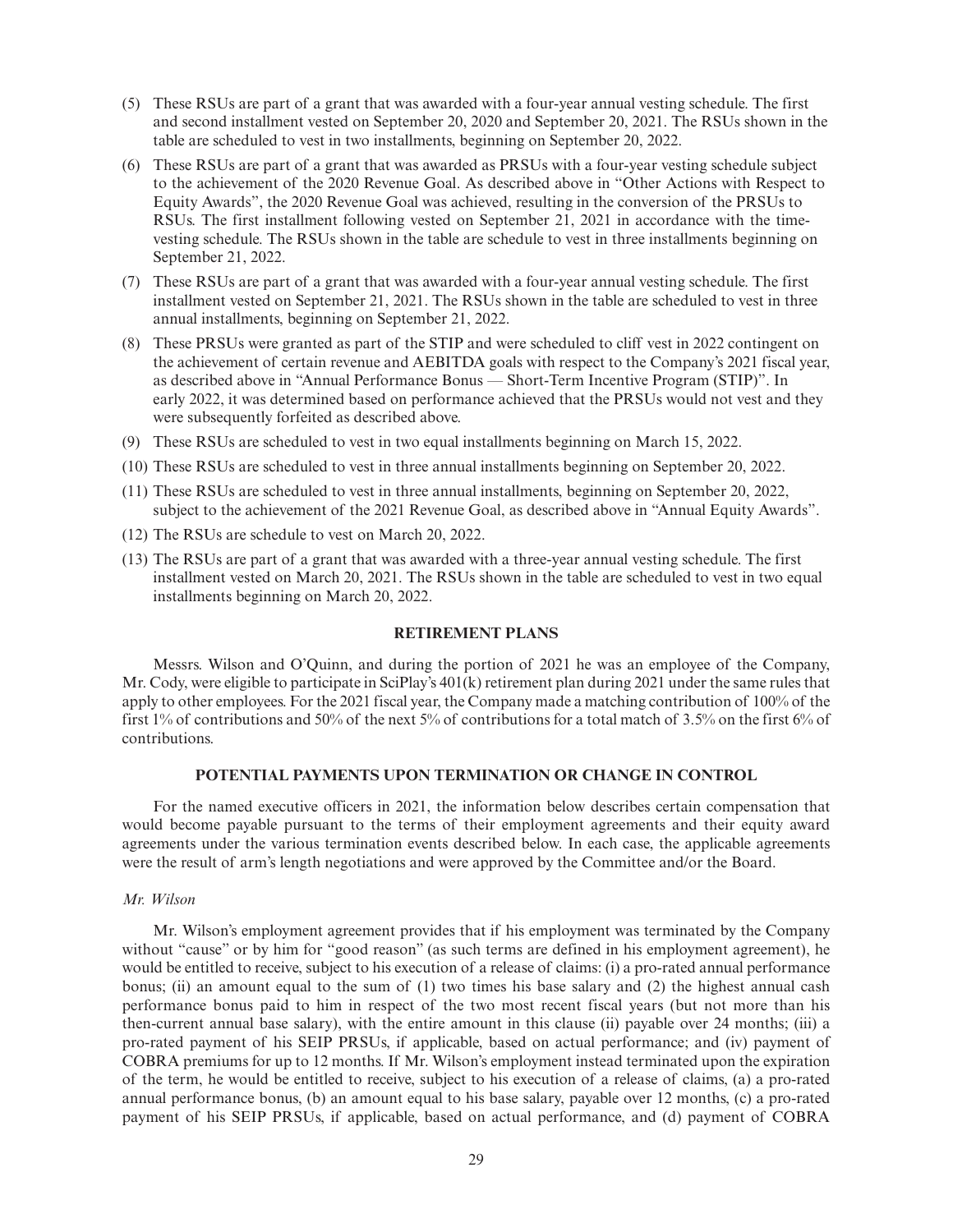premiums for up to 12 months. Upon a "change in control" of Light & Wonder (as defined in the Scientific Games Corporation 2003 Incentive Compensation Plan) or of the Company, the applicable equity awards held by Mr. Wilson would fully vest, with PRSUs vesting at the level determined by the Committee.

In the event of the death of Mr. Wilson, his beneficiary or estate would have been entitled to receive any benefits that would have been payable under any life insurance benefit of his for which the Company pays premiums as well as full vesting of his equity awards. In the event of his termination due to his "total disability" (as such term is defined in his employment agreement), Mr. Wilson would have been entitled to receive disability payments pursuant to a disability plan sponsored or maintained by the Company as well as full vesting of his equity awards.

## *Mr. O'Quinn*

Mr. O'Quinn's offer letter does not provide for severance payments or benefits upon a termination of his employment. Mr. O'Quinn's equity awards would fully vest upon his death, disability (as determined under Light & Wonder's long-term disability plans) or a "change in control" of the Company, with PRSUs vesting at the level determined by the Committee.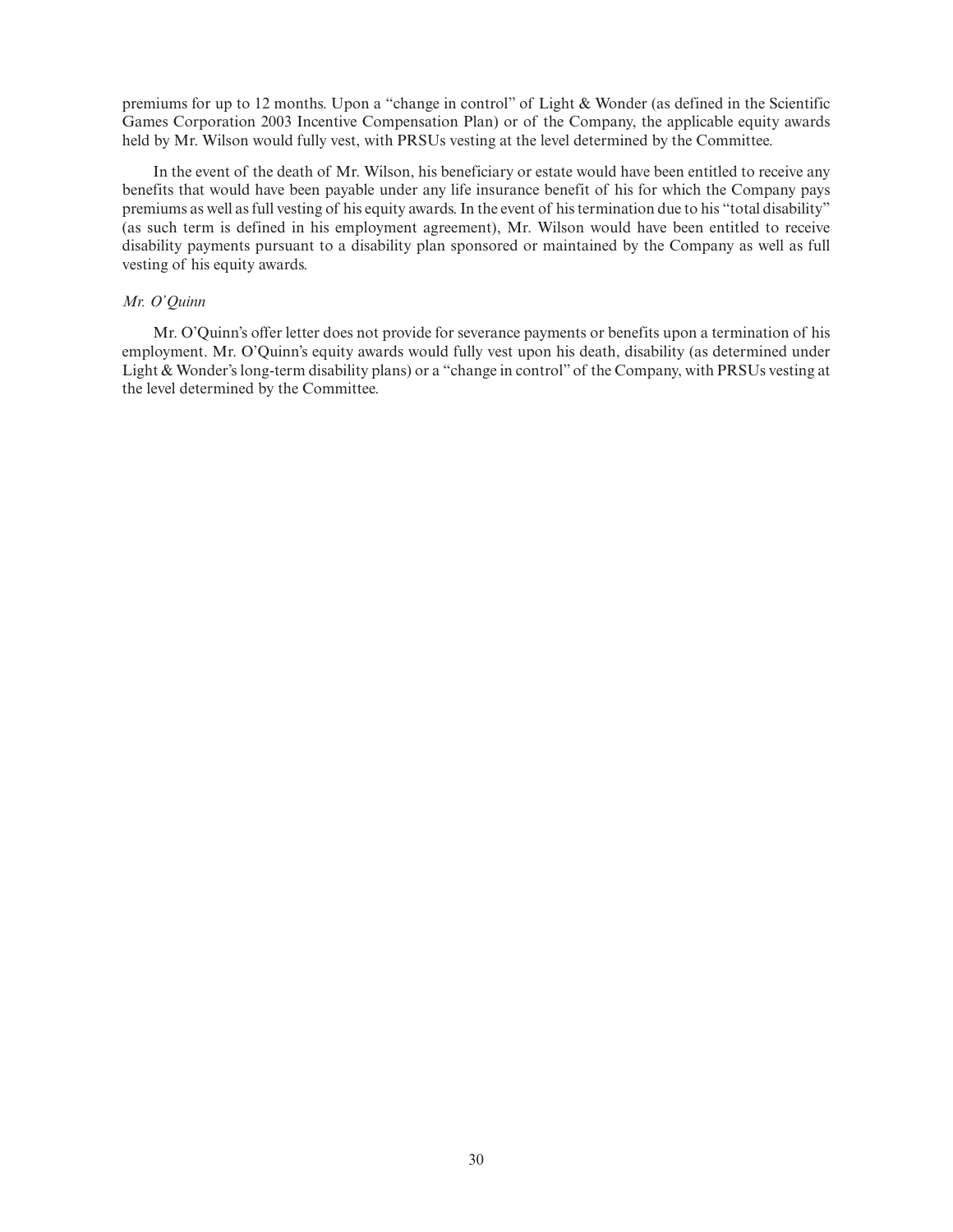## **CERTAIN RELATIONSHIPS AND RELATED PERSON TRANSACTIONS**

The Company has written policies and procedures relating to related person transactions. The Audit Committee with assistance from Light & Wonder's and the Company's legal department is responsible for reviewing and approving related person transactions that are subject to SEC disclosure requirements under Item 404 of Regulation S-K (each a "Related Party Transaction"), including transactions in which the Company is a participant, the amount exceeds \$120,000 and a related person has a direct or indirect material interest. A related person includes a director, executive officer, nominee for election as a director, person holding more than 5% of our stock and any immediate family member of any of the foregoing persons, or any entity in which any of the foregoing persons is employed or is a partner or principal or in a similar position or in which such person has a 5% or greater beneficial ownership interest. The Company's policy is not to enter into a Related Party Transaction unless the Audit Committee approves the transaction as specified in the Audit Committee's charter. Other transactions with related persons as well as certain material changes in previously approved relationships may also require legal department or compliance department approval under our policies and procedures.

Mr. O'Quinn, our Interim Chief Financial Officer, effective as of August 10, 2021, and Secretary, effective as of November 30, 2021, received the following compensation and benefits in his prior positions at the Company since the beginning of 2020: (a) aggregate base salary payments of \$203,231 and \$126,539 in respect of 2020 and 2021, respectively; (b) an annual performance bonus award under the STIP in respect of 2019, with a payout in cash of \$15,264 in early 2020; (c) an annual performance bonus award under the STIP in respect of 2020, with a payout in cash of \$61,200 and shares of the Company's Class A common stock with a fair market value of \$59,161 in early 2021; (d) an annual grant of equity awards in 2020 with a fair market value of \$60,520; (e) a grant of equity awards under the 2021 STIP with a fair market value (based on achievement of maximum performance) of \$79,087; and (f) other grants of equity awards in 2020 and 2021 with aggregate fair market values of \$22,203 and \$1,173, respectively. Other than such compensation arrangements, Mr. O'Quinn has no interest in any transactions that would require disclosure pursuant to Item 404(a) of Regulation S-K.

#### **Relationships with Light & Wonder**

In connection with the IPO in 2019, the Company entered into a number of agreements with Light  $\&$ Wonder in order to provide a continuing framework for our relationship with Light & Wonder following the IPO, as set forth below:

#### *Intercompany Services Agreement*

Pursuant to an Intercompany Services Agreement with Light & Wonder, Light & Wonder provides certain services to us, and costs associated with these functions are charged to us and settled in cash. Charges include costs related to corporate level general and administrative expenses, including but not limited to, finance, corporate development, human resources, legal (which could include liability related to litigation awards related to our company), information technology and rental fees for shared assets. These expenses are charged on the basis of direct usage when identifiable, with the remainder charged on the basis of revenues, operating expenses, headcount or other relevant measures. Expenses paid to Light & Wonder for services provided in 2021 were \$5.8 million.

#### *IP License Agreement*

We obtained an exclusive (subject to certain limited exceptions), perpetual, non-royalty-bearing license from a subsidiary of Light & Wonder ("SG Gaming") for intellectual property created or acquired by SG Gaming or its affiliates on or before the third anniversary of the date of the IP License Agreement in any of our currently available or future social games that are developed for mobile platforms, social media platforms, internet platforms or other interactive platforms and distributed solely via digital delivery, and a non-exclusive, perpetual, non-royalty-bearing license for intellectual property created or acquired by SG Gaming or its affiliates after such third anniversary, for use in our currently available games. So long as the IP License Agreement remains in effect, we do not expect to pay any future royalties or fees for our use of intellectual property owned by SG Gaming or its affiliates in our currently available games. The purchase price of the license was \$255.0 million, which was determined based on the appropriate valuation methodology performed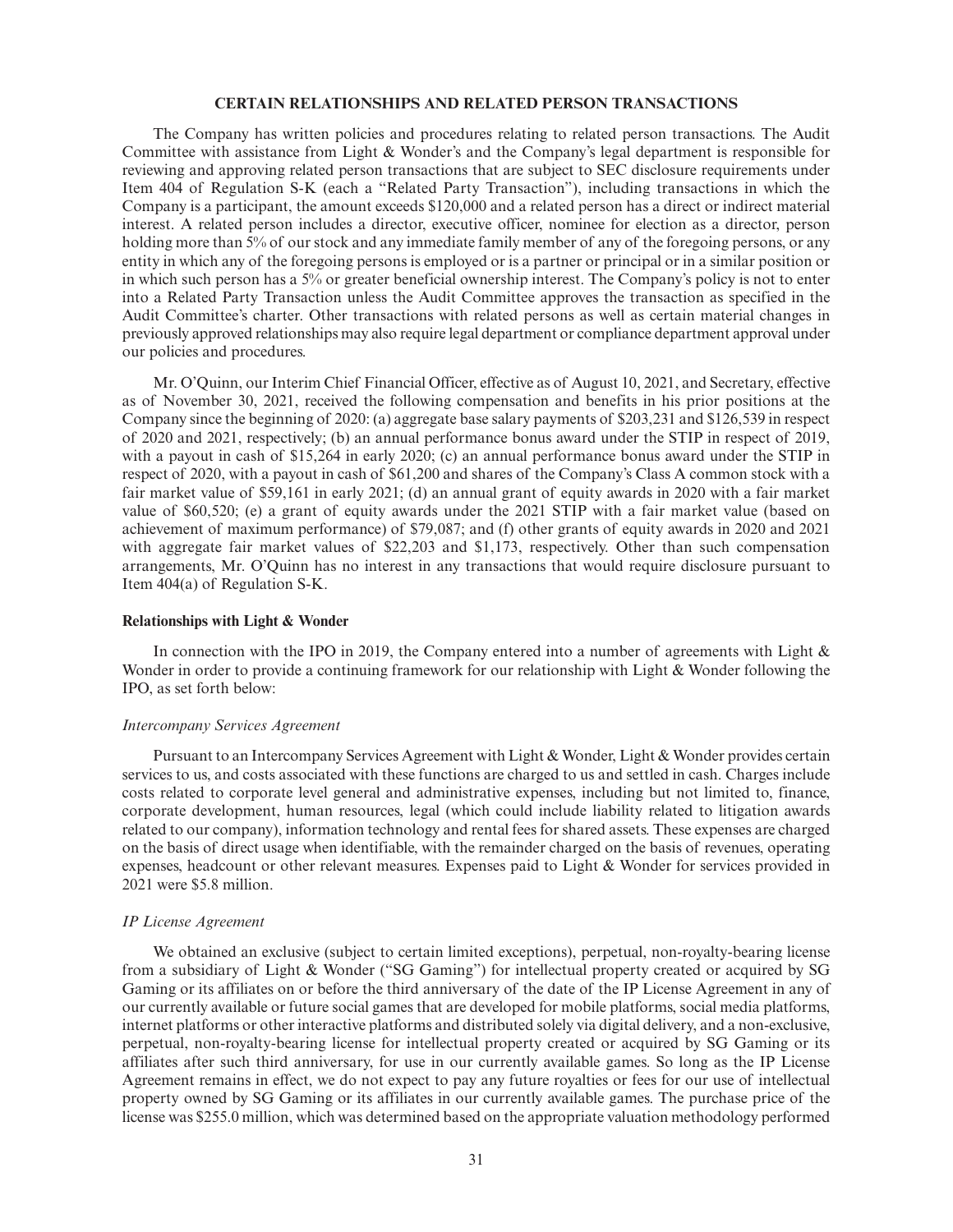by a third-party valuation specialist. In accordance with the IP License Agreement, we did not incur any additional royalty expense related to Light & Wonder IP after the effective date of the IP License Agreement. SG Gaming frequently licenses intellectual property from third parties, which we use in developing our games pursuant to the IP License Agreement. Royalties allocated for use of third-party intellectual property are charged to us and are typically based upon net social gaming revenues and the royalty rates defined and stipulated in the third-party agreements. For 2021, these third-party intellectual property royalties were \$2.6 million. On May 6, 2022, SciPlay Games LLC, a subsidiary of the Company, entered into an amendment to the agreement for no consideration to extend the Company's rights under the agreement through the earlier of the effective date of a second amendment to the agreement or July 7, 2022.

## *Tax Receivable Agreement*

In 2019, we entered into a Tax Receivable Agreement ("TRA") with certain affiliates of Light & Wonder. The annual tax benefits under the TRA are computed by comparing the income taxes due including such tax benefits and the income taxes due without such benefits. The amount of aggregate payments due under the TRA may vary based on a number of factors, including the amount and timing of the taxable income generated each year and applicable tax rates, with payments generally due within a specified period of time following the filing of our tax return for the taxable year with respect to which the payment obligation arises. The TRA will remain in effect until all such tax benefits have been utilized or expired unless we exercise our right to terminate the TRA. The TRA will also terminate if we breach our obligations under the TRA or upon certain change of control events specified in the agreement. If the TRA is terminated in accordance with its terms, our payment obligations would be accelerated based upon certain assumptions, including the assumption that we would have sufficient future taxable income to utilize such tax benefits. Our estimated liability under the TRA as of December 31, 2021 was \$68.8 million. During the year ended December 31, 2021, payments totaling \$3.8 million were made to Light & Wonder and distributions of \$30.0 million from SciPlay Parent LLC were paid pursuant to the TRA.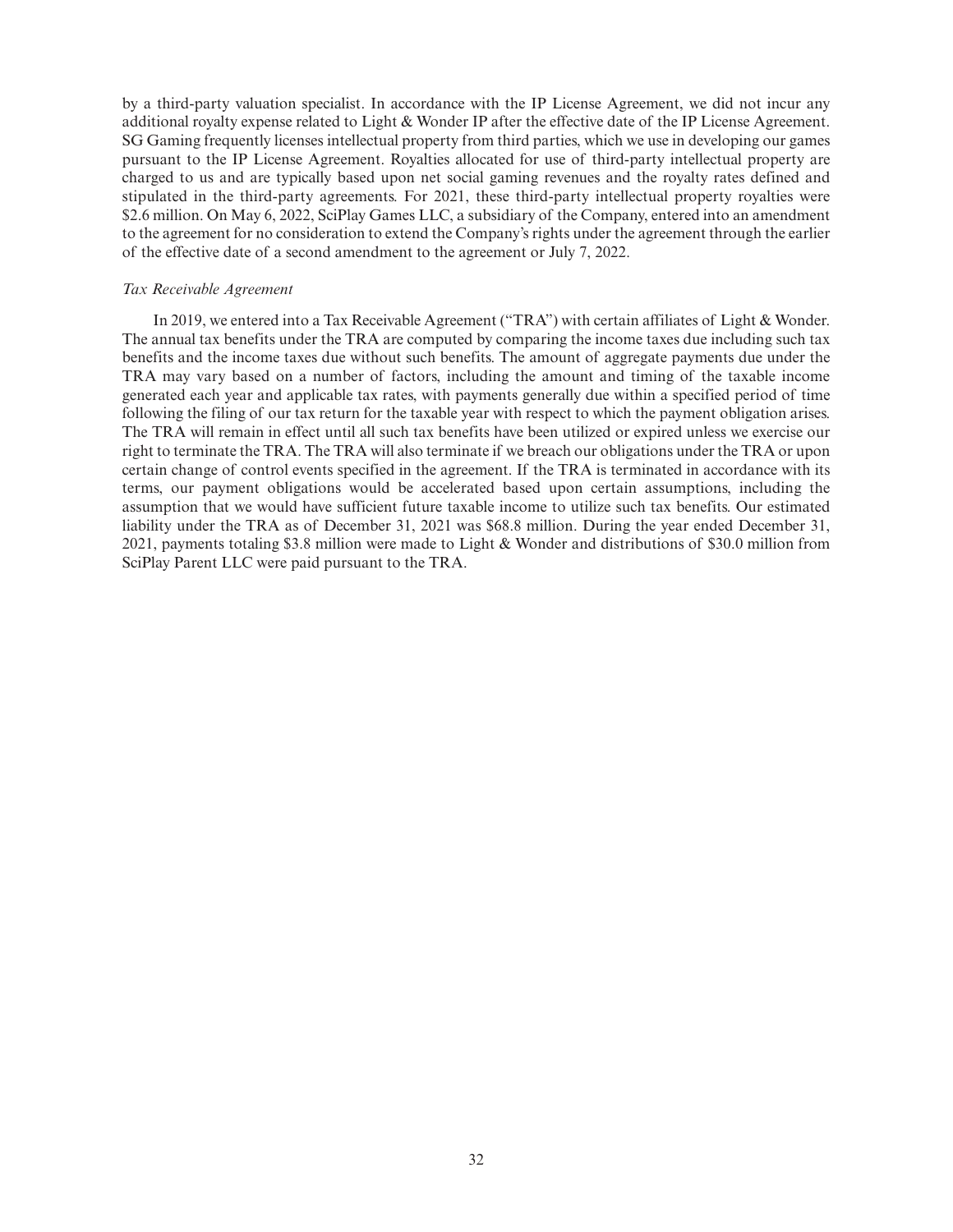## **REPORT OF THE AUDIT COMMITTEE**

The Audit Committee operates under a written charter adopted by the Board that is available on the Company's website at *www.sciplay.com*.

The Audit Committee oversees the accounting, auditing and financial reporting processes of the Company. As part of its oversight responsibilities, the Audit Committee reviewed and discussed the Company's financial statements for the year ended December 31, 2021 with management and Deloitte & Touche LLP, the independent registered public accounting firm for the Company. The Committee also discussed and reviewed with Deloitte & Touche LLP all communications required under generally accepted auditing standards and the standards of the Public Company Accounting Oversight Board (the "PCAOB"), including the matters required to be discussed by Deloitte & Touche LLP with the Audit Committee under PCAOB Auditing Standard No. 1301, *Communications with Audit Committees,* and SEC Rule 2-07 of Regulation S-X.

In addition, Deloitte & Touche LLP provided to the Audit Committee a formal written statement describing all relationships between Deloitte & Touche LLP and its affiliates and the Company and its affiliates as defined by the rules and regulations of the SEC that might bear on Deloitte & Touche LLP's independence as required by PCAOB Ethics and Independence Rule 3526, *Communication with Audit Committees Concerning Independence.* The Audit Committee reviewed and discussed with Deloitte & Touche LLP any matters that could have impacted Deloitte & Touche LLP's objectivity and independence from the Company and management, including the provision of non-audit services to the Company. Nothing came to the Audit Committee's attention as a result of its review of Deloitte & Touche LLP's statement or its discussions with Deloitte & Touche LLP that would indicate that Deloitte & Touche LLP lacked such objectivity or independence. Based on these reviews and discussions and in reliance thereon, the Audit Committee recommended to the Board that the audited financial statements for the Company be included in the Company's Annual Report on Form 10-K for the fiscal year ended December 31, 2021 for filing with the SEC.

Audit Committee

Gerald D. Cohen, Chairman Michael Marchetti William C. Thompson, Jr.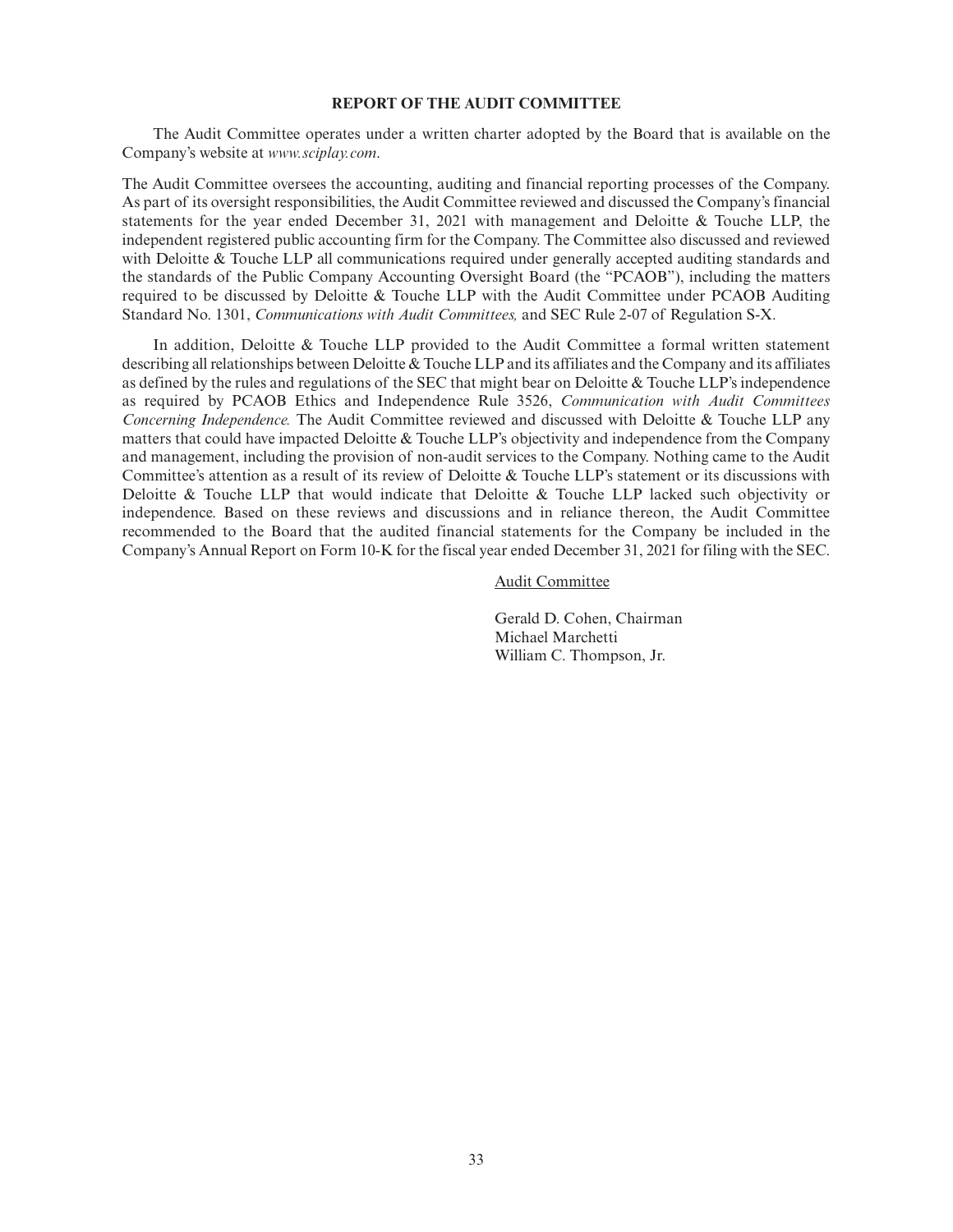## **PROPOSAL 2**

## **RATIFICATION OF THE APPOINTMENT OF DELOITTE & TOUCHE LLP AS THE COMPANY'S INDEPENDENT REGISTERED PUBLIC ACCOUNTING FIRM**

The Audit Committee has appointed Deloitte & Touche LLP as our independent registered public accounting firm ("independent auditor") for the fiscal year ending December 31, 2022, and stockholders are being asked to ratify such appointment at the annual meeting.

Representatives of Deloitte  $\&$  Touche LLP are expected to be present at the meeting, will have an opportunity to make a statement if they desire to do so and will be available to respond to appropriate questions from stockholders.

Approval of the proposal to ratify the appointment of the independent auditor requires the affirmative vote of a majority of the votes cast at the meeting. If the appointment is not ratified by stockholders, the Audit Committee will reconsider such appointment and may choose in its sole discretion to confirm the appointment of Deloitte & Touche LLP or to engage a different firm to serve as the Company's independent auditor.

## **Fees Paid to Our Independent Registered Public Accounting Firm**

Aggregate fees billed to us for the fiscal year ended December 31, 2021 by our independent registered public accounting firm, Deloitte & Touche LLP, the member firms of Deloitte Touche Tohmatsu Limited, and their respective affiliates were approximately:

| (\$ in millions) (\$ in millions) | 2021 Fees 2020 Fees |
|-----------------------------------|---------------------|
|                                   | \$0.75              |
|                                   | \$0.02              |
| \$0.32                            | \$0.37              |
|                                   |                     |

The Audit Fees listed above were billed in connection with the audit of our annual consolidated financial statements included in our Annual Reports on Form 10-K and the reviews of our interim consolidated financial statements included in our quarterly reports on Form 10-Q. Audit-Related Fees listed above were billed for a consent in connection with a Form S-8 and for 2021 also for advisory services associated with merger and acquisitions. The Tax Fees listed above for 2021 and 2020 were billed for tax compliance and advice. All of the fees set forth in the table above were pre-approved by the Audit Committee in accordance with the procedures described below.

## *Pre-Approval Policy for Services Performed by Our Independent Registered Public Accounting Firm*

The Audit Committee has responsibility for the appointment, compensation and oversight of the work of the independent auditor. As part of this responsibility, the Audit Committee must pre-approve all permissible services to be performed by the independent auditor.

The Audit Committee has adopted an auditor pre-approval policy that sets forth the procedures and conditions pursuant to which pre-approval may be given for services performed by the independent auditor. Under the policy, the Audit Committee must give prior approval for any amount or type of service within four categories — audit, audit-related, tax services or, to the extent permitted by law, other services — that the independent auditor provides. Prior to the annual engagement, the Audit Committee may grant general pre-approval for independent auditor services within these four categories at maximum pre-approved fee levels. During the year, circumstances may arise when it may become necessary to engage the independent auditor for additional services not contemplated in the original pre-approval and, in those instances, such service will require separate pre-approval by the Audit Committee if it is to be provided by the independent auditor. For any pre-approval, the Audit Committee will consider whether such services are consistent with the SEC's rules on auditor independence, whether the auditor is best-positioned to provide the most cost-effective and efficient service and whether the service might enhance the Company's ability to manage or control risk or improve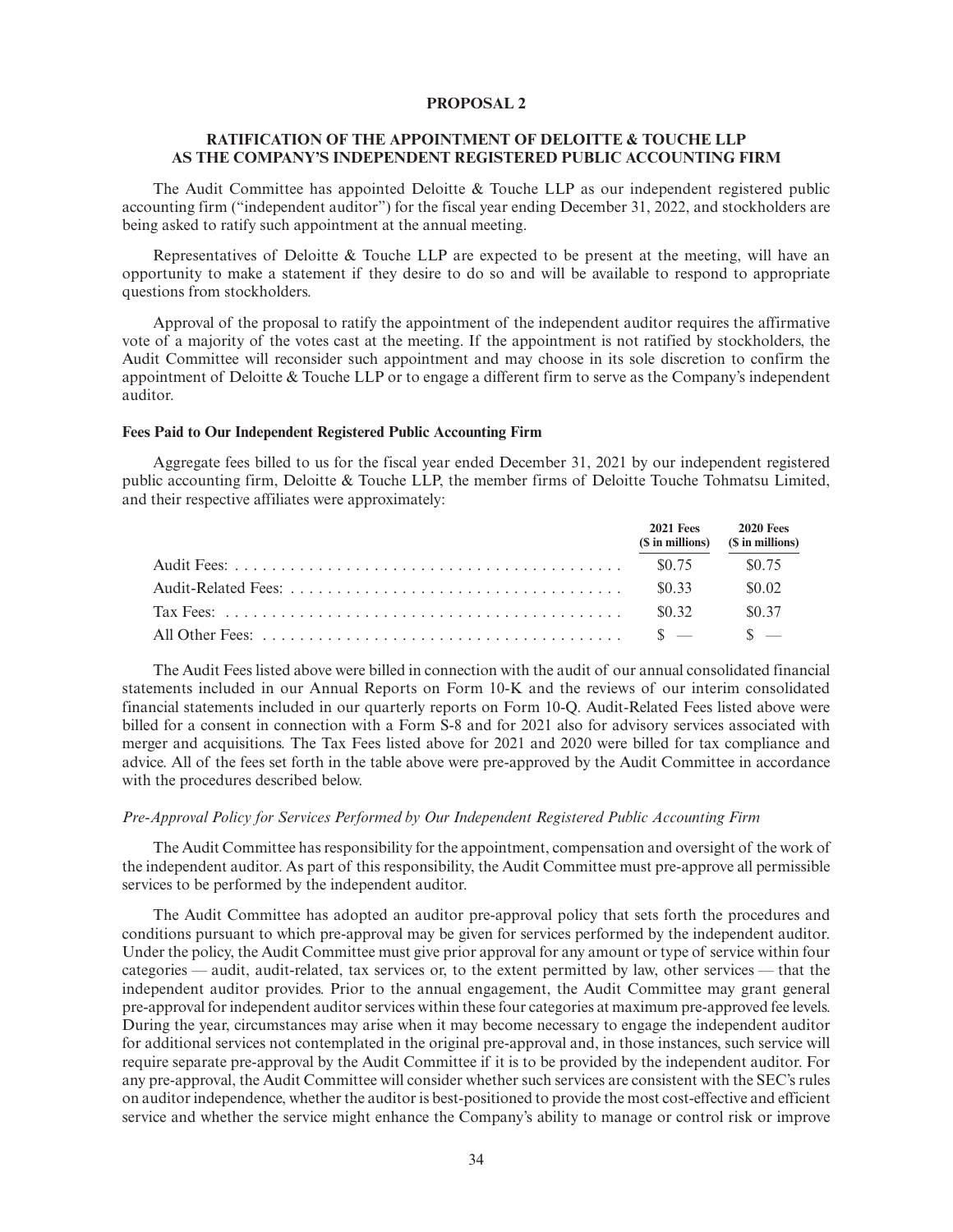audit quality. The Audit Committee may delegate to one or more of its members authority to approve a request for pre-approval, provided the member reports any approval so given to the Audit Committee at its next scheduled meeting.

## **THE BOARD RECOMMENDS A VOTE "FOR" THE RATIFICATION OF THE APPOINTMENT OF DELOITTE & TOUCHE LLP AS OUR INDEPENDENT REGISTERED PUBLIC ACCOUNTING FIRM FOR THE FISCAL YEAR ENDING DECEMBER 31, 2022**

## **OTHER MATTERS**

We are not aware of any matter other than those described in this Proxy Statement that will be acted upon at the annual meeting. In the event that any other matter properly comes before the meeting for a vote of stockholders, the persons named as proxies in the enclosed form of proxy will vote in accordance with their best judgment on such other matter.

## **PROXY SOLICITATION COSTS**

We are soliciting proxies to which this Proxy Statement relates primarily by mail, but, in addition, the officers and employees of the Company and Light & Wonder may solicit proxies in person, by telephone or electronically on behalf of the Company. Appendix B sets forth information relating to certain of the Company's and Light & Wonder's directors, officers and employees who are considered "participants" in the Company's solicitation under the rules of the SEC by reason of their position as directors of the Company or because they may be soliciting proxies on the Company's behalf. We will pay all costs of proxy solicitation on behalf of the Company. The Company's and Light & Wonder's officers and employees engaged in the solicitation of proxies will not receive any additional compensation for their solicitation activities and we will not incur additional costs in connection with the solicitation of proxies in excess of those normally incurred for an annual meeting as a result of the potential proxy contest. We may reimburse brokers, banks, or other agents for the cost of forwarding proxy materials to beneficial owners but are not otherwise engaging any other persons to assist in the solicitation of proxies.

## **STOCKHOLDER PROPOSALS FOR THE NEXT ANNUAL MEETING**

#### **Proxy Statement Proposals**

Pursuant to Rule 14a-8 under the Exchange Act, if a person wants to submit a proposal for inclusion in our proxy materials for the 2023 annual meeting of stockholders, it must be received at our principal executive offices, 6601 Bermuda Road, Las Vegas, Nevada 89119, Attention: Secretary, not less than 120 days before the anniversary of the date this Proxy Statement is released to stockholders, unless the date of the 2023 annual meeting of stockholders is more than 30 days before or after June 8, 2023, in which case the proposal must be received a reasonable time before we begin to print and mail our proxy materials. Since this Proxy Statement will be first mailed and be made available to our stockholders on or about May 17, 2022, the proposal must be received not later than January 16, 2023. In order to avoid controversy, stockholders should submit proposals by means, including electronic means, which permit them to prove the date of delivery.

#### **Other Proposals and Nominations**

For any proposal or director nomination that is not submitted for inclusion in next year's Proxy Statement pursuant to the process set forth above, but is instead sought to be presented directly at the 2023 annual meeting of stockholders, stockholders are advised to review our Amended and Restated Bylaws as they contain requirements with respect to advance notice of stockholder proposals and director nominations. To be timely, the notice must be received at our principal executive offices not less than 90 days nor more than 120 days prior to the first anniversary of the date of the prior year's annual meeting of stockholders. Accordingly, any such stockholder proposal or director nomination must be received between February 8, 2023 and the close of business on March 10, 2023 for the 2023 annual meeting of stockholders. In the event that the 2023 annual meeting of stockholders is convened more than 30 days prior to or delayed by more than 60 days after June 8, 2023, notice by the stockholder, to be timely, must be received no earlier than the 120th day prior to the 2023 annual meeting of stockholders and no later than the later of (i) the 90th day prior to the 2023 annual meeting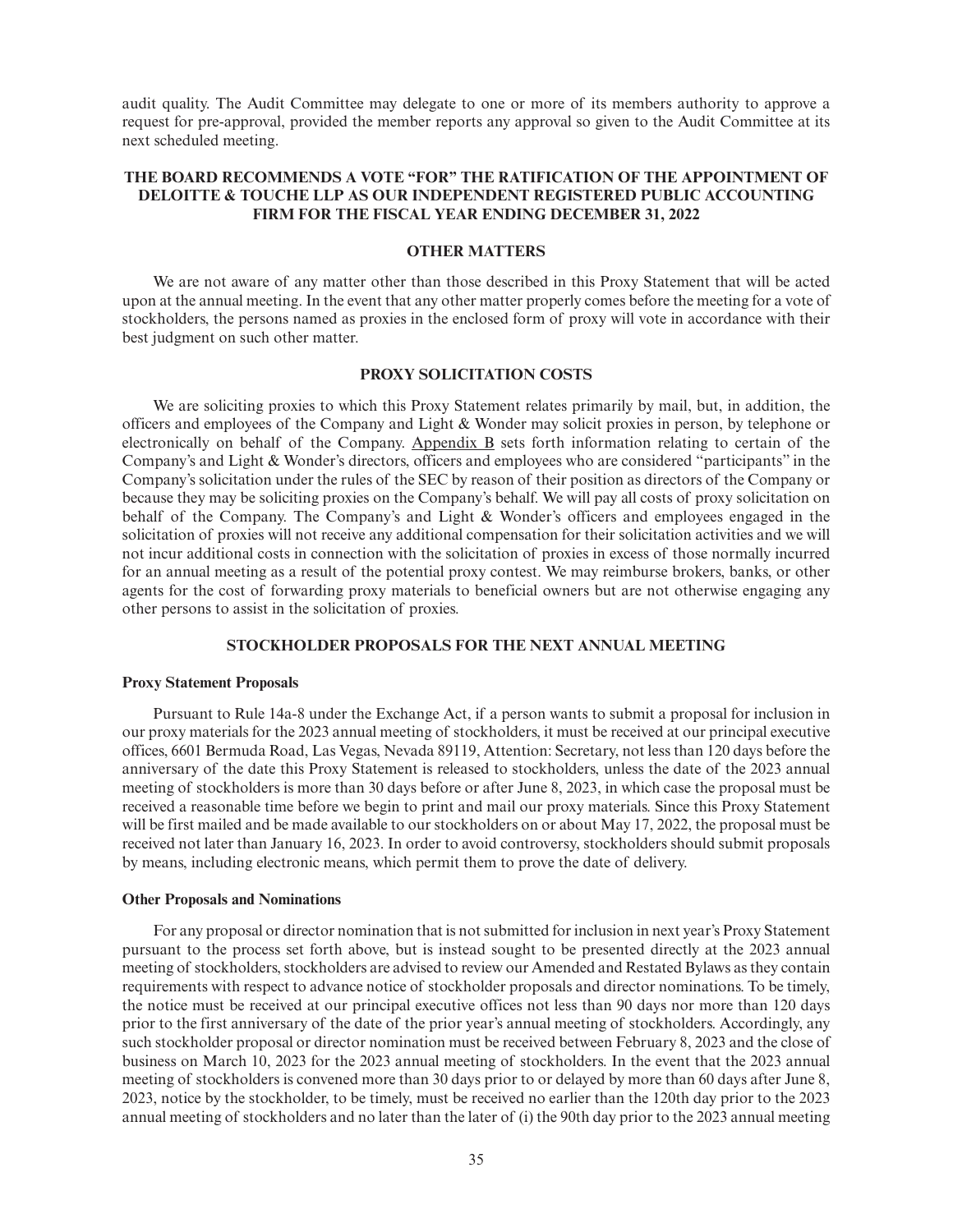of stockholders and (ii) the tenth day following the day on which we publicly announce the date of the 2023 annual meeting of stockholders if the first public announcement of the date of such annual meeting is less than 100 days prior to the date of such annual meeting.

All proposals should be sent to our principal executive offices at 6601 Bermuda Road, Las Vegas, Nevada 89119, Attention: Secretary.

These advance notice provisions are in addition to, and separate from, the requirements that a stockholder must meet in order to have a proposal included in the Proxy Statement under the rules of the SEC.

A proxy granted by a stockholder will give discretionary authority to the proxies to vote on any matters introduced pursuant to the above advance notice bylaw provisions, subject to applicable rules of the SEC.

Copies of our Amended and Restated Bylaws can be accessed through the Investors — Corporate Governance — Bylaws link on our website at *www.sciplay.com*, or are available by request to the Secretary at the address set forth above.

Your cooperation in giving this matter your immediate attention and in returning your proxy promptly will be appreciated.

By Order of the Board of Directors

 $ADE$ 

Daniel O'Quinn Dated: May 17, 2022 *Interim Chief Financial Officer and Secretary*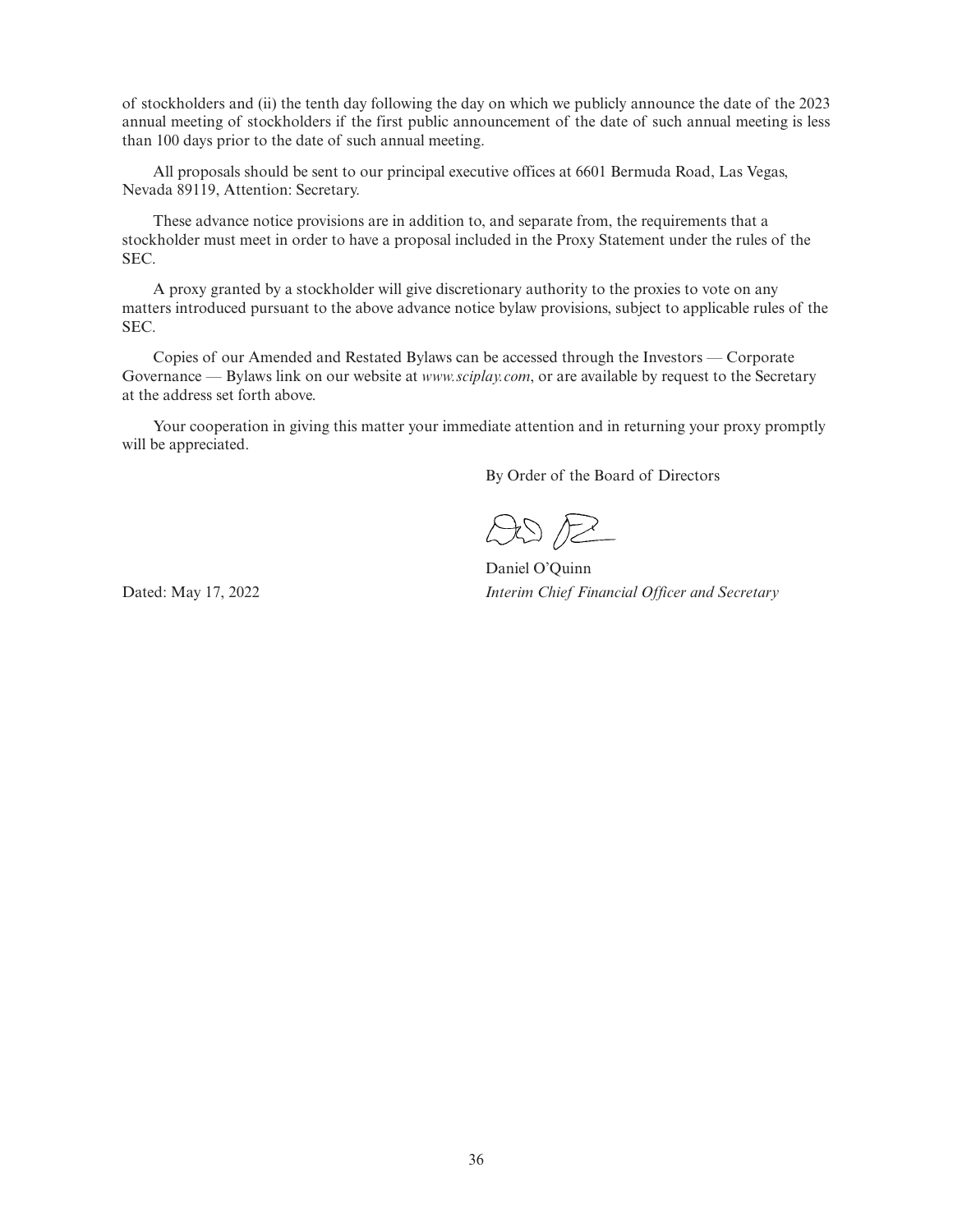## **Appendix A**

## **Reconciliation of AEBITDA to Net Income Attributable to SciPlay**

We use Adjusted EBITDA ("AEBITDA"), a non-GAAP measure, as a metric for purposes of determining incentive compensation payouts. AEBITDA includes net income attributable to SciPlay before: (1) net income attributable to noncontrolling interest; (2) interest expense; (3) income tax expense; (4) depreciation and amortization; (5) restructuring and other, which includes charges or expenses attributable to: (a) employee severance; (b) management changes; (c) restructuring and integration; (d) M&A and other, which includes: (i) M&A transaction costs; (ii) purchase accounting adjustments (including contingent acquisition consideration); (iii) unusual items (including legal settlements related to major litigation); and (iv) other non-cash items; (e) cost-savings initiatives; (6) stock-based compensation; (7) loss (gain) on debt financing transactions; and (8) other expense (income) including foreign currency (gains) and losses.

The following table reconciles AEBITDA to net income attributable to SciPlay:

| (\$ in millions) | <b>Year Ended</b><br>December 31, 2021 |
|------------------|----------------------------------------|
|                  | \$19.3                                 |
|                  | 105.7                                  |
|                  | 125.0                                  |
|                  | 31.5                                   |
|                  | 15.5                                   |
|                  | 5.7                                    |
|                  | 7.2                                    |
|                  | 1.0                                    |
|                  | \$185.9                                |

<sup>(1)</sup> Refer to AEBITDA definition above for a description of items included in restructuring and other. Includes a \$24.5 million legal settlement charge. For additional information on the legal settlement charge, see Note 20 to our consolidated financial statements included in our Annual Report on Form 10-K for the year ended December 31, 2021.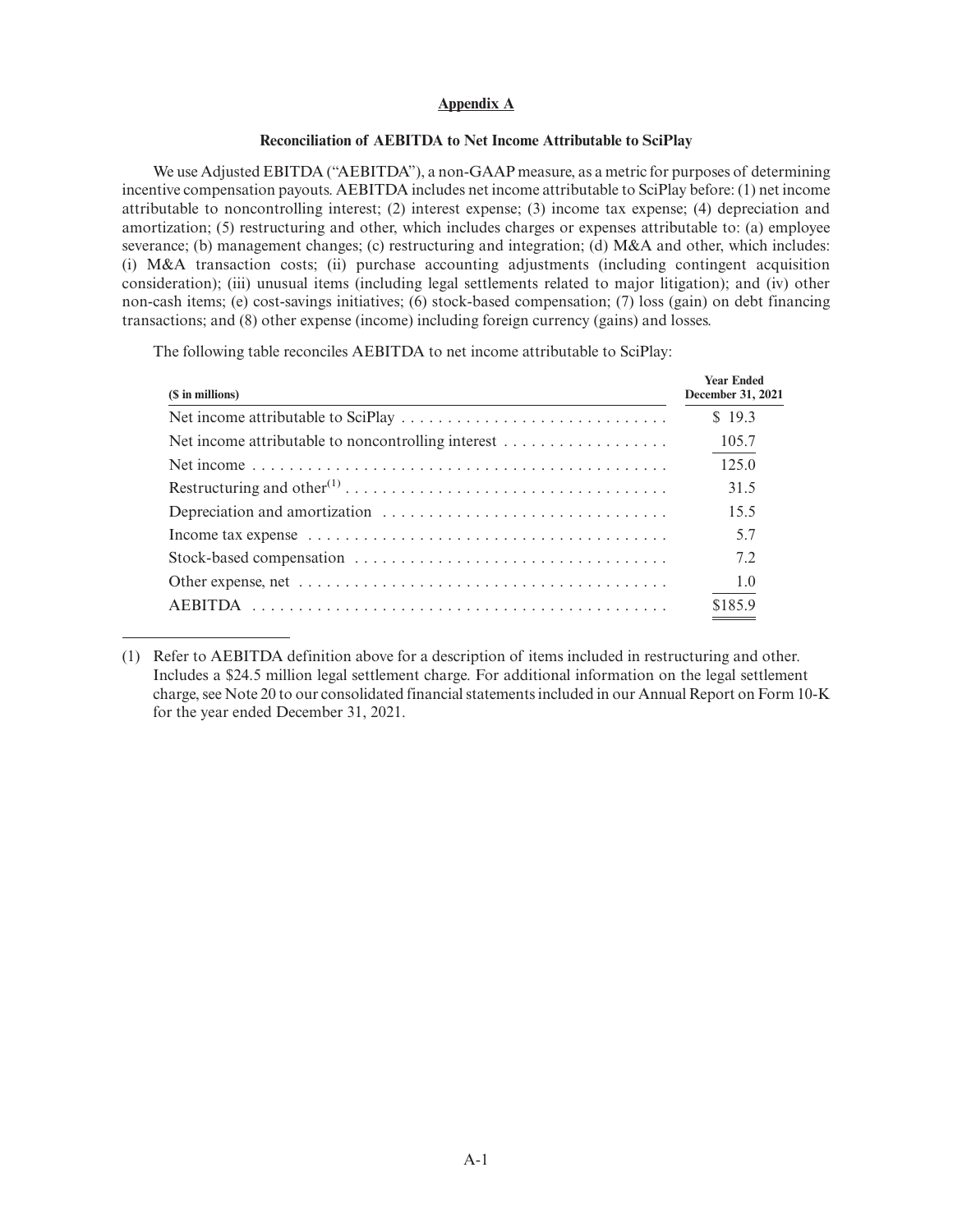## **Appendix B**

#### **Supplemental Information Regarding Participants in the Solicitation**

The Company, its directors, its director nominees and certain of its executive officers and certain employees of the Company and Light & Wonder may be deemed to be participants in a solicitation of proxies on behalf of the Company in connection with the annual meeting. The following tables ("Directors and Nominees" and "Executive Officers and Certain Employees of the Company and Light & Wonder") set forth the names and business addresses of our directors and nominees, and the names, present principal occupations and business addresses of the Company's executive officers and the employees of the Company and Light & Wonder who may be considered to be "participants" in our solicitation of proxies from our stockholders in connection with the annual meeting (collectively, the "Participants").

#### **Directors and Nominees**

The principal occupations of our directors and director nominees are described in the section captioned "Proposal 1 — Election of Directors". The names of our directors and nominees are below. The business address of each of the directors and director nominees is 6601 Bermuda Road, Las Vegas, NV 89119.

#### **Name**

Barry L. Cottle Joshua J. Wilson Gerald D. Cohen Nick Earl April Henry Constance P. James Michael Marchetti Charles "CJ" Prober William C. Thompson Jr.

#### **Executive Officers and Certain Employees of the Company and Light & Wonder**

The principal occupations of our executive officers and certain employees of the Company and Light  $\&$ Wonder who may be considered Participants are set forth below. The principal occupation refers to such person's position with the Company or Light & Wonder, and the business address for each person is 6601 Bermuda Road, Las Vegas, NV 89119.

| Name                                                   | <b>Title</b>                                                            |
|--------------------------------------------------------|-------------------------------------------------------------------------|
| <b>Executive Officers</b>                              |                                                                         |
| Joshua J. Wilson                                       | Chief Executive Officer and Director at SciPlay<br>Corporation          |
| Daniel O'Quinn                                         | Interim Chief Financial Officer and Secretary at<br>SciPlay Corporation |
| <b>Employees of the Company and Light &amp; Wonder</b> |                                                                         |
| James Bombassei                                        | Senior Vice President of Investor Relations at<br>Light & Wonder, Inc.  |

#### **Information Regarding Ownership of the Company's and Light & Wonder's Securities by Participants**

The number of shares of common stock of the Company and Light & Wonder held as of May 12, 2022, by the Participants who are directors or executive officers is set forth in the section captioned "Security Ownership" of this Proxy Statement.

The following table sets forth the number of shares of common stock of the Company and Light & Wonder held as of May 12, 2022 by the employees of the Company and Light & Wonder who may be deemed Participants in our solicitation of proxies. The Company is unaware of any Participant who owns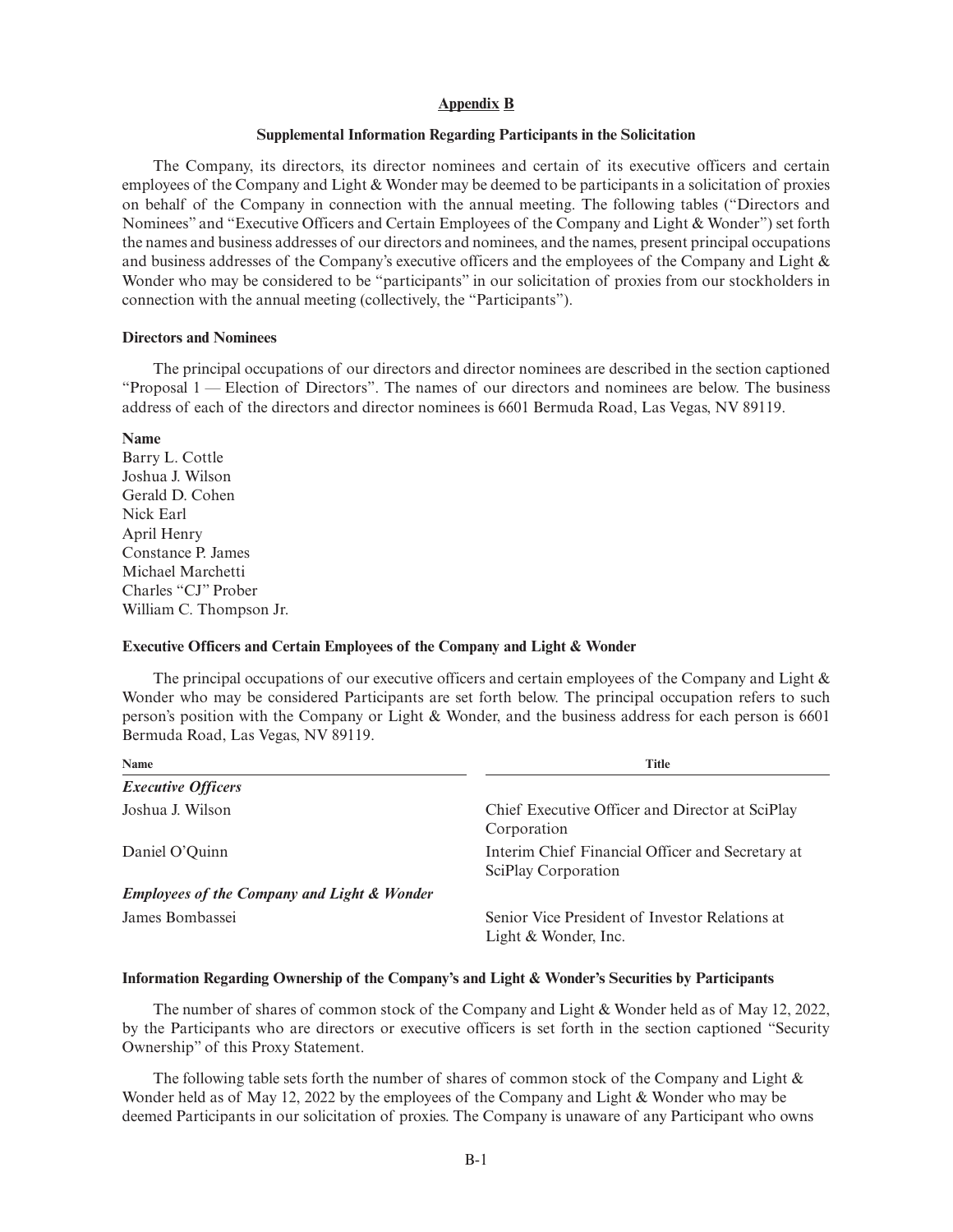any securities of the Company of record that such Participant does not own beneficially, except as described in this Proxy Statement.

| Name of Beneficial Owner | <b>Amount and Nature of Beneficial Ownership</b>  |
|--------------------------|---------------------------------------------------|
| James Bombassei          | 0 shares of Class A common stock and 0 shares of  |
|                          | Class B common stock of SciPlay Corporation       |
|                          | 6,131 shares of common stock of Light $&$ Wonder, |
|                          | Inc.                                              |

## **Information Regarding Transactions in The Company's Securities by Participants — Last Two Years**

The following table sets forth information regarding purchases and sales of the Company's securities by each Participant from May 12, 2020 to May 12, 2022. Except as otherwise indicated, all transactions were in the public market or pursuant to our equity compensation plans and none of the purchase price or market value of these securities is represented by funds borrowed or otherwise obtained for the purpose of acquiring or holding such securities.

|                            | <b>Transaction</b> | Transaction |                    |
|----------------------------|--------------------|-------------|--------------------|
| Name                       | Date               | # of Shares | <b>Description</b> |
| <b>Gerald D. Cohen</b>     | 6/10/2020          | 9,561       |                    |
|                            | 6/10/2021          | 9,561       |                    |
|                            | 6/9/2021           | 8,076       |                    |
| <b>Barry L. Cottle</b>     | 2/25/2021          | 255,750     | 6                  |
|                            | 3/1/2021           | 494,250     | 4                  |
|                            | 3/1/2021           | 196,249     | 5                  |
| <b>Nick Earl</b>           | 4/15/2022          | 10,742      |                    |
| <b>April Henry</b>         | 5/2/2022           | 10,863      |                    |
| <b>Constance P. James</b>  |                    |             |                    |
| <b>Michael Marchetti</b>   | 6/10/2020          | 9,561       |                    |
|                            | 6/9/2021           | 8,076       |                    |
|                            | 6/10/2021          | 9,561       | 3                  |
| <b>Charles "CJ" Prober</b> | 5/2/2022           | 10,863      |                    |
| William C. Thompson, Jr.   | 6/10/2020          | 9,561       |                    |
|                            | 6/9/2021           | 8,076       |                    |
|                            | 6/10/2021          | 9,561       | 3                  |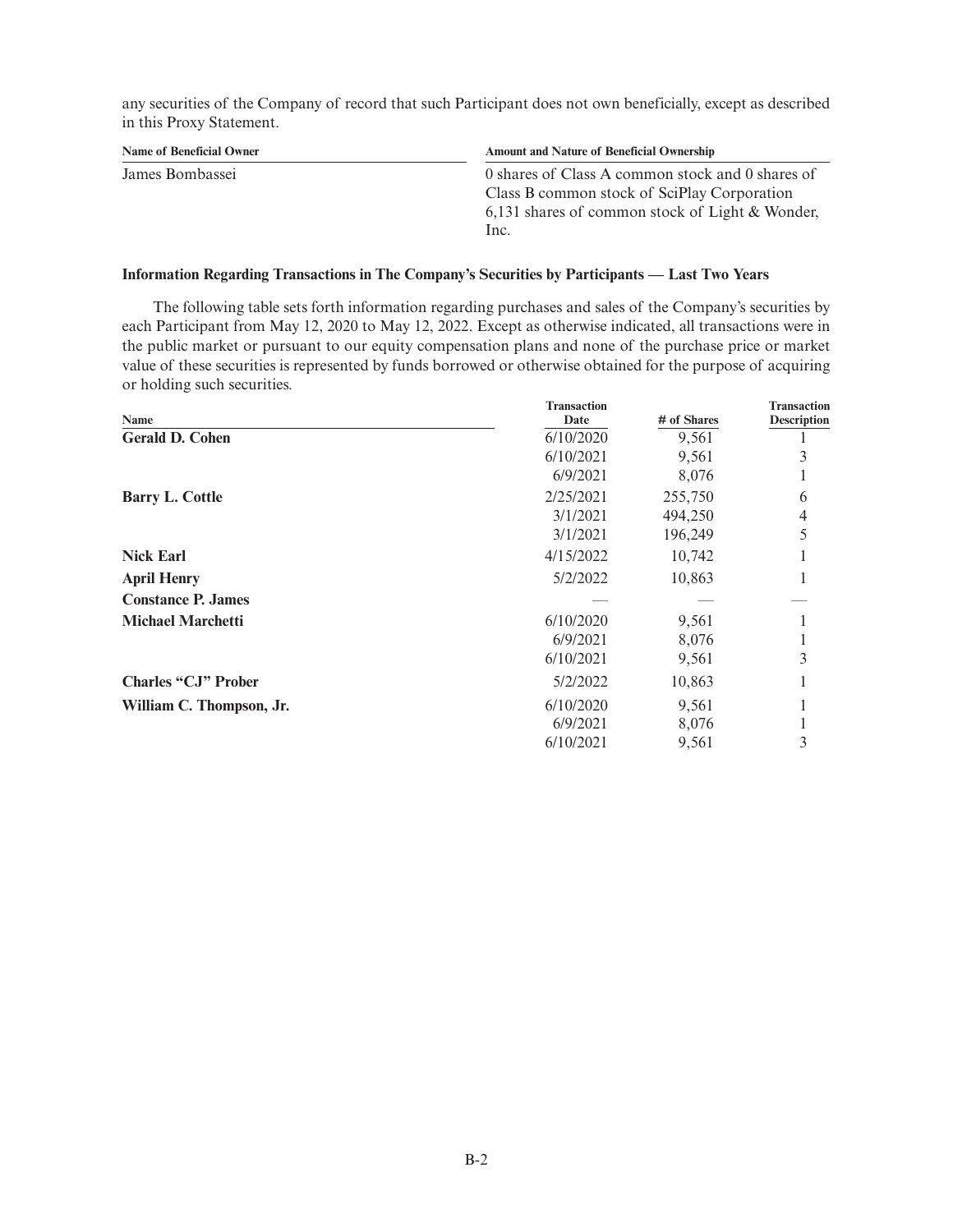|                        | <b>Transaction</b> |             | Transaction              |
|------------------------|--------------------|-------------|--------------------------|
| Name                   | Date               | # of Shares | Description              |
| Joshua J. Wilson       | 9/20/2020          | 5,849       | 3                        |
|                        | 9/20/2020          | 5,849       | $\overline{4}$           |
|                        | 9/20/2020          | 3,552       | 5                        |
|                        | 9/21/2020          | 20,654      | $\,1$                    |
|                        | 9/21/2020          | 20,654      | $\overline{c}$           |
|                        | 3/15/2021          | 227,272     | $\overline{4}$           |
|                        | 3/15/2021          | 29,438      | $\overline{4}$           |
|                        | 3/15/2021          | 29,859      | $\overline{c}$           |
|                        | 3/15/2021          | 45,000      | $\,1$                    |
|                        | 3/15/2021          | 97,383      | 5                        |
|                        | 9/20/2021          | 5,850       | $\overline{3}$           |
|                        | 9/20/2021          | 5,850       | $\overline{4}$           |
|                        | 9/20/2021          | 15,711      | $\,1$                    |
|                        | 9/20/2021          | 15,711      | $\overline{c}$           |
|                        | 9/20/2021          | 4,604       | 5                        |
|                        | 9/21/2021          |             | $\overline{3}$           |
|                        |                    | 5,163       | $\overline{4}$           |
|                        | 9/21/2021          | 5,163       |                          |
|                        | 9/21/2021          | 4,064       | 5                        |
|                        | 2/15/2022          | 242,812     | 6                        |
|                        | 3/15/2022          | 22,500      | $\overline{3}$           |
|                        | 3/15/2022          | 5,663       | 5                        |
|                        | 3/15/2022          | 29,859      | 6                        |
| Daniel O'Quinn         | 5/18/2020          | 500         | $\,1\,$                  |
|                        | 9/21/2020          | 4,000       | $\,1\,$                  |
|                        | 9/22/2020          | 562         | $\mathfrak{Z}$           |
|                        | 9/22/2020          | 562         | $\overline{\mathcal{L}}$ |
|                        | 9/22/2020          | 264         | 5                        |
|                        | 3/15/2021          | $70\,$      | $\,1$                    |
|                        | 3/15/2021          | 4,723       | $\overline{c}$           |
|                        | 3/15/2021          | 3,533       | $\overline{4}$           |
|                        | 3/15/2021          | 991         | 5                        |
|                        | 3/16/2021          | $70\,$      | $\overline{4}$           |
|                        | 3/16/2021          | 17          | 5                        |
|                        | 3/22/2021          | 1,350       | $\overline{3}$           |
|                        | 3/22/2021          | 317         | 5                        |
|                        | 3/22/2021          | 166         | 3                        |
|                        | 3/22/2021          |             |                          |
|                        |                    | 39          | 5                        |
|                        | 9/20/2021          | 563         | $\mathfrak{Z}$           |
|                        | 9/20/2021          | 563         | $\overline{4}$           |
|                        | 9/20/2021          | 2,272       | $\,1\,$                  |
|                        | 9/20/2021          | 2,272       | $rac{2}{5}$              |
|                        | 9/20/2021          | 276         |                          |
|                        | 9/21/2021          | 1,000       | $\overline{3}$           |
|                        | 9/21/2021          | 244         | 5                        |
|                        | 3/15/2022          | 4,723       | 6                        |
|                        | 3/16/2022          | 10,000      | $\,1\,$                  |
|                        | 3/16/2022          | 3,330       | $\overline{\mathbf{3}}$  |
|                        | 3/16/2022          | 781         | 5                        |
|                        | 3/20/2022          | 900         |                          |
|                        | 3/20/2022          | 167         | $\frac{3}{3}$            |
|                        | 3/20/2022          | 257         | 5                        |
| <b>James Bombassei</b> |                    |             |                          |
|                        |                    |             |                          |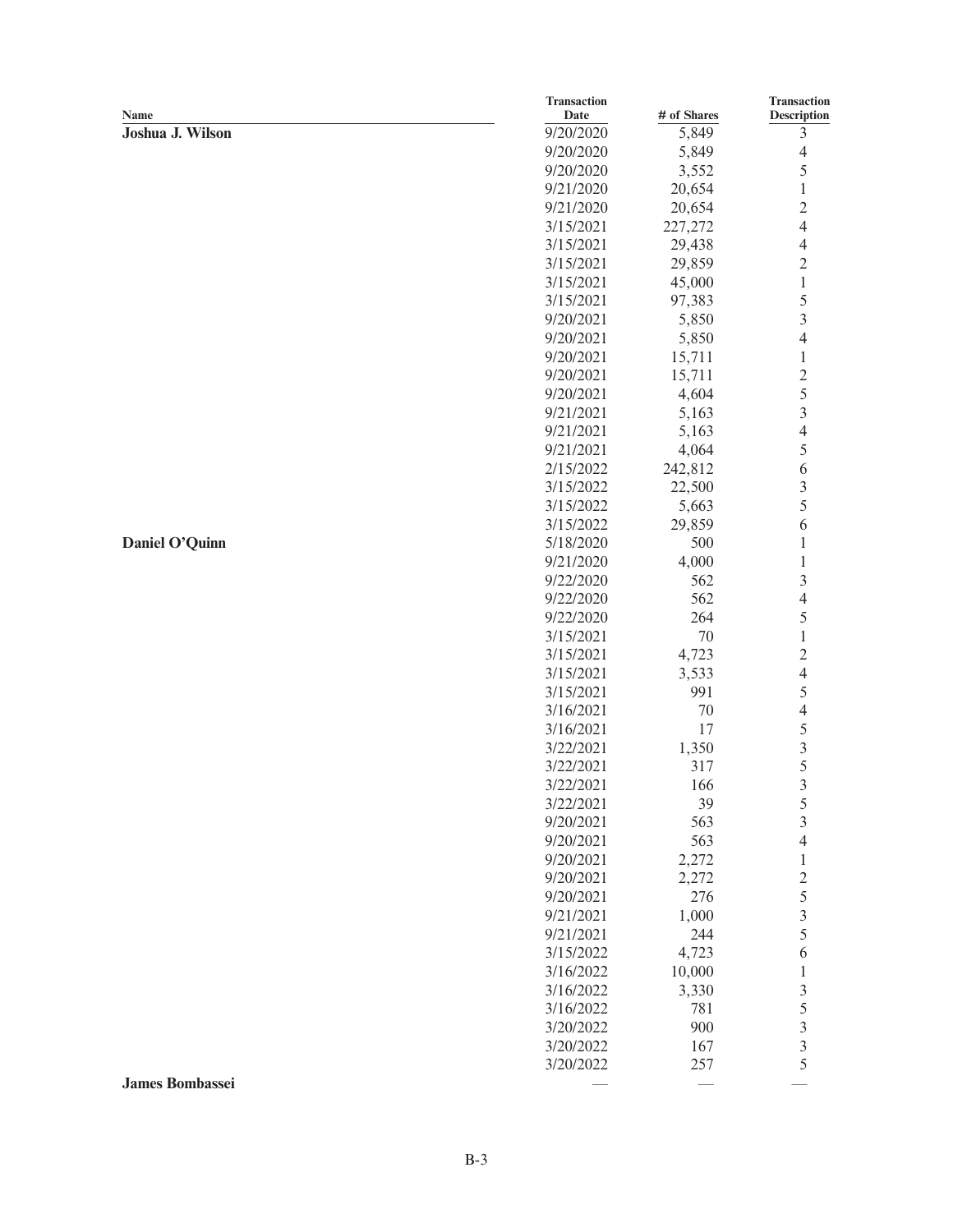## **Transaction Description**

- 1. Grant of RSUs
- 2. Grant of PRSUs
- 3. Shares of Class A common stock issued upon a vesting of RSUs
- 4. Shares of Class A common stock issued upon a vesting of PRSUs
- 5. Shares of Class A common stock withheld for taxes to the vesting of RSUs or PRSUs
- 6. Forfeiture of RSUs or PRSUs

## **Miscellaneous Information Regarding Participants**

Except as described in this Proxy Statement (including in this Appendix B), to the Company's knowledge: none of the Participants or their associates (i) beneficially owns, directly or indirectly, any shares or other securities of the Company or any of the Company's subsidiaries; or (ii) has a substantial interest, direct or indirect, by security holdings or otherwise, in any matter to be acted upon at the annual meeting. In addition, other than as set forth in this Appendix B or this Proxy Statement, neither the Company nor any of the Participants has been within the past year party to any contract, arrangement or understanding with any person with respect to any of our securities, including, but not limited to, joint ventures, loan or option arrangements, puts or calls, guarantees against loss or guarantees of profit, division of losses or profits or the giving or withholding of proxies. Other than as set forth in this Appendix B or this Proxy Statement, none of the Participants or any of their associates have (i) any arrangements or understandings with any person with respect to any future employment by the Company or its affiliates or with respect to any future transactions to which the Company or any of its affiliates will or may be a party; or (ii) a direct or indirect material interest in any transaction or series of similar transactions since the beginning of the Company's last fiscal year or any currently proposed transactions, to which the Company or any of its subsidiaries was or is to be a party in which the amount involved exceeded \$120,000.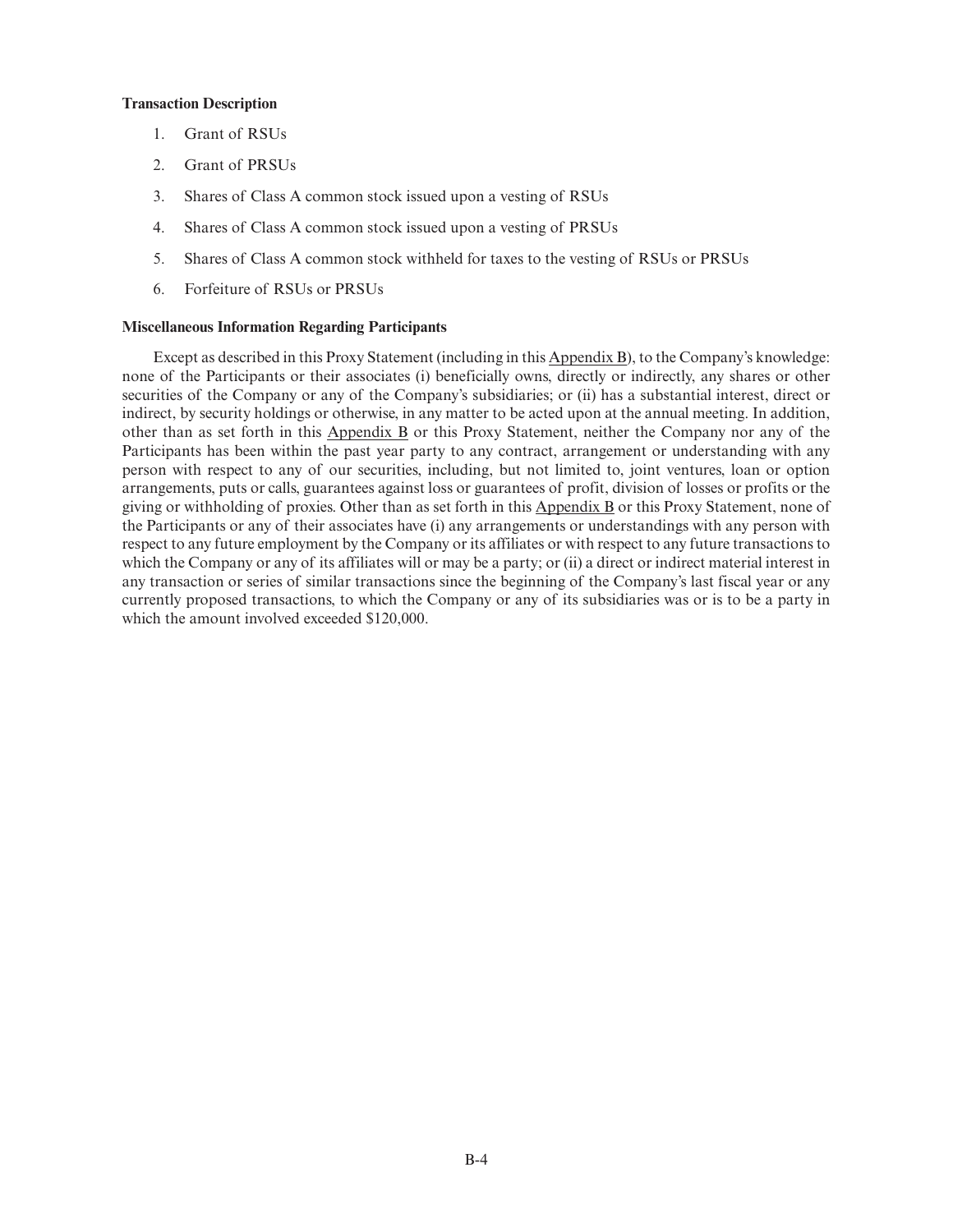

*SCIPLAY CORPORATION 6601 BERMUDA ROAD LAS VEGAS, NV 89119*



**VOTE BY INTERNET - <u>www.proxyvote.com</u> or scan the QR Barcode above**<br>Use the Internet to transmit your voting instructions and for electronic delivery of<br>information up until 11:59 p.m. Eastern Time the day before the cut date. Have your WHITE proxy card in hand when you access the website and follow the instructions to obtain your records and to create an electronic voting instruction form.

#### **ELECTRONIC DELIVERY OF FUTURE PROXY MATERIALS**

If you would like to reduce the costs incurred by our company in mailing proxy materials,<br>you can consent to receiving all future proxy statements, proxy cards and annual reports<br>electronically via e-mail or the Internet. you agree to receive or access proxy materials electronically in future years.

#### **VOTE BY PHONE - 1-800-690-6903**

Use any touch-tone telephone to transmit your voting instructions up until<br>11:59 p.m. Eastern Time the day before the cut-off date or meeting date. Have your<br>WHITE proxy card in hand when you call and then follow the instr

#### **VOTE BY MAIL**

Mark, sign and date your WHITE proxy card and return it in the postage-paid envelope we have provided or return it to Vote Processing, c/o Broadridge, 51 Mercedes Way, Edgewood, NY 11717.

TO VOTE, MARK BLOCKS BELOW IN BLUE OR BLACK INK AS FOLLOWS:

L,

|    |                                                       |                                                                                                                                                           |            |                                                                                                    |     |                      |        | D84390-P72605                                                                                                                                                                                                                                                                                                                              | KEEP THIS PORTION FOR YOUR RECORDS  |  |                     |
|----|-------------------------------------------------------|-----------------------------------------------------------------------------------------------------------------------------------------------------------|------------|----------------------------------------------------------------------------------------------------|-----|----------------------|--------|--------------------------------------------------------------------------------------------------------------------------------------------------------------------------------------------------------------------------------------------------------------------------------------------------------------------------------------------|-------------------------------------|--|---------------------|
|    |                                                       |                                                                                                                                                           |            |                                                                                                    |     |                      |        | THIS WHITE PROXY CARD IS VALID ONLY WHEN SIGNED AND DATED.                                                                                                                                                                                                                                                                                 | DETACH AND RETURN THIS PORTION ONLY |  |                     |
|    | <b>SCIPLAY CORPORATION</b>                            |                                                                                                                                                           |            |                                                                                                    |     | For Withhold For All |        | To withhold authority to vote for any individual                                                                                                                                                                                                                                                                                           |                                     |  |                     |
|    | proposal 1:                                           | The Board of Directors recommends you vote FOR                                                                                                            |            |                                                                                                    | All | All                  | Except | nominee(s), mark "For All Except" and write the<br>number(s) of the nominee(s) on the line below.                                                                                                                                                                                                                                          |                                     |  |                     |
| 1. |                                                       | To elect nine members of the Board of Directors to serve<br>for the ensuing year and until their respective successors<br>are duly elected and qualified. |            |                                                                                                    | 0   | Π                    | Π      |                                                                                                                                                                                                                                                                                                                                            |                                     |  |                     |
|    | Nominees:                                             |                                                                                                                                                           |            |                                                                                                    |     |                      |        |                                                                                                                                                                                                                                                                                                                                            |                                     |  |                     |
|    | 01)<br>02)<br>03)<br>04) Nick Earl<br>05) April Henry | Barry L. Cottle<br>Joshua J. Wilson<br>Gerald D. Cohen                                                                                                    | 06)<br>07) | Constance P. James<br>Michael Marchetti<br>08) Charles "CJ" Prober<br>09) William C. Thompson, Jr. |     |                      |        |                                                                                                                                                                                                                                                                                                                                            |                                     |  |                     |
|    |                                                       | The Board of Directors recommends you vote FOR the following proposal 2:                                                                                  |            |                                                                                                    |     |                      |        |                                                                                                                                                                                                                                                                                                                                            |                                     |  | For Against Abstain |
| 2. | December 31, 2022.                                    |                                                                                                                                                           |            |                                                                                                    |     |                      |        | To ratify the appointment of Deloitte & Touche LLP as the Company's independent registered public accounting firm for the fiscal year ending                                                                                                                                                                                               |                                     |  |                     |
|    |                                                       |                                                                                                                                                           |            |                                                                                                    |     |                      |        | Please sign exactly as your name(s) appear(s) hereon. When signing as attorney, executor, administrator, or other fiduciary, please give full title as such. Joint<br>owners should each sign personally. All holders must sign. If a corporation or partnership, please sign in full corporate or partnership name by authorized officer. |                                     |  |                     |
|    |                                                       | Signature [PLEASE SIGN WITHIN BOX]                                                                                                                        |            | Date                                                                                               |     |                      |        | Signature (Joint Owners)                                                                                                                                                                                                                                                                                                                   | Date                                |  |                     |
|    |                                                       |                                                                                                                                                           |            |                                                                                                    |     |                      |        |                                                                                                                                                                                                                                                                                                                                            |                                     |  |                     |